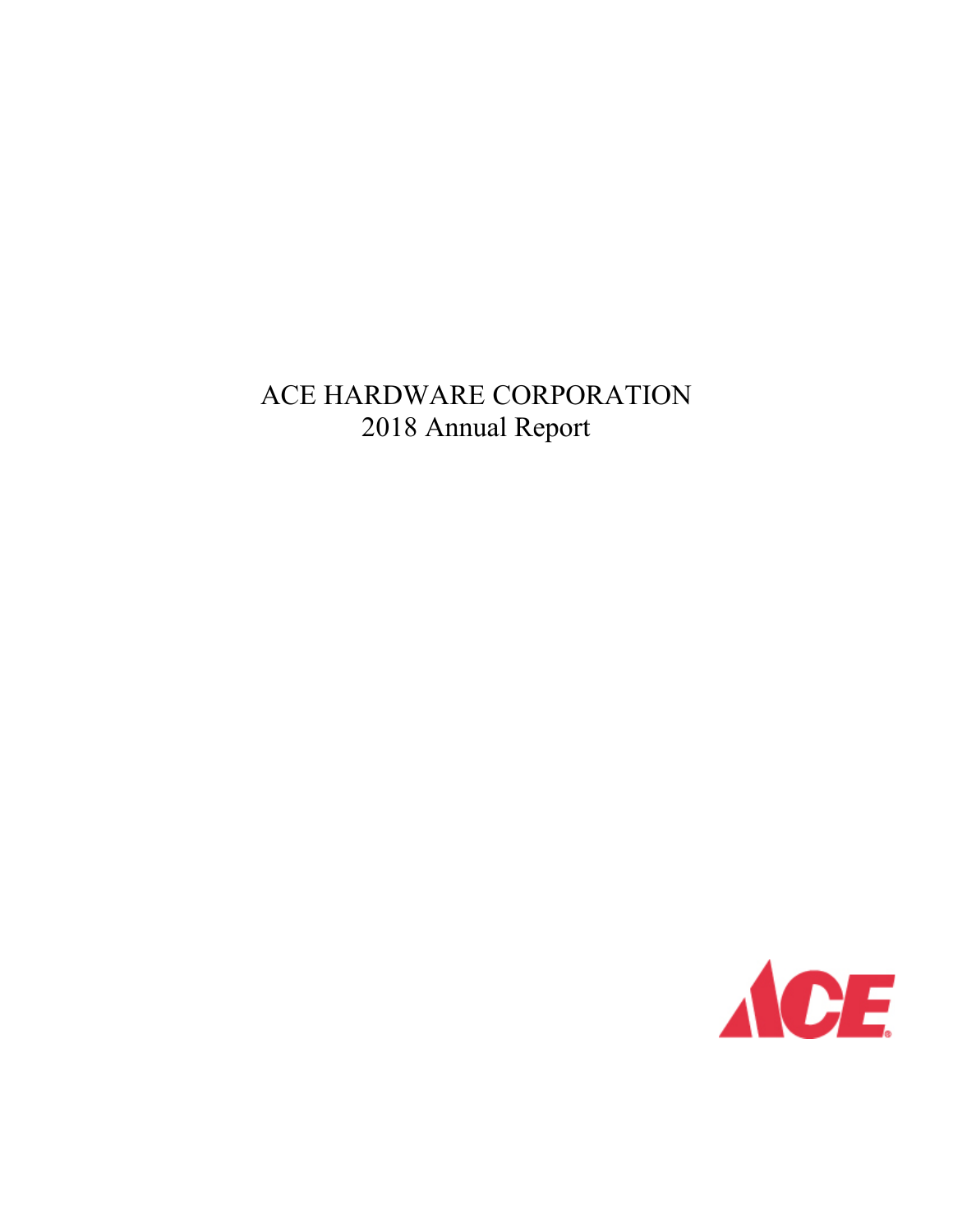# **ACE HARDWARE CORPORATION INDEX TO CONSOLIDATED FINANCIAL STATEMENTS AND SUPPLEMENTARY DATA**

**Page**

| Report of Independent Auditors                                                                                                 | $\overline{2}$ |
|--------------------------------------------------------------------------------------------------------------------------------|----------------|
| Consolidated Balance Sheets as of December 29, 2018 and December 30, 2017                                                      | 3              |
| Consolidated Statements of Income for the years ended December 29, 2018, December 30, 2017 and December 31, 2016               | $\overline{4}$ |
| Consolidated Statements of Comprehensive Income for the years ended December 29, 2018, December 30, 2017 and December 31, 2016 | 5              |
| Consolidated Statements of Equity for the years ended December 29, 2018, December 30, 2017 and December 31, 2016               | 6              |
| Consolidated Statements of Cash Flows for the years ended December 29, 2018, December 30, 2017 and December 31, 2016           | 7              |
| Notes to Consolidated Financial Statements                                                                                     | 8              |
| Management's Discussion and Analysis of Financial Condition and Results of Operations                                          | 28             |
| Five Year Summary of Earnings and Distributions                                                                                | 39             |
| Management's Responsibility for Financial Statements                                                                           | 40             |
|                                                                                                                                |                |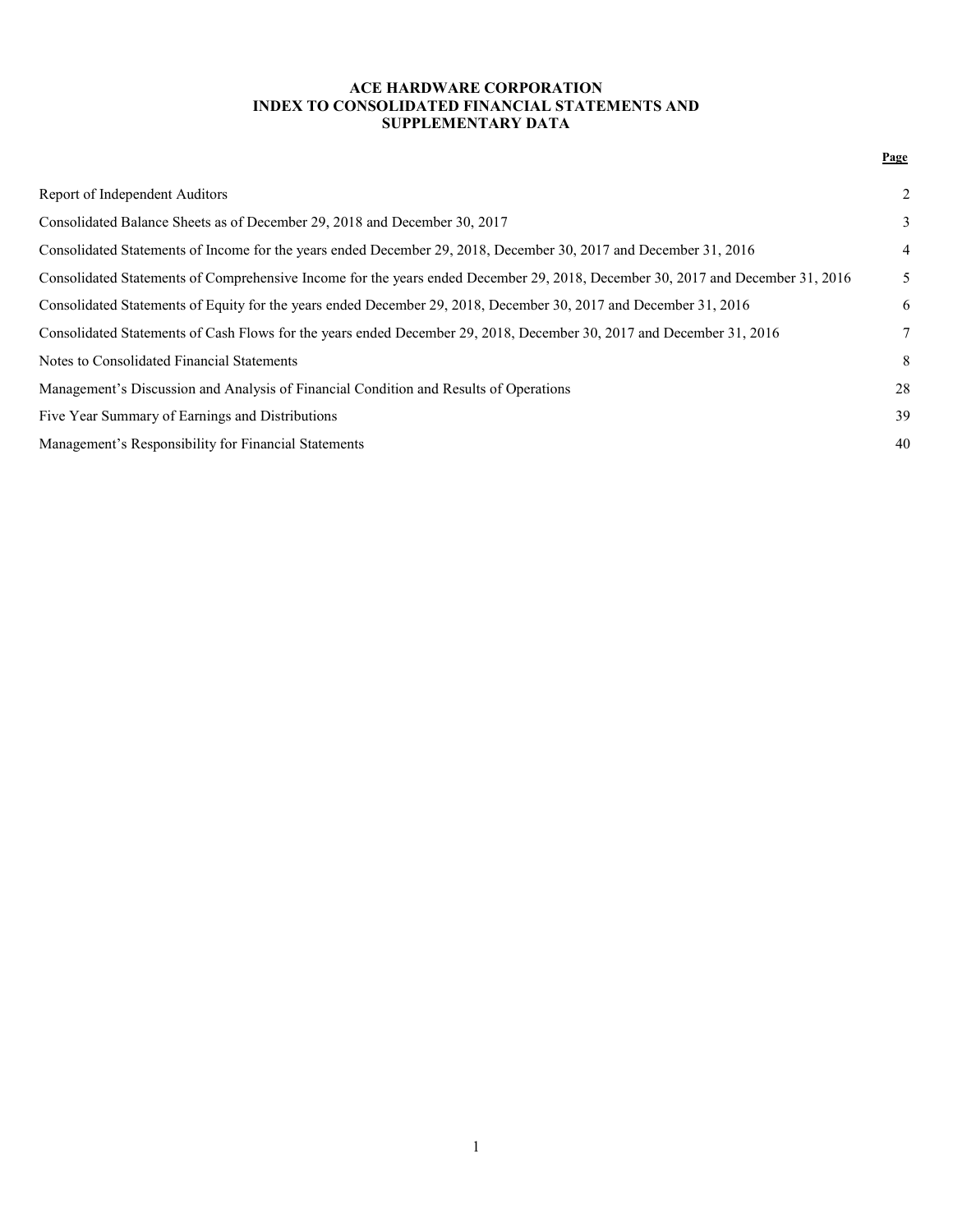#### **Report of Independent Auditors**

The Board of Directors Ace Hardware Corporation

#### **Report on the Financial Statements**

We have audited the accompanying consolidated financial statements of Ace Hardware Corporation, which comprise the consolidated balance sheets as of December 29, 2018 and December 30, 2017, and the related consolidated statements of income, comprehensive income, equity, and cash flows for each of the three fiscal years in the period ended December 29, 2018, and the related notes to the consolidated financial statements.

#### **Management's Responsibility for the Financial Statements**

Management is responsible for the preparation and fair presentation of these financial statements in conformity with U.S. generally accepted accounting principles; this includes the design, implementation, and maintenance of internal control relevant to the preparation and fair presentation of financial statements that are free of material misstatement, whether due to fraud or error.

#### **Auditor's Responsibility**

Our responsibility is to express an opinion on these financial statements based on our audits. We conducted our audits in accordance with auditing standards generally accepted in the United States. Those standards require that we plan and perform the audit to obtain reasonable assurance about whether the financial statements are free of material misstatement.

An audit involves performing procedures to obtain audit evidence about the amounts and disclosures in the financial statements. The procedures selected depend on the auditor's judgment, including the assessment of the risks of material misstatement of the financial statements, whether due to fraud or error. In making those risk assessments, the auditor considers internal control relevant to the entity's preparation and fair presentation of the financial statements in order to design audit procedures that are appropriate in the circumstances, but not for the purpose of expressing an opinion on the effectiveness of the entity's internal control. Accordingly, we express no such opinion. An audit also includes evaluating the appropriateness of accounting policies used and the reasonableness of significant accounting estimates made by management, as well as evaluating the overall presentation of the financial statements.

We believe that the audit evidence we have obtained is sufficient and appropriate to provide a basis for our audit opinion.

#### **Opinion**

In our opinion, the financial statements referred to above present fairly, in all material respects, the consolidated financial position of Ace Hardware Corporation at December 29, 2018 and December 30, 2017, and the consolidated results of its operations and its cash flows for each of the three fiscal years in the period ended December 29, 2018, in conformity with U.S. generally accepted accounting principles.

Ernet + Young LLP

Chicago, Illinois February 13, 2019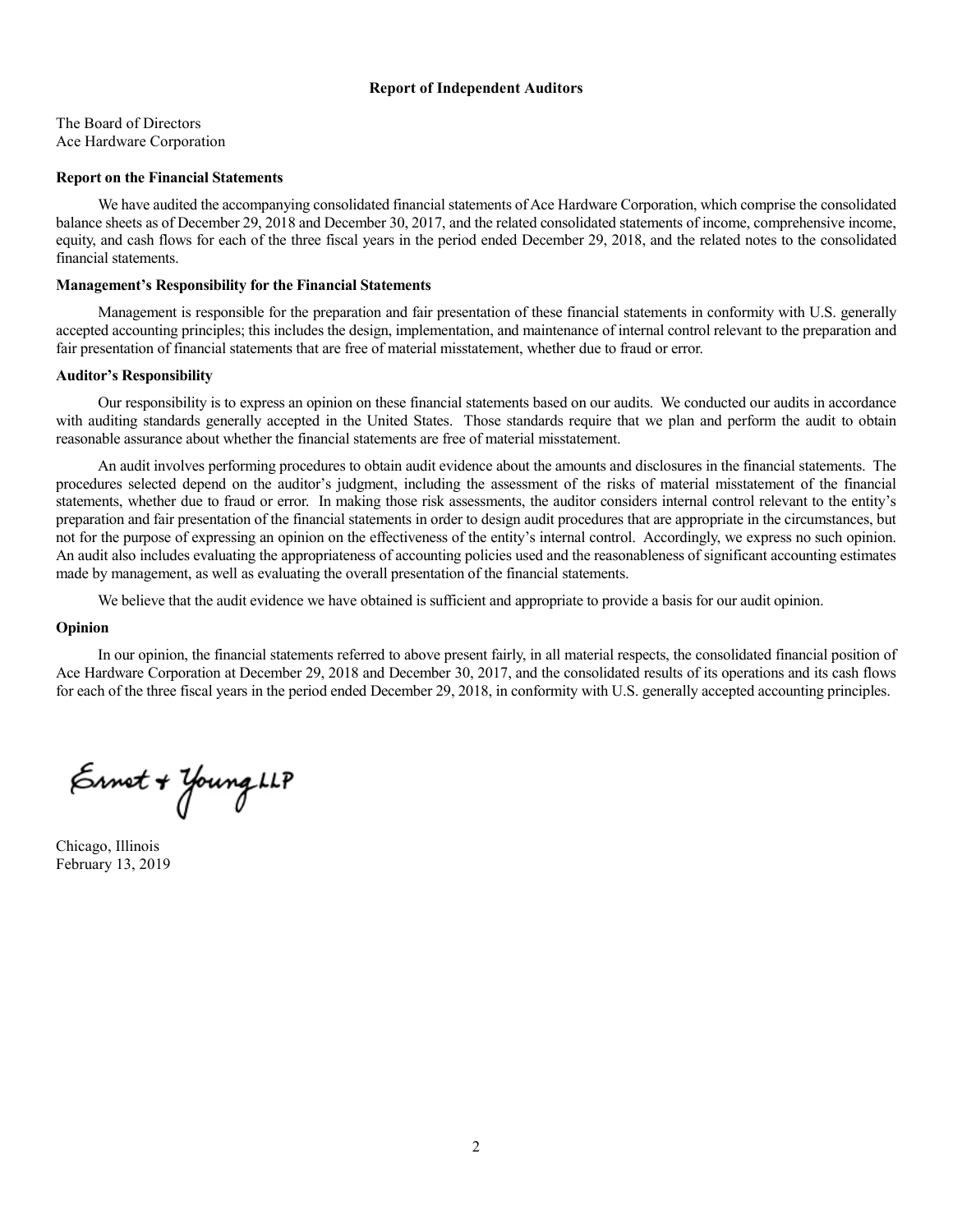# **ACE HARDWARE CORPORATION CONSOLIDATED BALANCE SHEETS (In millions, except share data)**

|                                                                                                                        | December 29,<br>2018 |    | December 30,<br>2017 |
|------------------------------------------------------------------------------------------------------------------------|----------------------|----|----------------------|
| <b>Assets</b>                                                                                                          |                      |    |                      |
| Cash and cash equivalents                                                                                              | \$<br>25.6<br>50.4   | \$ | 23.0                 |
| Marketable securities<br>Receivables, net of allowance for doubtful accounts of \$6.7 and \$5.8, respectively          | 434.4                |    | 51.1<br>415.7        |
| Inventories                                                                                                            | 931.8                |    | 777.5                |
| Prepaid expenses and other current assets                                                                              | 50.4                 |    | 41.5                 |
| Total current assets                                                                                                   | 1,492.6              |    | 1,308.8              |
| Property and equipment, net                                                                                            | 368.6                |    | 356.6                |
| Notes receivable, net of allowance for doubtful accounts of \$2.8 and \$5.4, respectively                              | 11.8                 |    | 8.4                  |
| Goodwill and other intangible assets                                                                                   | 94.2                 |    | 90.7                 |
| Other assets                                                                                                           | 91.3                 |    | 93.3                 |
| Total assets                                                                                                           | \$<br>2,058.5        | \$ | 1,857.8              |
| <b>Liabilities and Equity</b>                                                                                          |                      |    |                      |
| Current maturities of long-term debt                                                                                   | \$<br>60.6           | \$ | 49.0                 |
| Accounts payable                                                                                                       | 748.9                |    | 685.0                |
| Patronage distributions payable in cash                                                                                | 55.0                 |    | 61.5                 |
| Patronage refund certificates payable                                                                                  | 10.2                 |    | 5.7                  |
| Accrued expenses                                                                                                       | 173.6                |    | 170.7                |
| Total current liabilities                                                                                              | 1,048.3              |    | 971.9                |
| Long-term debt                                                                                                         | 267.1                |    | 173.0                |
| Patronage refund certificates payable                                                                                  | 95.6                 |    | 82.5                 |
| Other long-term liabilities                                                                                            | 79.7                 |    | 69.5                 |
| Total liabilities                                                                                                      | 1,490.7              |    | 1,296.9              |
| Member Retailers' Equity:<br>Class A voting common stock, \$1,000 par value, 10,000 shares authorized, 2,719 and 2,722 |                      |    |                      |
| issued and outstanding, respectively                                                                                   | 2.7                  |    | 2.7                  |
| Class C nonvoting common stock, \$100 par value, 6,000,000 shares authorized, 4,648,554                                |                      |    |                      |
| and 4,412,989 issued and outstanding, respectively                                                                     | 464.8                |    | 441.3                |
| Class C nonvoting common stock, \$100 par value, issuable to retailers for patronage                                   |                      |    |                      |
| distributions, 439,591 and 488,858 shares issuable, respectively                                                       | 44.0                 |    | 48.9                 |
| Contributed capital                                                                                                    | 18.5                 |    | 18.3                 |
| Retained earnings                                                                                                      | 24.8                 |    | 33.2                 |
| Accumulated other comprehensive income (loss)                                                                          | (1.2)                |    | 3.5                  |
| Equity attributable to Ace member retailers                                                                            | 553.6                |    | 547.9                |
| Equity attributable to noncontrolling interests                                                                        | 14.2                 |    | 13.0                 |
| Total equity                                                                                                           | 567.8                |    | 560.9                |
| Total liabilities and equity                                                                                           | \$<br>2,058.5        | \$ | 1,857.8              |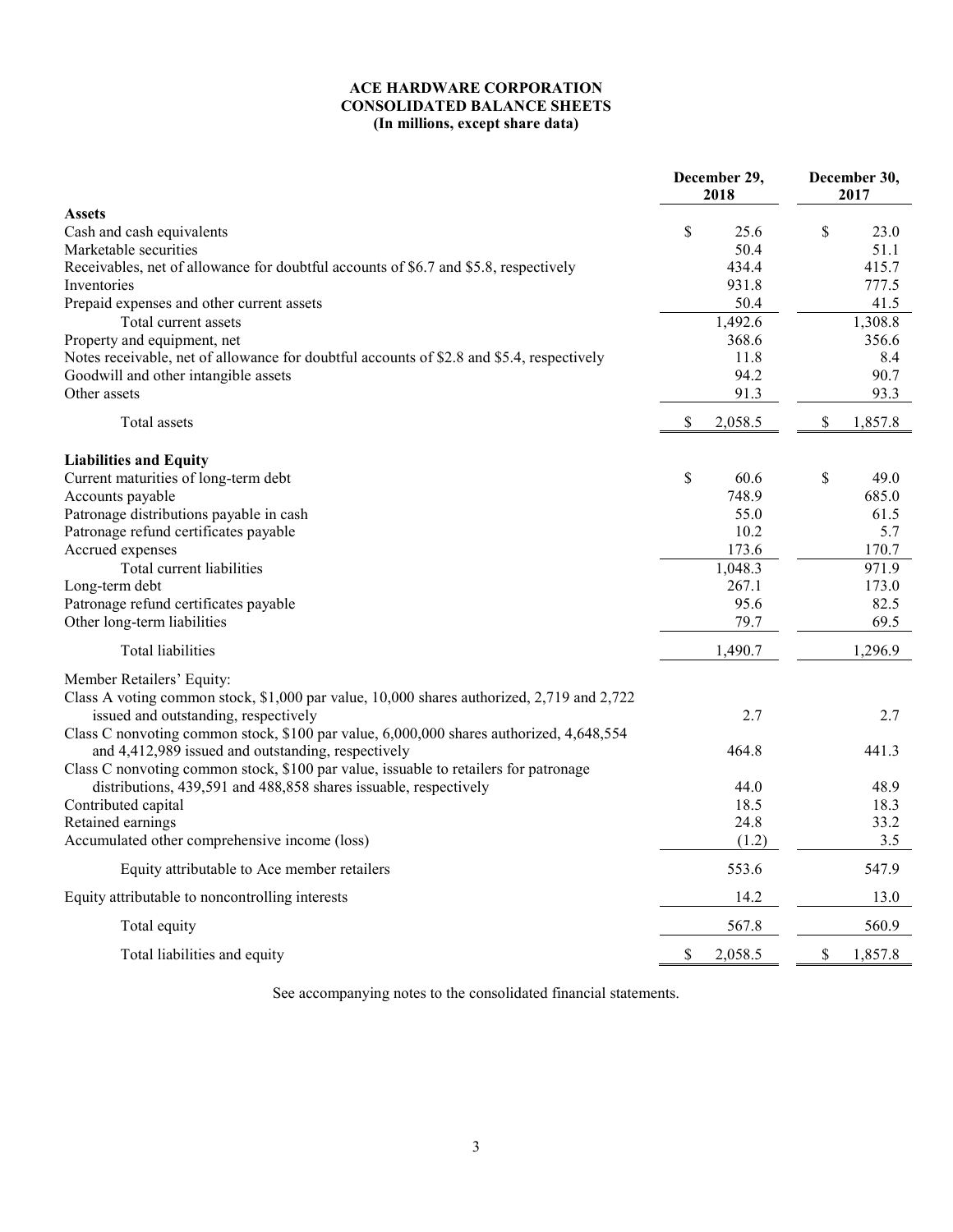# **ACE HARDWARE CORPORATION CONSOLIDATED STATEMENTS OF INCOME (In millions)**

| December 29,<br>December 30,<br>December 31,<br>2016<br>2018<br>2017<br>(52 Weeks)<br>(52 Weeks)<br>(52 Weeks)<br>Revenues:<br>\$<br>\$<br>\$<br>5,091.2<br>Wholesale revenues<br>5,341.6<br>4,863.2<br>Retail revenues<br>297.2<br>375.4<br>262.3<br>Total revenues<br>5,717.0<br>5,388.4<br>5,125.5<br>Cost of revenues:<br>Wholesale cost of revenues<br>4,707.4<br>4,466.9<br>4,268.2<br>Retail cost of revenues<br>214.5<br>167.2<br>144.5<br>4,921.9<br>4,634.1<br>4,412.7<br>Total cost of revenues<br>Gross profit:<br>634.2<br>595.0<br>Wholesale gross profit<br>624.3<br>160.9<br>130.0<br>Retail gross profit<br>117.8<br>795.1<br>754.3<br>712.8<br>Total gross profit<br>163.6<br>Distribution operations expenses<br>147.7<br>134.7<br>Selling, general and administrative expenses<br>187.7<br>182.2<br>167.1<br>159.1<br>149.3<br>138.4<br>Retailer success and development expenses<br>156.1<br>115.1<br>99.0<br>Retail operating expenses<br>Warehouse facility closure costs<br>0.1<br>4.0<br>3.3<br>542.5<br>666.6<br>598.3<br>Total operating expenses<br>128.5<br>156.0<br>Operating income<br>170.3<br>Interest expense<br>(20.4)<br>(12.8)<br>(14.6)<br>Interest income<br>9.6<br>4.3<br>3.4<br>8.0<br>5.7<br>6.4<br>Other income, net<br>2.5<br>(4.7)<br>(5.4)<br>Income tax benefit (expense)<br>128.2<br>Net income<br>147.4<br>161.2<br>0.5<br>0.8<br>0.3<br>Less: net income attributable to noncontrolling interests<br>\$<br>\$<br>127.7<br>146.6<br>\$<br>160.9<br>Net income attributable to Ace Hardware Corporation<br>\$<br>\$<br>\$<br>141.8<br>155.5<br>157.9<br>Patronage distributions accrued<br>\$<br>\$<br>\$<br>135.4<br>150.6<br>152.8<br>Patronage distributions accrued for third party retailers | <b>Years Ended</b> |  |  |  |  |  |  |
|---------------------------------------------------------------------------------------------------------------------------------------------------------------------------------------------------------------------------------------------------------------------------------------------------------------------------------------------------------------------------------------------------------------------------------------------------------------------------------------------------------------------------------------------------------------------------------------------------------------------------------------------------------------------------------------------------------------------------------------------------------------------------------------------------------------------------------------------------------------------------------------------------------------------------------------------------------------------------------------------------------------------------------------------------------------------------------------------------------------------------------------------------------------------------------------------------------------------------------------------------------------------------------------------------------------------------------------------------------------------------------------------------------------------------------------------------------------------------------------------------------------------------------------------------------------------------------------------------------------------------------------------------------------------------------------------------------------------------------------------------|--------------------|--|--|--|--|--|--|
|                                                                                                                                                                                                                                                                                                                                                                                                                                                                                                                                                                                                                                                                                                                                                                                                                                                                                                                                                                                                                                                                                                                                                                                                                                                                                                                                                                                                                                                                                                                                                                                                                                                                                                                                                   |                    |  |  |  |  |  |  |
|                                                                                                                                                                                                                                                                                                                                                                                                                                                                                                                                                                                                                                                                                                                                                                                                                                                                                                                                                                                                                                                                                                                                                                                                                                                                                                                                                                                                                                                                                                                                                                                                                                                                                                                                                   |                    |  |  |  |  |  |  |
|                                                                                                                                                                                                                                                                                                                                                                                                                                                                                                                                                                                                                                                                                                                                                                                                                                                                                                                                                                                                                                                                                                                                                                                                                                                                                                                                                                                                                                                                                                                                                                                                                                                                                                                                                   |                    |  |  |  |  |  |  |
|                                                                                                                                                                                                                                                                                                                                                                                                                                                                                                                                                                                                                                                                                                                                                                                                                                                                                                                                                                                                                                                                                                                                                                                                                                                                                                                                                                                                                                                                                                                                                                                                                                                                                                                                                   |                    |  |  |  |  |  |  |
|                                                                                                                                                                                                                                                                                                                                                                                                                                                                                                                                                                                                                                                                                                                                                                                                                                                                                                                                                                                                                                                                                                                                                                                                                                                                                                                                                                                                                                                                                                                                                                                                                                                                                                                                                   |                    |  |  |  |  |  |  |
|                                                                                                                                                                                                                                                                                                                                                                                                                                                                                                                                                                                                                                                                                                                                                                                                                                                                                                                                                                                                                                                                                                                                                                                                                                                                                                                                                                                                                                                                                                                                                                                                                                                                                                                                                   |                    |  |  |  |  |  |  |
|                                                                                                                                                                                                                                                                                                                                                                                                                                                                                                                                                                                                                                                                                                                                                                                                                                                                                                                                                                                                                                                                                                                                                                                                                                                                                                                                                                                                                                                                                                                                                                                                                                                                                                                                                   |                    |  |  |  |  |  |  |
|                                                                                                                                                                                                                                                                                                                                                                                                                                                                                                                                                                                                                                                                                                                                                                                                                                                                                                                                                                                                                                                                                                                                                                                                                                                                                                                                                                                                                                                                                                                                                                                                                                                                                                                                                   |                    |  |  |  |  |  |  |
|                                                                                                                                                                                                                                                                                                                                                                                                                                                                                                                                                                                                                                                                                                                                                                                                                                                                                                                                                                                                                                                                                                                                                                                                                                                                                                                                                                                                                                                                                                                                                                                                                                                                                                                                                   |                    |  |  |  |  |  |  |
|                                                                                                                                                                                                                                                                                                                                                                                                                                                                                                                                                                                                                                                                                                                                                                                                                                                                                                                                                                                                                                                                                                                                                                                                                                                                                                                                                                                                                                                                                                                                                                                                                                                                                                                                                   |                    |  |  |  |  |  |  |
|                                                                                                                                                                                                                                                                                                                                                                                                                                                                                                                                                                                                                                                                                                                                                                                                                                                                                                                                                                                                                                                                                                                                                                                                                                                                                                                                                                                                                                                                                                                                                                                                                                                                                                                                                   |                    |  |  |  |  |  |  |
|                                                                                                                                                                                                                                                                                                                                                                                                                                                                                                                                                                                                                                                                                                                                                                                                                                                                                                                                                                                                                                                                                                                                                                                                                                                                                                                                                                                                                                                                                                                                                                                                                                                                                                                                                   |                    |  |  |  |  |  |  |
|                                                                                                                                                                                                                                                                                                                                                                                                                                                                                                                                                                                                                                                                                                                                                                                                                                                                                                                                                                                                                                                                                                                                                                                                                                                                                                                                                                                                                                                                                                                                                                                                                                                                                                                                                   |                    |  |  |  |  |  |  |
|                                                                                                                                                                                                                                                                                                                                                                                                                                                                                                                                                                                                                                                                                                                                                                                                                                                                                                                                                                                                                                                                                                                                                                                                                                                                                                                                                                                                                                                                                                                                                                                                                                                                                                                                                   |                    |  |  |  |  |  |  |
|                                                                                                                                                                                                                                                                                                                                                                                                                                                                                                                                                                                                                                                                                                                                                                                                                                                                                                                                                                                                                                                                                                                                                                                                                                                                                                                                                                                                                                                                                                                                                                                                                                                                                                                                                   |                    |  |  |  |  |  |  |
|                                                                                                                                                                                                                                                                                                                                                                                                                                                                                                                                                                                                                                                                                                                                                                                                                                                                                                                                                                                                                                                                                                                                                                                                                                                                                                                                                                                                                                                                                                                                                                                                                                                                                                                                                   |                    |  |  |  |  |  |  |
|                                                                                                                                                                                                                                                                                                                                                                                                                                                                                                                                                                                                                                                                                                                                                                                                                                                                                                                                                                                                                                                                                                                                                                                                                                                                                                                                                                                                                                                                                                                                                                                                                                                                                                                                                   |                    |  |  |  |  |  |  |
|                                                                                                                                                                                                                                                                                                                                                                                                                                                                                                                                                                                                                                                                                                                                                                                                                                                                                                                                                                                                                                                                                                                                                                                                                                                                                                                                                                                                                                                                                                                                                                                                                                                                                                                                                   |                    |  |  |  |  |  |  |
|                                                                                                                                                                                                                                                                                                                                                                                                                                                                                                                                                                                                                                                                                                                                                                                                                                                                                                                                                                                                                                                                                                                                                                                                                                                                                                                                                                                                                                                                                                                                                                                                                                                                                                                                                   |                    |  |  |  |  |  |  |
|                                                                                                                                                                                                                                                                                                                                                                                                                                                                                                                                                                                                                                                                                                                                                                                                                                                                                                                                                                                                                                                                                                                                                                                                                                                                                                                                                                                                                                                                                                                                                                                                                                                                                                                                                   |                    |  |  |  |  |  |  |
|                                                                                                                                                                                                                                                                                                                                                                                                                                                                                                                                                                                                                                                                                                                                                                                                                                                                                                                                                                                                                                                                                                                                                                                                                                                                                                                                                                                                                                                                                                                                                                                                                                                                                                                                                   |                    |  |  |  |  |  |  |
|                                                                                                                                                                                                                                                                                                                                                                                                                                                                                                                                                                                                                                                                                                                                                                                                                                                                                                                                                                                                                                                                                                                                                                                                                                                                                                                                                                                                                                                                                                                                                                                                                                                                                                                                                   |                    |  |  |  |  |  |  |
|                                                                                                                                                                                                                                                                                                                                                                                                                                                                                                                                                                                                                                                                                                                                                                                                                                                                                                                                                                                                                                                                                                                                                                                                                                                                                                                                                                                                                                                                                                                                                                                                                                                                                                                                                   |                    |  |  |  |  |  |  |
|                                                                                                                                                                                                                                                                                                                                                                                                                                                                                                                                                                                                                                                                                                                                                                                                                                                                                                                                                                                                                                                                                                                                                                                                                                                                                                                                                                                                                                                                                                                                                                                                                                                                                                                                                   |                    |  |  |  |  |  |  |
|                                                                                                                                                                                                                                                                                                                                                                                                                                                                                                                                                                                                                                                                                                                                                                                                                                                                                                                                                                                                                                                                                                                                                                                                                                                                                                                                                                                                                                                                                                                                                                                                                                                                                                                                                   |                    |  |  |  |  |  |  |
|                                                                                                                                                                                                                                                                                                                                                                                                                                                                                                                                                                                                                                                                                                                                                                                                                                                                                                                                                                                                                                                                                                                                                                                                                                                                                                                                                                                                                                                                                                                                                                                                                                                                                                                                                   |                    |  |  |  |  |  |  |
|                                                                                                                                                                                                                                                                                                                                                                                                                                                                                                                                                                                                                                                                                                                                                                                                                                                                                                                                                                                                                                                                                                                                                                                                                                                                                                                                                                                                                                                                                                                                                                                                                                                                                                                                                   |                    |  |  |  |  |  |  |
|                                                                                                                                                                                                                                                                                                                                                                                                                                                                                                                                                                                                                                                                                                                                                                                                                                                                                                                                                                                                                                                                                                                                                                                                                                                                                                                                                                                                                                                                                                                                                                                                                                                                                                                                                   |                    |  |  |  |  |  |  |
|                                                                                                                                                                                                                                                                                                                                                                                                                                                                                                                                                                                                                                                                                                                                                                                                                                                                                                                                                                                                                                                                                                                                                                                                                                                                                                                                                                                                                                                                                                                                                                                                                                                                                                                                                   |                    |  |  |  |  |  |  |
|                                                                                                                                                                                                                                                                                                                                                                                                                                                                                                                                                                                                                                                                                                                                                                                                                                                                                                                                                                                                                                                                                                                                                                                                                                                                                                                                                                                                                                                                                                                                                                                                                                                                                                                                                   |                    |  |  |  |  |  |  |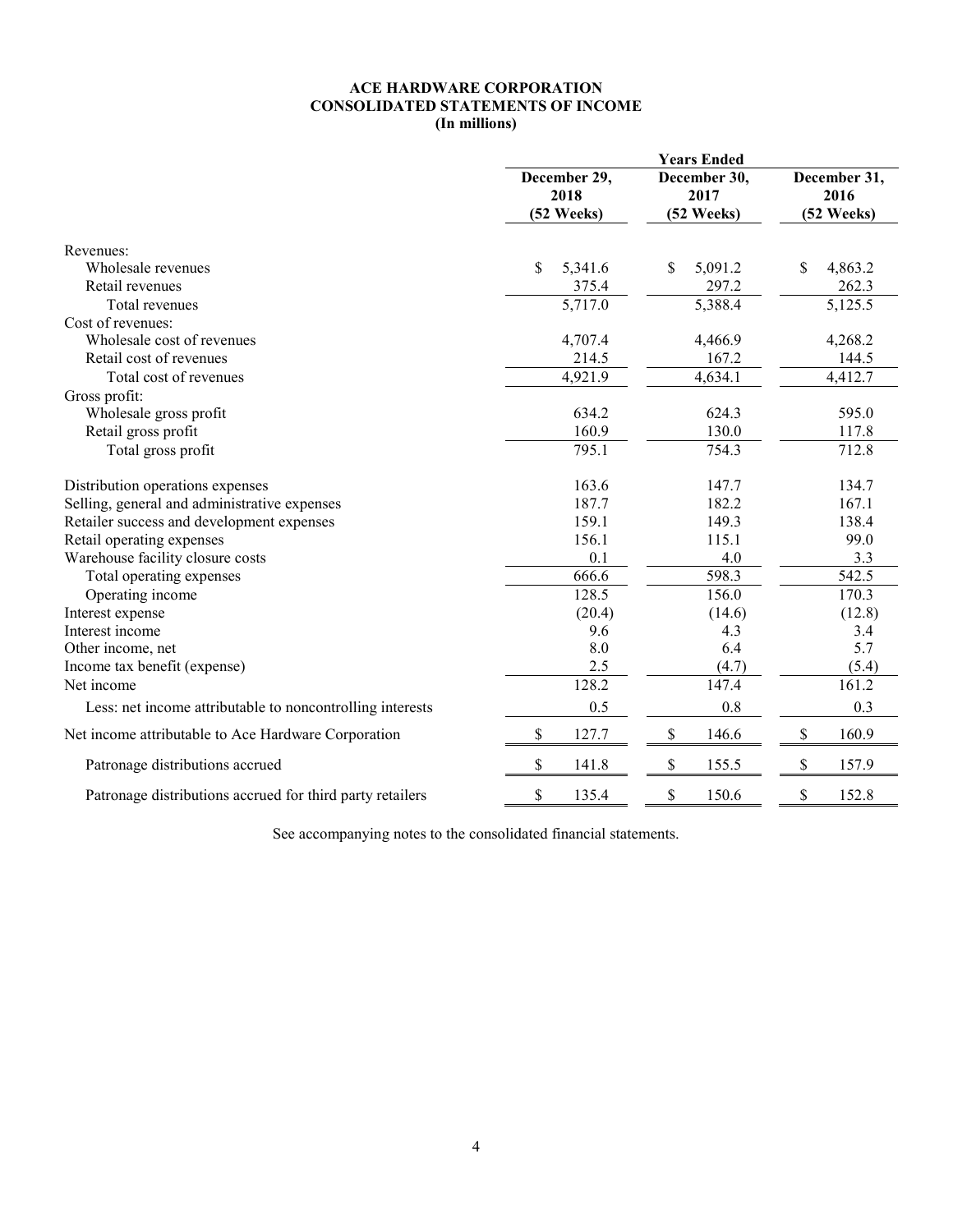# **ACE HARDWARE CORPORATION CONSOLIDATED STATEMENTS OF COMPREHENSIVE INCOME (In millions)**

|                                                                     | <b>Years Ended</b>                 |                                              |                                    |  |  |  |
|---------------------------------------------------------------------|------------------------------------|----------------------------------------------|------------------------------------|--|--|--|
|                                                                     | December 29,<br>2018<br>(52 Weeks) | December 30,<br>2017<br>$(52 \text{ weeks})$ | December 31,<br>2016<br>(52 Weeks) |  |  |  |
| Net income                                                          | 128.2<br>\$                        | 147.4<br>\$                                  | 161.2<br>\$                        |  |  |  |
| Other comprehensive income, net of tax:                             |                                    |                                              |                                    |  |  |  |
| Unrecognized postretirement cost                                    |                                    |                                              | (0.1)                              |  |  |  |
| Unrealized (loss) gain on investments                               | (6.5)                              | 1.7                                          | 0.4                                |  |  |  |
| Unrealized gain on derivative financial instrument                  | 1.1                                | 1.3                                          |                                    |  |  |  |
| Total other comprehensive (loss) income, net                        | (5.4)                              | 3.0                                          | 0.3                                |  |  |  |
| Comprehensive income                                                | 122.8                              | 150.4                                        | 161.5                              |  |  |  |
| Less: Comprehensive income attributable to noncontrolling interests | 0.5                                | 0.8                                          | 0.3                                |  |  |  |
| Comprehensive income attributable to Ace Hardware<br>Corporation    | 122.3                              | 149.6                                        | 161.2                              |  |  |  |
|                                                                     |                                    |                                              |                                    |  |  |  |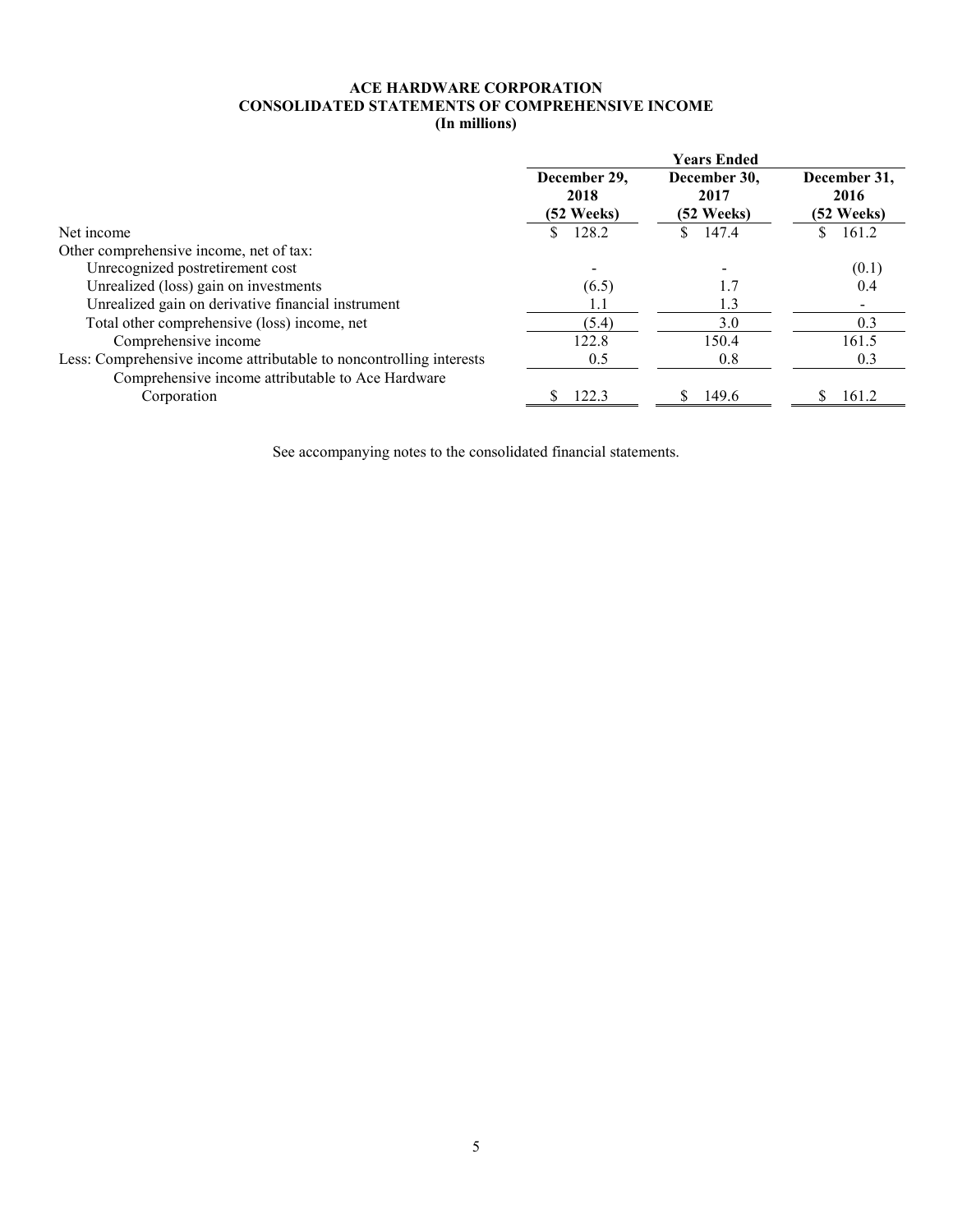# **ACE HARDWARE CORPORATION CONSOLIDATED STATEMENTS OF EQUITY (In millions)**

|                                        |               |                          |               |                          |              | <b>Shareholders of Ace Hardware Corporation</b>                      |                                   |                          |    |                          |               |                        |                |                      |                                                        |             |                             |              |
|----------------------------------------|---------------|--------------------------|---------------|--------------------------|--------------|----------------------------------------------------------------------|-----------------------------------|--------------------------|----|--------------------------|---------------|------------------------|----------------|----------------------|--------------------------------------------------------|-------------|-----------------------------|--------------|
|                                        |               | Capital Stock<br>Class A |               | Class C                  |              | Class C Stock<br>Issuable to Retailers<br>for Patronage<br>Dividends | Additional<br>Stock<br>Subscribed |                          |    |                          |               | Contributed<br>Capital |                | Retained<br>Earnings | Accumulated<br>Other<br>Comprehensive<br>Income (Loss) |             | Noncontrolling<br>Interests | Total Equity |
|                                        |               |                          |               |                          |              |                                                                      |                                   |                          |    |                          |               |                        |                |                      |                                                        |             |                             |              |
| Balances at January 2, 2016            | \$            | 2.7                      | <sup>\$</sup> | 375.7                    | \$           | 56.4                                                                 | $\mathbb{S}$                      |                          | \$ | 20.7                     | \$            | 28.4                   | \$<br>0.2      | \$                   | 12.0                                                   | \$<br>496.1 |                             |              |
| Net income                             |               |                          |               |                          |              |                                                                      |                                   |                          |    |                          |               | 160.9                  |                |                      | 0.3                                                    | 161.2       |                             |              |
| Other comprehensive income             |               |                          |               |                          |              |                                                                      |                                   |                          |    |                          |               |                        | 0.3            |                      | $\blacksquare$                                         | 0.3         |                             |              |
| Net payments on subscriptions          |               |                          |               | $\overline{\phantom{a}}$ |              |                                                                      |                                   | 1.0                      |    |                          |               |                        |                |                      |                                                        | $1.0\,$     |                             |              |
| Stock issued                           |               | 0.1                      |               | 56.2                     |              | (56.4)                                                               |                                   | (1.0)                    |    |                          |               |                        |                |                      |                                                        | (1.1)       |                             |              |
| Change in noncontrolling interests     |               |                          |               |                          |              |                                                                      |                                   |                          |    | (0.9)                    |               | 0.7                    |                |                      | 0.2                                                    |             |                             |              |
| Repurchase of noncontrolling           |               |                          |               |                          |              |                                                                      |                                   |                          |    |                          |               |                        |                |                      |                                                        |             |                             |              |
| interests                              |               | $\overline{\phantom{a}}$ |               | $\overline{\phantom{a}}$ |              |                                                                      |                                   |                          |    | (2.0)                    |               | 0.1                    |                |                      | (3.3)                                                  | (5.2)       |                             |              |
| Stock repurchased                      |               | (0.1)                    |               | (18.7)                   |              |                                                                      |                                   |                          |    |                          |               |                        |                |                      | $\overline{\phantom{a}}$                               | (18.8)      |                             |              |
| Patronage distributions issuable       |               |                          |               | $\overline{\phantom{a}}$ |              | 52.3                                                                 |                                   |                          |    |                          |               |                        |                |                      |                                                        | 52.3        |                             |              |
| Patronage distributions payable        |               |                          |               |                          |              | $\overline{\phantom{a}}$                                             |                                   |                          |    | $\overline{\phantom{a}}$ |               | (152.8)                |                |                      |                                                        | (152.8)     |                             |              |
| Other                                  |               |                          |               |                          |              |                                                                      |                                   |                          |    | 0.4                      |               | (0.1)                  |                |                      | $\blacksquare$                                         | 0.3         |                             |              |
| Balances at December 31, 2016          | <sup>\$</sup> | 2.7                      | S.            | 413.2                    | S.           | 52.3                                                                 | \$                                |                          | \$ | 18.2                     | <sup>\$</sup> | 37.2                   | \$<br>0.5      | \$                   | 9.2                                                    | \$<br>533.3 |                             |              |
| Net income                             |               |                          |               |                          |              |                                                                      |                                   |                          |    |                          |               | 146.6                  |                |                      | $0.8\,$                                                | 147.4       |                             |              |
| Other comprehensive income             |               |                          |               |                          |              |                                                                      |                                   |                          |    |                          |               |                        | 3.0            |                      | $\overline{a}$                                         | 3.0         |                             |              |
| Net payments on subscriptions          |               |                          |               | $\overline{\phantom{a}}$ |              | $\overline{\phantom{a}}$                                             |                                   | 1.0                      |    |                          |               |                        |                |                      |                                                        | 1.0         |                             |              |
| Stock issued                           |               | 0.1                      |               | 52.7                     |              | (52.3)                                                               |                                   | (1.0)                    |    |                          |               |                        |                |                      |                                                        | (0.5)       |                             |              |
| Change in noncontrolling interests     |               |                          |               |                          |              |                                                                      |                                   |                          |    | (0.2)                    |               |                        |                |                      | 3.0                                                    | 2.8         |                             |              |
| Stock repurchased                      |               | (0.1)                    |               | (24.6)                   |              |                                                                      |                                   |                          |    | (0.1)                    |               |                        |                |                      | $\blacksquare$                                         | (24.8)      |                             |              |
| Patronage distributions issuable       |               |                          |               |                          |              | 48.9                                                                 |                                   |                          |    | $\overline{\phantom{a}}$ |               |                        |                |                      |                                                        | 48.9        |                             |              |
| Patronage distributions payable        |               |                          |               |                          |              |                                                                      |                                   |                          |    | $\overline{\phantom{a}}$ |               | (150.6)                |                |                      |                                                        | (150.6)     |                             |              |
| Other                                  |               |                          |               |                          |              |                                                                      |                                   |                          |    | 0.4                      |               | $\sim$                 |                |                      | $\overline{\phantom{a}}$                               | 0.4         |                             |              |
| Balances at December 30, 2017          | $\mathbb{S}$  | 2.7                      | $\mathbb{S}$  | 441.3                    | $\mathbb{S}$ | 48.9                                                                 | $\mathbb{S}$                      |                          | \$ | 18.3                     | \$            | 33.2                   | \$<br>3.5      | \$                   | 13.0                                                   | \$<br>560.9 |                             |              |
| Net income                             |               |                          |               | $\overline{\phantom{a}}$ |              |                                                                      |                                   |                          |    | L,                       |               | 127.7                  | $\sim$         |                      | 0.5                                                    | 128.2       |                             |              |
| Other comprehensive loss               |               |                          |               |                          |              |                                                                      |                                   |                          |    |                          |               |                        | (5.4)          |                      | $\blacksquare$                                         | (5.4)       |                             |              |
| Net payments on subscriptions          |               |                          |               |                          |              |                                                                      |                                   | 1.2                      |    |                          |               |                        | $\overline{a}$ |                      |                                                        | 1.2         |                             |              |
| Stock issued                           |               | 0.1                      |               | 49.1                     |              | (48.9)                                                               |                                   | (1.2)                    |    |                          |               |                        |                |                      |                                                        | (0.9)       |                             |              |
| Change in noncontrolling interests     |               |                          |               |                          |              |                                                                      |                                   | $\overline{\phantom{a}}$ |    | (0.2)                    |               |                        |                |                      | 0.7                                                    | 0.5         |                             |              |
| Stock repurchased                      |               | (0.1)                    |               | (25.6)                   |              |                                                                      |                                   |                          |    | $\blacksquare$           |               |                        |                |                      | $\blacksquare$                                         | (25.7)      |                             |              |
| Patronage distributions issuable       |               |                          |               |                          |              | 44.0                                                                 |                                   |                          |    |                          |               |                        |                |                      |                                                        | 44.0        |                             |              |
| Patronage distributions payable        |               |                          |               |                          |              | $\overline{\phantom{a}}$                                             |                                   |                          |    | $\overline{a}$           |               | (135.4)                |                |                      |                                                        | (135.4)     |                             |              |
| Reclassifications to retained earnings |               |                          |               |                          |              |                                                                      |                                   |                          |    |                          |               |                        |                |                      |                                                        |             |                             |              |
| in accordance with ASU 2018-02         |               |                          |               |                          |              |                                                                      |                                   |                          |    |                          |               | (0.7)                  | 0.7            |                      |                                                        |             |                             |              |
| Other                                  |               |                          |               |                          |              |                                                                      |                                   |                          |    | 0.4                      |               |                        |                |                      |                                                        | 0.4         |                             |              |
| Balances at December 29, 2018          | \$            | 2.7                      | \$            | 464.8                    | $\mathbb{S}$ | 44.0                                                                 | \$                                | $\overline{\phantom{a}}$ | \$ | 18.5                     | \$            | 24.8                   | \$<br>(1.2)    | $\mathbf S$          | 14.2                                                   | \$567.8     |                             |              |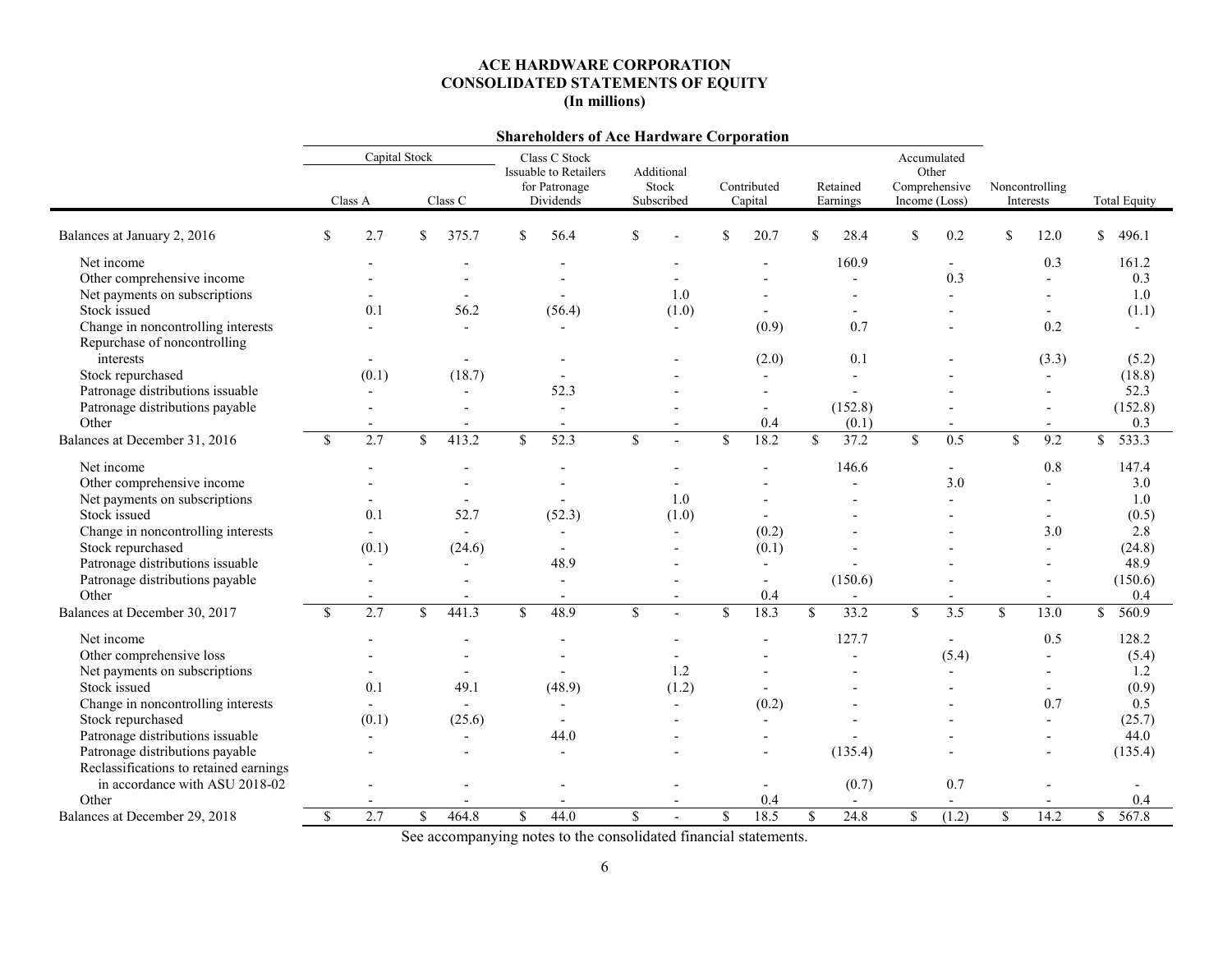# **ACE HARDWARE CORPORATION CONSOLIDATED STATEMENTS OF CASH FLOWS (In millions)**

|                                                                                      | December 29, | December 30,                    | December 31,                      |  |  |
|--------------------------------------------------------------------------------------|--------------|---------------------------------|-----------------------------------|--|--|
|                                                                                      | 2018         | 2017                            | 2016                              |  |  |
|                                                                                      | (52 Weeks)   | (52 Weeks)                      | (52 Weeks)                        |  |  |
| <b>Operating Activities</b>                                                          |              |                                 |                                   |  |  |
| Net income                                                                           | 128.2<br>\$  | \$<br>147.4                     | \$<br>161.2                       |  |  |
| Adjustments to reconcile net income to net cash provided by operating<br>activities: |              |                                 |                                   |  |  |
| Depreciation and amortization                                                        | 55.7         | 48.4                            | 51.1                              |  |  |
| Amortization of deferred financing costs                                             | 0.5          | 0.5                             | 0.5                               |  |  |
| Gain on disposal of assets, net                                                      | (4.9)        | (0.6)                           | (0.1)                             |  |  |
| Credit for doubtful accounts                                                         | (0.3)        | (0.8)                           | (0.8)                             |  |  |
| Warehouse facility closure costs                                                     |              | 0.2                             | 0.1                               |  |  |
| Other, net                                                                           | 1.1          | 0.4                             | (0.3)                             |  |  |
| Changes in operating assets and liabilities, exclusive of effect of                  |              |                                 |                                   |  |  |
| acquisitions:                                                                        |              |                                 |                                   |  |  |
| Receivables                                                                          | (45.2)       | (31.3)                          | (43.7)                            |  |  |
| Inventories                                                                          | (144.6)      | (26.3)                          | (23.8)                            |  |  |
| Other current assets                                                                 | (8.9)        | 1.3                             | 2.7                               |  |  |
| Other long-term assets                                                               | 6.7          | (0.3)                           | 2.4                               |  |  |
| Accounts payable and accrued expenses                                                | 66.6         | 55.1                            | 61.8                              |  |  |
| Other long-term liabilities                                                          | 10.9         | 8.3                             | 4.9                               |  |  |
| Deferred taxes                                                                       | (2.1)        | 1.9                             | 1.2                               |  |  |
| Net cash provided by operating activities                                            | 63.7         | 204.2                           | 217.2                             |  |  |
| <b>Investing Activities</b>                                                          |              |                                 |                                   |  |  |
| Purchases of marketable securities                                                   | (27.8)       | (4.3)                           | (6.5)                             |  |  |
| Proceeds from sale of marketable securities                                          | 25.4         | 5.4                             | 5.1                               |  |  |
| Purchases of property and equipment                                                  | (61.1)       | (64.6)                          | (70.8)                            |  |  |
| Cash paid for acquired businesses, net of cash acquired                              | (18.5)       | (57.5)                          | (4.2)                             |  |  |
| Increase in notes receivable, net                                                    | (5.8)        | (7.3)                           | (1.3)                             |  |  |
| Other, net                                                                           | (1.1)        | (3.5)                           | 0.1                               |  |  |
| Net cash used in investing activities                                                | (88.9)       | (131.8)                         | (77.6)                            |  |  |
| <b>Financing Activities</b>                                                          |              |                                 |                                   |  |  |
| Net borrowings (payments) under revolving lines of credit                            | 104.8        | 2.6                             | (56.4)                            |  |  |
| Principal payments on long-term debt                                                 | (11.0)       | (9.2)                           | (8.1)                             |  |  |
| Payments of cash portion of patronage distribution                                   | (58.0)       | (58.7)                          | (53.7)                            |  |  |
| Payments of patronage refund certificates                                            | (6.4)        |                                 | (9.9)                             |  |  |
| Repurchase of stock                                                                  | (2.5)        | (1.7)                           | (1.7)                             |  |  |
| Purchase of noncontrolling interests                                                 | (0.2)        | (0.1)                           | (5.2)                             |  |  |
| Other, net                                                                           | 1.1          | 0.9                             | 0.9                               |  |  |
| Net cash provided by (used in) financing activities                                  | 27.8         | (66.2)                          | (134.1)                           |  |  |
| Increase in cash and cash equivalents                                                | 2.6          | 6.2                             | 5.5                               |  |  |
| Cash and cash equivalents at beginning of period                                     | 23.0         | 16.8                            | 11.3                              |  |  |
| Cash and cash equivalents at end of period                                           | 25.6<br>S    | \$<br>23.0                      | $\$$<br>16.8                      |  |  |
| Supplemental disclosure of cash flow information:                                    |              |                                 |                                   |  |  |
| Interest paid                                                                        | 17.7<br>S    | \$<br>11.0                      | $\boldsymbol{\mathsf{S}}$<br>10.5 |  |  |
|                                                                                      | \$<br>2.1    | $\overline{\mathcal{S}}$<br>1.7 | \$<br>3.7                         |  |  |
| Income taxes paid                                                                    |              |                                 |                                   |  |  |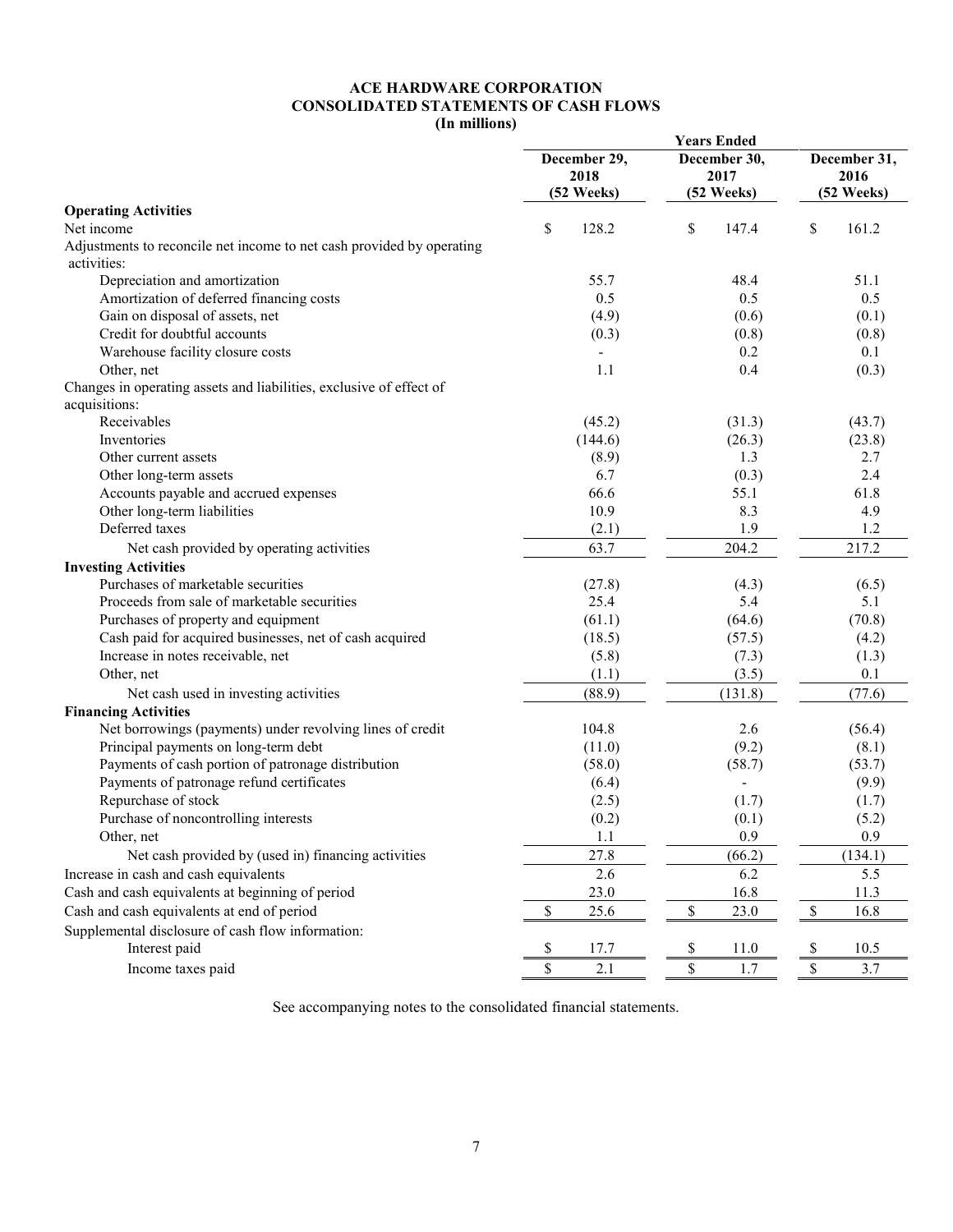#### **(1) Summary of Significant Accounting Policies**

#### *The Company and Its Business*

Ace Hardware Corporation ("the Company") is a wholesaler of hardware, paint and other related products. The Company also provides to its retail members value-added services such as advertising, marketing, merchandising and store location and design services. The Company's goods and services are sold predominately within the United States, primarily to retailers that operate hardware stores and with whom the Company has a retail membership agreement. As a retailer-owned cooperative, the Company distributes substantially all of its patronage sourced income in the form of patronage distributions to member retailers based on their volume of merchandise purchases.

In September 2017, the Company formed the Ace Ecommerce Holdings LLC ("AEH") legal entity. On September 30, 2017, AEH acquired 94.3 percent of the issued and outstanding capital stock of The Daily Grommet Inc. ("The Grommet"). See Note 2 for additional details of this acquisition.

Ace Wholesale Holdings LLC ("AWH") owns and operates Emery Jensen Distribution and its related wholesale companies. AWH was formed in 2014 so that the Company could begin making wholesale hardware sales to non-member retailers.

Ace Retail Holdings LLC ("ARH") is the owner of the 123 store Westlake Ace Hardware retail chain. As a result, the Company is also a retailer of hardware, paint and other related products.

The Company's international operations are a stand-alone legal entity with its own management team and board of directors. The entity, Ace Hardware International Holdings, Ltd. ("AIH"), is a majority-owned and controlled subsidiary of the Company with a 20.5% noncontrolling interest owned by its international retailers. International retailers do not own shares of stock in the Company nor receive patronage dividends.

#### *Basis of Presentation*

The accompanying consolidated financial statements have been prepared in accordance with U.S. generally accepted accounting principles ("GAAP"). The Company's fiscal year ends on the Saturday nearest December 31. Accordingly, fiscal years 2018, 2017 and 2016 ended on December 29, 2018, December 30, 2017 and December 31, 2016, respectively. Unless otherwise noted, all references herein for the years 2018, 2017 and 2016 represent fiscal years ended December 29, 2018, December 30, 2017 and December 31, 2016, respectively. Fiscal years 2018, 2017 and 2016 consisted of 52 weeks each.

Subsequent events have been evaluated through February 13, 2019, the date these statements were issued.

#### *Principles of Consolidation*

The accompanying consolidated financial statements include the accounts of the Company and its majority-owned subsidiaries. All intercompany transactions have been eliminated.

#### *Use of Estimates*

The preparation of financial statements in conformity with GAAP requires management to make estimates and assumptions that affect the reported amounts of assets and liabilities at the date of the financial statements and the reported amounts of revenues and expenses during the reporting period. Actual results could differ from those estimates.

#### *Cash, Cash Equivalents and Marketable Securities*

In the normal course of business, the Company has outstanding checks that exceed the cash balances in the Company's bank accounts, which create a book overdraft and are recorded as a liability. As of December 29, 2018 and December 30, 2017, the Company had outstanding checks in excess of bank balances totaling \$63.1 million and \$66.0 million, respectively, which have been included in accounts payable in the accompanying consolidated balance sheets. These outstanding amounts were subsequently funded through cash receipts and borrowings under the Company's debt facilities during the following fiscal year.

The Company classifies all highly liquid investments with original maturities of three months or less as cash equivalents.

The Company determines the appropriate classification of its investments in marketable securities, which are predominately held by the Company's New Age Insurance, Ltd. ("NAIL") subsidiary, at the time of purchase and evaluates such designation at each balance sheet date. All marketable securities have been classified and accounted for as available for sale. The Company may hold debt securities until maturity. In response to changes in the availability of and the yield on alternative investments as well as liquidity requirements, securities are occasionally sold prior to their stated maturities. Debt securities with maturities beyond twelve months are viewed by the Company as available to support current operations and are therefore classified as current assets in the accompanying Consolidated Balance Sheets. Marketable securities are carried at fair value based on quoted market prices, with unrealized gains and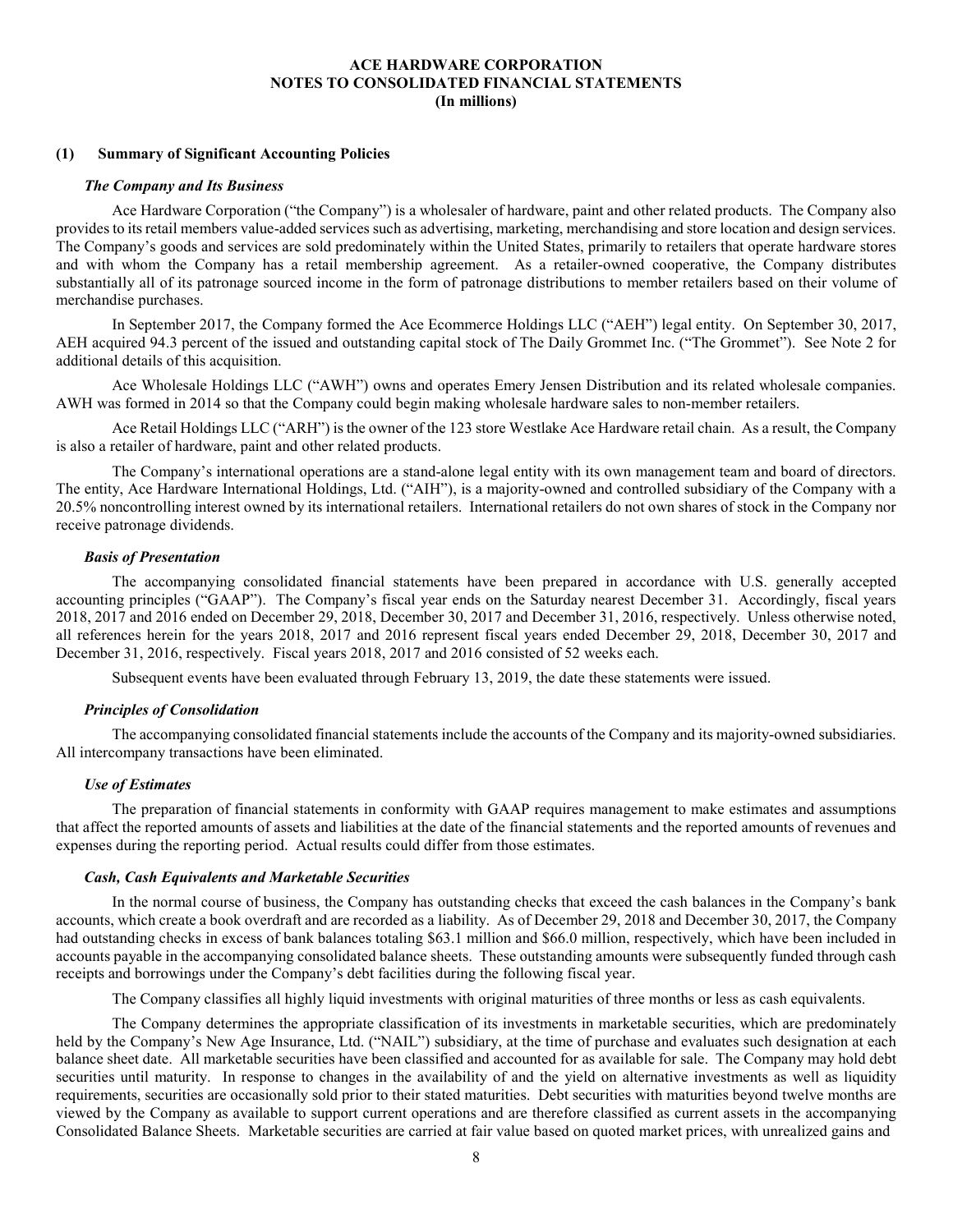losses, net of taxes, reported as a component of Accumulated other comprehensive income ("AOCI"). Realized gains and losses on securities are determined using the specific identification method.

In the normal course of NAIL's operations, standby letters of credit totaling \$11.7 million and \$12.1 million at December 29, 2018 and December 30, 2017, respectively, were issued in favor of the insurance companies that reinsure a portion of NAIL's loss exposure. At December 29, 2018, NAIL has pledged substantially all of its cash and cash equivalents and marketable securities as collateral for these letters of credit.

#### *Revenue Recognition*

The Company recognizes wholesale revenue when products are shipped and the customer takes ownership and assumes risk of loss and when services are rendered, provided collection of the resultant receivable is probable, persuasive evidence of an arrangement exists and the sales price is fixed and determinable. The Company records shipping and handling amounts billed to customers as wholesale revenues, with the related costs recorded in cost of revenues. Direct expenses related to retail services are included in cost of revenues and indirect expenses from these activities are included in operating expenses. The Company also records amounts billed to customers for advertising activities, brand building initiatives and fees generated for various retail services as wholesale revenues. Revenues at retail locations operated by the Company are recognized when the customer takes ownership of the products sold and assumes ownership and the risk of loss. Revenue from ecommerce sales by AEH are recorded as retail revenue when products are shipped and the customer has taken ownership and assumes the risk of loss. Provisions for sales returns are provided at the time the related sales are recorded.

#### *Receivables*

Receivables from customersinclude amounts invoiced for the sale of merchandise, services and equipment used in the operation of customers' businesses.

#### *Notes Receivable*

The Company makes available to its retailers various lending programs whose terms exceed one year. The notes bear interest at various rates based on market rates, the loan program or the retailer's credit quality and are recorded at face value. Interest is recognized over the life of the note on the effective interest method. Loan origination fees were not material for any period presented.

#### *Allowance for Doubtful Accounts*

Management records an allowance for doubtful accounts based on judgments considering a number of factors, primarily historical collection statistics, current customer credit information, the current economic environment, the aging of receivables, the evaluation of compliance with lending covenants and the offsetting amounts due to members for stock, notes, interest and anticipated but unpaid patronage distributions. The Company considers accounts and notes receivable past due if invoices remain unpaid past their due date and provides for the write-off of uncollectible receivables after exhausting all commercially reasonable collection efforts.

#### *Inventories*

Wholesale inventories are valued at the lower of cost or net realizable value. Cost is determined primarily using the last-in, first-out ("LIFO") method for all inventories.

Inventories at retail locations operated by the Company and at AEH are valued at the lower of cost or net realizable value. Inventory cost is determined using the moving average method, which approximates the first-in, first-out ("FIFO") method.

#### *Vendor Funds*

The Company receives funds from vendors in the normal course of business principally as a result of purchase volumes, sales, early payments or promotions of vendors' products. Based on the provisions of the vendor agreements in place, management develops accrual rates by estimating the point at which the Company will have completed its performance under the agreement and the amount agreed upon will be earned. Due to the complexity and diversity of the individual vendor agreements, the Company performs analyses and reviews of historical trends throughout the year to ensure the amounts earned are appropriately recorded. As part of these analyses, the Company validates its accrual rates based on actual purchase trends and applies those rates to actual purchase volumes to determine the amount of funds that should be accrued by the Company and receivable from the vendor. Amounts accrued throughout the year could be impacted if actual purchase volumes differ from projected annual purchase volumes, especially in the case of programs that provide for increased funding when graduated purchase volumes are met. At year-end, the accrual reflects actual purchases made throughout the year.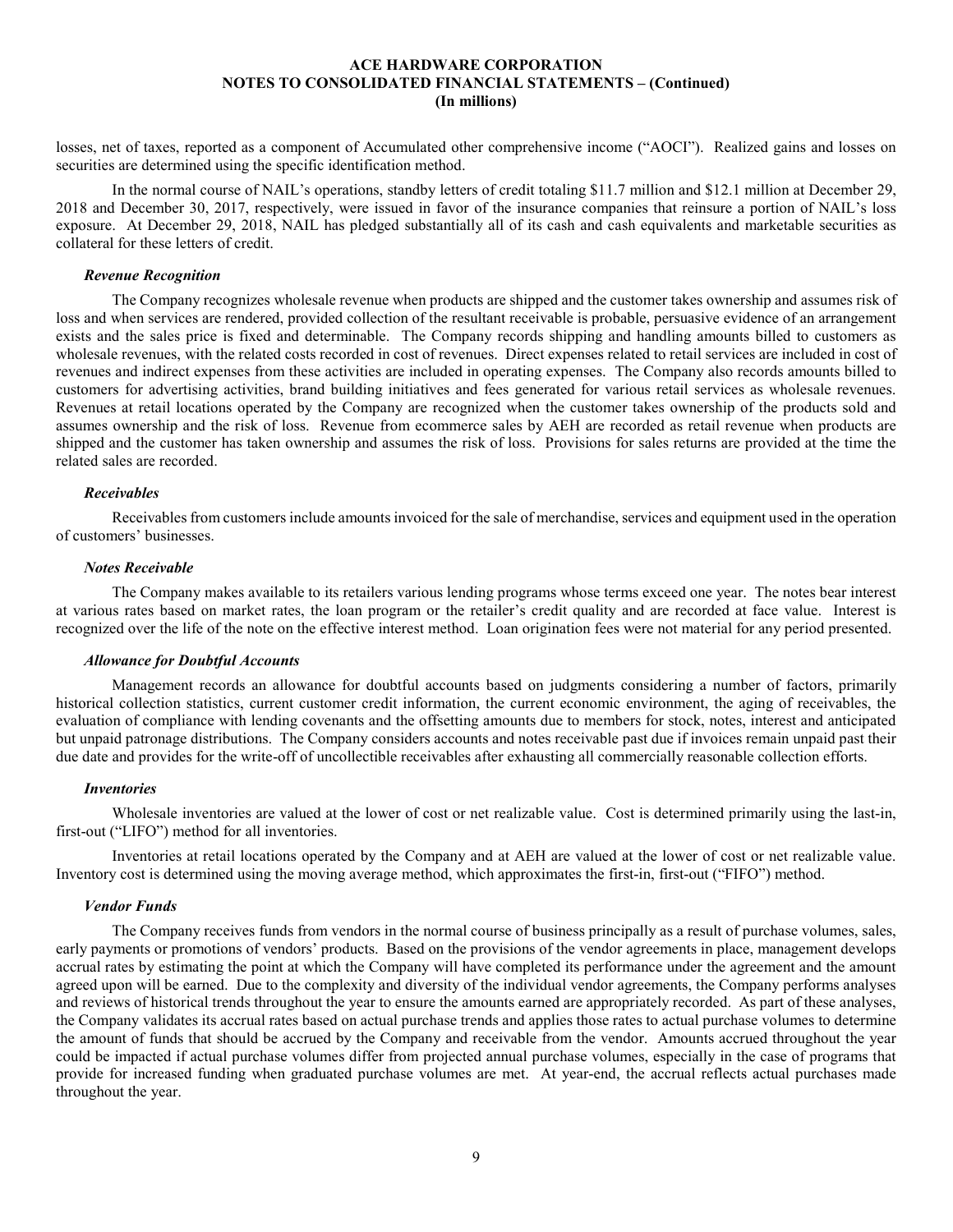Vendor funds are treated as a reduction of inventory cost, unless they represent a reimbursement of specific, incremental and identifiable costs incurred by the Company to sell the vendor's product, in which case the costs would be netted. The majority of the vendor funds that the Company receives do not meet the specific, incremental and identifiable criteria. Therefore, the Company treats a majority of these funds as a reduction in the cost of inventory as the amounts are accrued and recognizes these funds as a reduction of cost of revenues when the inventory is sold.

#### *Property and Equipment*

Property and equipment are stated at cost less accumulated depreciation and amortization. Expenditures for maintenance, repairs and renewals of relatively minor items are generally charged to expense. Significant improvements or renewals are capitalized.

Depreciation expense is computed on the straight-line method based on estimated useful lives as follows:

| Buildings and improvements | $6 - 40$ years |
|----------------------------|----------------|
| Equipment                  | 3 - 20 years   |

Leasehold improvements are generally amortized on a straight-line basis over the lesser of the lease term or the estimated useful life of the asset.

The Company evaluates long-lived assets, such as property and equipment, for impairment whenever events or changes in circumstances indicate that the carrying amount of an asset may not be recoverable. Recoverability of assets to be held and used is measured by a comparison of the carrying amount of an asset to estimated undiscounted future cash flows expected to be generated by the asset. If the carrying amount of an asset exceeds its estimated future cash flows, an impairment charge is recognized in the amount by which the carrying amount of the asset exceeds its fair value.

#### *Goodwill and Other Intangible Assets*

Goodwill represents the excess of the cost of an acquired business over the fair value of the net tangible assets acquired and identified intangible assets. Goodwill is not amortized but is tested for impairment at a reporting unit level on an annual basis or more frequently, if circumstances change or an event occurs that would more likely than not reduce the fair value of a reporting unit below its carrying amount. No impairment charges were recorded for any periods presented.

The Company's other intangible assets primarily relate to trademarks, tradenames, customer and vendor relationships and developed technology. The intangibles are amortized over their estimated useful lives. For additional information, see Notes 2 and 7.

## *Internal-Use Software*

Included in fixed assets is the capitalized cost of internal-use software. The Company capitalizes costs incurred during the application development stage of internal-use software and amortizes these costs over its estimated useful life. Costs incurred related to design or maintenance of internal-use software are expensed as incurred. For fiscal year 2018, 2017 and 2016, the Company capitalized \$8.1 million, \$5.4 million and \$4.6 million, respectively, of software development costs related to internal programming time. Amortization of these capitalized costs was \$3.0 million, \$2.6 million and \$2.2 million for fiscal 2018, 2017 and 2016, respectively. As of December 29, 2018 and December 30, 2017, the Company had \$1.5 million and \$1.4 million, respectively, of capitalized costs for internal-use software that had not been placed into service.

#### *Leases*

The Company leases certain warehouse and distribution space, office space, retail locations, equipment and vehicles. All of the Company's leases are operating leases. As leases expire, management expects that in the normal course of business, certain leases will be renewed or replaced.

Certain lease agreements include escalating rent over the lease terms and rent holidays and concessions. The Company expenses rent on a straight-line basis over the life of the lease, which commences on the date the Company has the right to control the property. The cumulative expense recognized on a straight-line basis in excess of the cumulative payments is included in Other longterm liabilities in the Consolidated Balance Sheets.

#### *Advertising Expense*

The Company expenses advertising costs when incurred. Gross advertising expenses amounted to \$207.6 million, \$187.1 million, and \$167.7 million in fiscal 2018, 2017 and 2016, respectively.

## *Gift Cards*

The Company sells gift cards to customers through its retailers, the Company website and select third parties. The gift cards do not expire. A liability is initially established for the value of the gift card when sold. Gift card breakage income is recognized ratably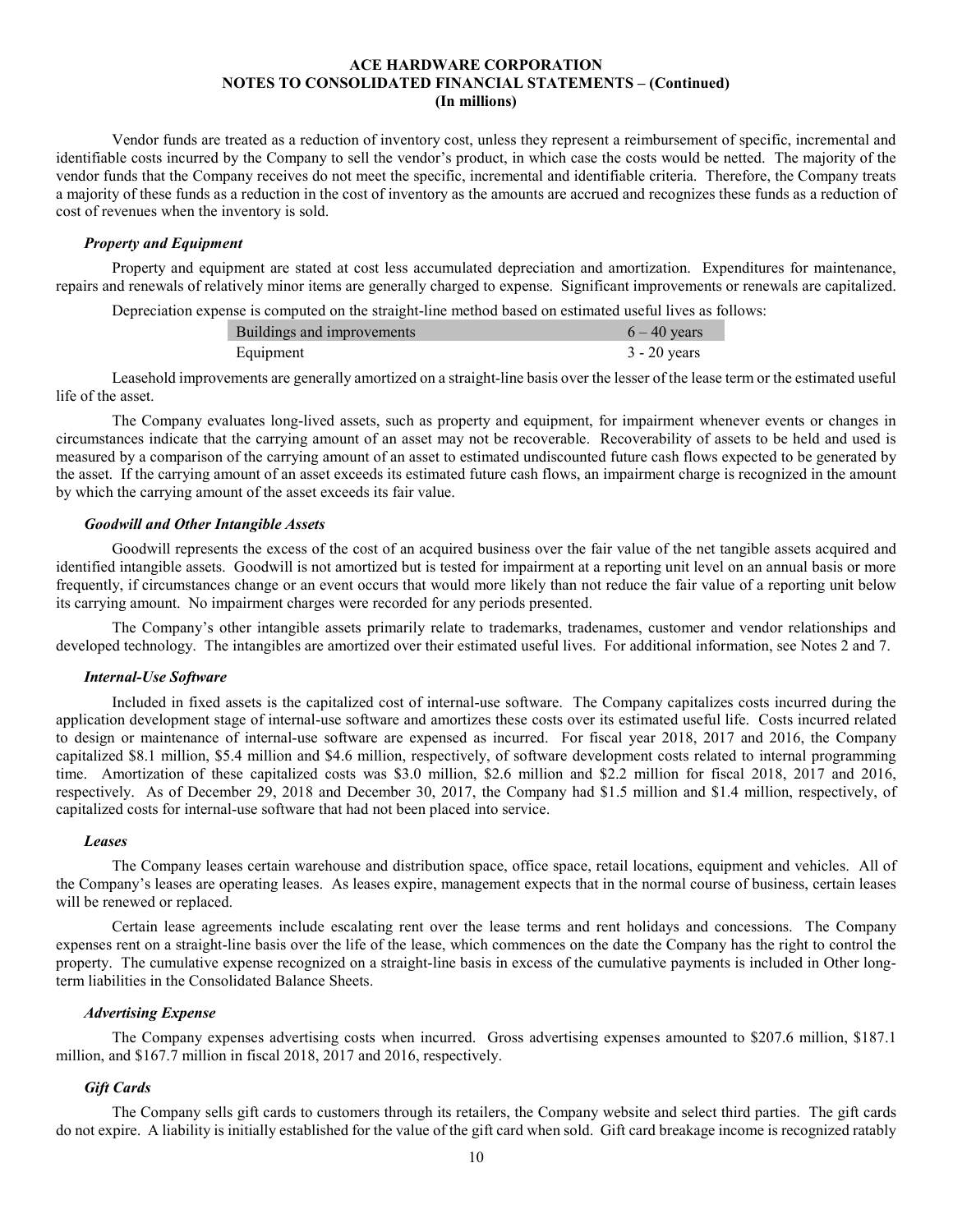over the average redemption period of 18 months based on historical gift card redemption patterns and represents the balance of gift cards for which the Company believes the likelihood of redemption by the customer is remote. The breakage income calculation takes into account any legal obligation to remit the unredeemed portion to relevant jurisdictions. During fiscal years 2018, 2017 and 2016, the Company recognized gift card breakage income of \$2.1 million, \$0.4 million and \$0.7 million, respectively, which is included in the accompanying Consolidated Statements of Income as Other income, net. The Company does not believe there is a reasonable likelihood that there will be a material change in the future estimates or assumptions that we use to record breakage.

#### *Retirement Plans*

The Company sponsors health benefit plans for its retired officers and a limited number of retired non-officer employees. The Company and its subsidiaries also sponsor defined contribution plans for substantially all employees. The Company's contributions under these plans is determined annually by the Board of Directors and charged to expense in the period in which it is earned by employees.

#### *Income Taxes*

The Company accounts for income taxes using the asset and liability method. Under this approach, deferred taxes are recognized for the future tax consequences of differences between the financial statement and income tax bases of existing assets and liabilities, and measured based upon enacted tax laws and rates.

#### *Self-Insurance*

The Company has a wholly-owned subsidiary, NAIL, which operates as a captive insurance company. This entity provides the reinsurance of property and casualty insurance policies for some retailer members and is the direct insurer for certain property and casualty insurance policies of the Company. These insurance programs are subject to varying retention levels of self-insurance. Such self-insurance relates to losses and liabilities primarily associated with property, general liability, workers' compensation and auto liability insurance programs. Losses are accrued based upon the Company's estimates of the aggregate liability for claims incurred using certain actuarial assumptions based on Company experience and insurance industry metrics.

#### *Concentration of Credit Risk*

Credit risk pertains primarily to the Company's trade and notes receivables. The Company extends credit to its customers as part of its day-to-day operations. Management believes that as no specific receivable or group of receivables comprises a significant percentage of total trade accounts, its concentration of credit risk with respect to trade receivables is limited. Additionally, management believes that its allowance for doubtful accounts is adequate with respect to overall customer credit risks. Also, the Company's certificate of incorporation and by-laws specifically provide that the Company may set-off its obligation to make any payment to a member for such member's stock, notes, interest and declared and unpaid distributions against any obligation owed by the member to the Company. The Company, but not the member, may at its sole discretion exercise these set-off rights when any such funds become due to former members with outstanding accounts and notes receivable owed to the Company and current members with past due receivables owed to the Company.

#### *Impact of New Accounting Standards*

#### *New Accounting Pronouncements – Adopted*

In August 2018, the Financial Accounting Standards Board ("FASB") issued Accounting Standards Update ("ASU") No. 2018- 15, "Intangibles—Goodwill and Other— Internal-Use Software (Subtopic 350-40): Customer's Accounting for Implementation Costs Incurred in a Cloud Computing Arrangement That Is a Service Contract". ASU 2018-15 requires an entity to capitalize the implementation costs incurred in a hosting arrangement that is a service contract. ASU 2018-15 is effective for the Company for fiscal 2021 year-end financial statements and quarterly financial statements in fiscal 2022. The Company adopted ASU 2018-15 prospectively in the third quarter of 2018 as early adoption is permitted and the Company has previously accounted for these costs in this manner. There was no impact on the Company's consolidated financial statements.

In August 2018, the FASB issued ASU No. 2018-13, "Fair Value Measurement (Topic 820): Disclosure Framework – Changes to the Disclosure Requirements for Fair Value Measurement". ASU 2018-13 removes the disclosure requirements for transfers between Level 1 and Level 2 instruments, the policy for the timing of transfers between levels, the valuation processes for Level 3 fair value measurements, and the changes in unrealized gains and losses for the period included in earnings for recurring Level 3 fair value measurements held at the end of the period. Under ASU 2018-13, the Company is required to disclose transfers into and out of Level 3 of the fair value hierarchy, and purchases and issuances of Level 3 assets and liabilities, but is no longer required to reconcile the opening balances to the closing balances of recurring Level 3 fair value measurements. ASU 2018-13 is effective for the Company for fiscal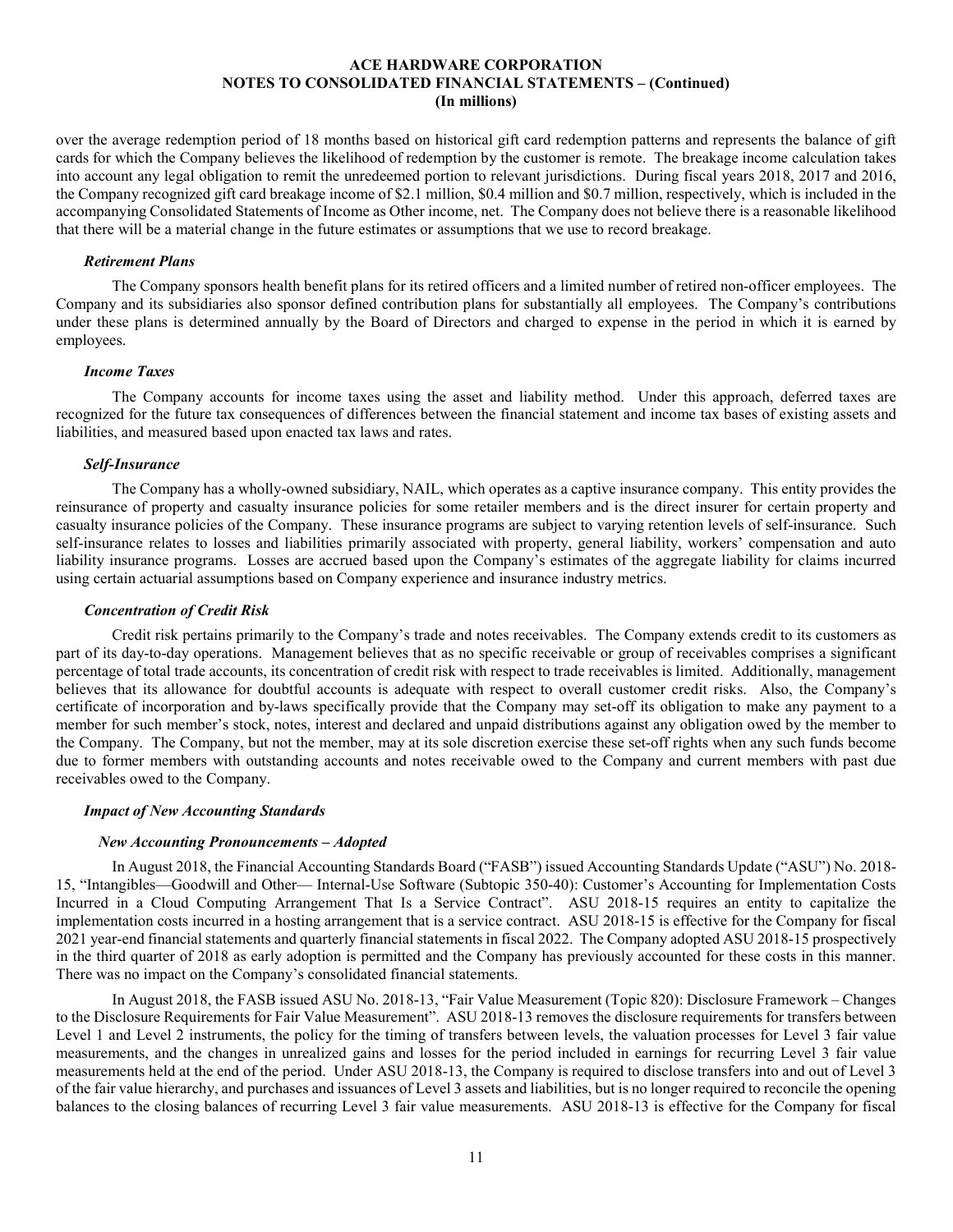2020 quarterly and year-end financial statements. The Company adopted ASU 2018-13 prospectively in the third quarter of 2018 as early adoption is permitted. There was no impact on the Company's consolidated financial statements or footnotes.

In February 2018, the FASB issued ASU No. 2018-02, "Income Statement—Reporting Comprehensive Income (Topic 220)". ASU 2018-02 allows for the reclassification from AOCI to retained earnings for the stranded tax effects resulting from the change in the U.S. federal statutory income tax rate to 21 percent from 35 percent. ASU 2018-02 is effective for the Company for fiscal 2019 quarterly and year-end financial statements. The Company adopted ASU 2018-02 prospectively in the first quarter of 2018 as early adoption is permitted and elected to make the reclassification. This resulted in a reclassification adjustment of a \$0.7 million net loss from AOCI to retained earnings and is related to the unrealized gains and losses on the Company's investments, postretirement benefits and derivative financial instruments. The Company's policy for releasing income tax effects from AOCI is to utilize a portfolio approach.

#### *New Accounting Pronouncements - Issued*

In May 2014, the FASB issued ASU No. 2014-09, "Revenue from Contracts with Customers (Topic 606)" along with amendments issued in 2015 and 2016. The purpose of the new guidance is to develop a common revenue recognition standard for GAAP and International Financial Reporting Standards. The guidance affects any entity that either enters into contracts with customers to transfer goods or services or enters into contracts for the transfer of nonfinancial assets unless those contracts are within the scope of other standards. The core principle of the guidance is that an entity should recognize revenue to depict the transfer of promised goods or services to customers in an amount that reflects the consideration to which the entity expects to be entitled in exchange for those goods or services. ASU 2014-09 allows either full retrospective adoption, meaning the standard is applied to all periods presented, or modified retrospective adoption, meaning the standard is applied only to the most current period presented in the financial statements. This guidance is effective for the Company for fiscal 2019 year-end financial statements and quarterly financial statements in fiscal 2020. The Company plans to adopt this standard for fiscal 2019 quarterly and year-end financial statements using the modified retrospective method. The Company's adoption assessment included a detailed review of each material revenue stream and a comparison of historical accounting policies to the new standard. Based on the assessment, the Company believes the impact of adopting the new standard will be immaterial to the consolidated financial statements. However, the Company will have expanded revenue recognition disclosures based on the new qualitative and quantitative disclosure requirements in the first quarter of 2019.

In January 2016, the FASB issued ASU No. 2016-01, "Financial Instruments – Overall (Subtopic 825-10), Recognition and Measurement of Financial Assets and Financial Liabilities." ASU 2016-01 requires the change in fair value measurement for certain equity investments to be recognized in net income, simplifies the impairment assessment for equity investments without readily determinable fair values, eliminates disclosure requirements related to fair value of financial instruments measured at amortized cost for non-public entities, eliminates the requirement to disclose methods and assumptions used to estimate fair value of financial instruments measured at amortized cost for public entities and requires public entities to use the exit price notion when measuring the fair value of financial instruments for disclosure purposes. Additionally, ASU 2016-01 provides disclosure presentation guidance and clarification related to valuations allowances on deferred tax assets related to available-for-sale securities. ASU 2016-01 is effective for the Company for fiscal 2019 year-end financial statements and quarterly financial statements in fiscal 2020, with early adoption permitted in fiscal 2018. The Company is evaluating the impact that ASU 2016-01 will have on its consolidated financial statements.

In February 2016, the FASB issued ASU No. 2016-02, "Leases (Topic 842)" along with amendments issued in 2018. The guidance requires that lessees recognize assets and liabilities for leases with lease terms greater than twelve months in the statement of financial position. The guidance also requires improved disclosures to help users of financial statements better understand the amount, timing and uncertainty of cash flows arising from leases. ASU 2016-02 is effective for the Company for fiscal 2020 year-end financial statements and quarterly financial statements in fiscal 2021. The Company has begun evaluating its contracts under this guidance to determine the impact ASU 2016-02 will have on its consolidated financial statements and believes the standard will have a material impact to the Company's balance sheet.

In June 2016, the FASB issued ASU No. 2016-13, "Financial Instruments – Credit Losses (Topic 326): Measurement of Credit Losses on Financial Instruments" along with amendments issued in 2018. The guidance requires financial assets measured at amortized cost basis to be presented at the net amount expected to be collected. The amortized cost basis of financial assets should be reduced by expected credit losses to present the net carrying value in the financial statements at the amount expected to be collected. The measurement of expected credit losses is based on past events, historical experience, current conditions and forecasts that affect the collectability of the financial assets. Additionally, credit losses relating to available-for-sale debt securities should be recorded through an allowance for credit losses. ASU 2016-13 is effective for the Company for year-end financial statements and quarterly financial statements in fiscal 2022. The Company is evaluating the impact that ASU 2016-13 will have on the Company's consolidated financial statements.

In August 2017, the FASB issued ASU No. 2017-12, "Derivatives and Hedging (Topic 815)." ASU 2017-12 changes the designation and measurement guidance for qualifying hedging relationships and the presentation of hedge results. The guidance expands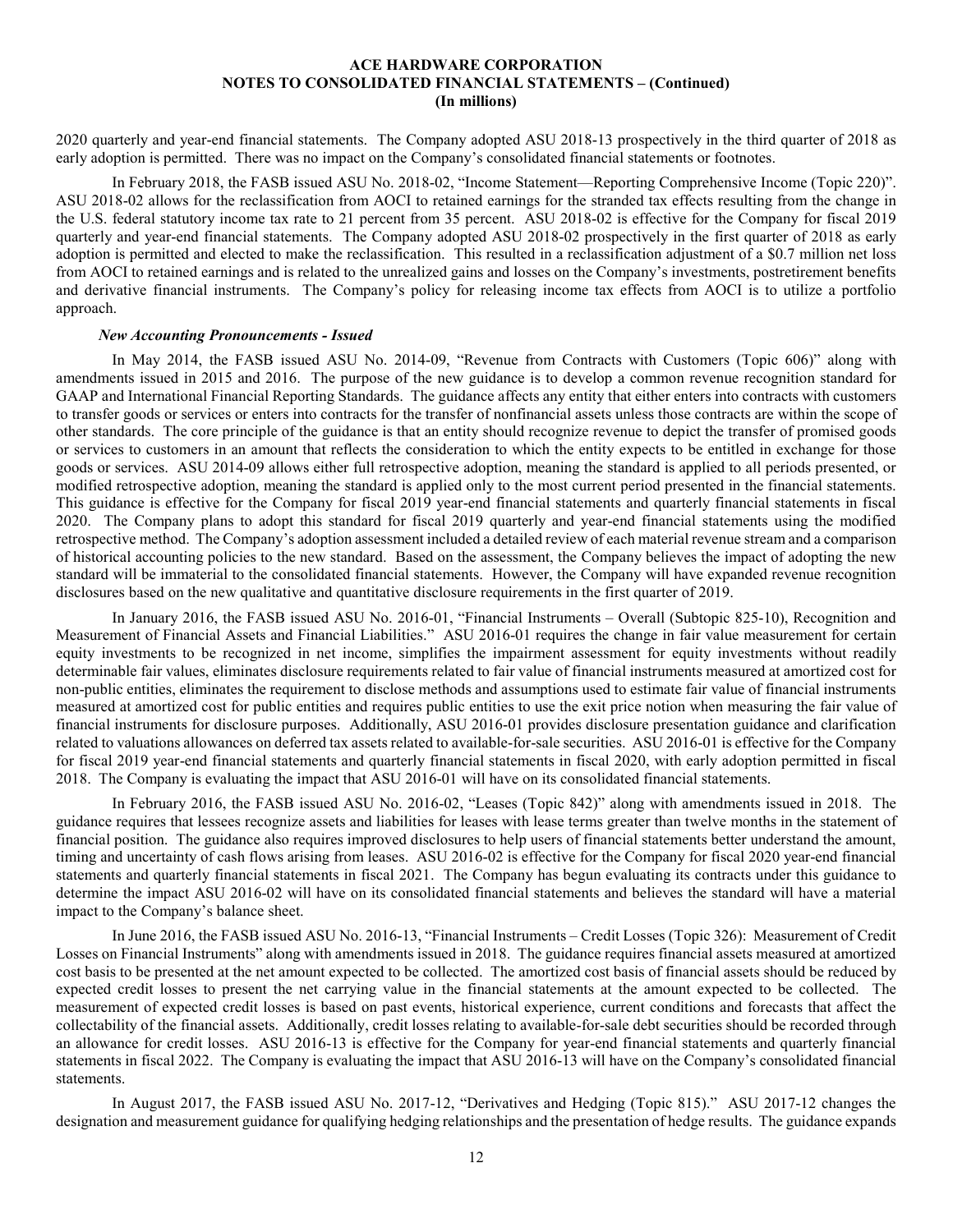and refines hedge accounting for financial and nonfinancial risk components and aligns the recognition and presentation of the effects of the hedging instrument with the hedged item in the financial statements. ASU 2017-12 is effective for the Company for fiscal 2020 year-end financial statements and quarterly financial statements in fiscal 2021. The guidance in ASU 2017-12 will not have a material impact on the Company's consolidated financial statements.

## **(2) Acquisition**

On September 30, 2017, AEH acquired 94.3 percent of the issued and outstanding capital stock of The Grommet, an ecommerce startup that operates a website that markets and sells new and innovative products created by independent entrepreneurs, for \$45.8 million. The Grommet's original founders retained a 5.7 percent noncontrolling voting interest. The acquisition has been accounted for as a business combination. The Company recorded the allocation of the purchase price to acquired tangible assets and liabilities assumed based on their fair value at the acquisition date. As a result, the Company recorded \$30.7 million of goodwill and \$17.7 million for the fair value of other intangible assets with varying amortization periods from 3 to 10 years. During fiscal year 2018, the Company recorded \$4.5 million of amortization on the identified intangible assets as part of the final purchase accounting valuation. Goodwill has an indefinite life and, therefore, is not amortized. The goodwill and other intangible assets are expected to be deductible for tax purposes.

The following table summarizes the consideration paid for The Grommet and the purchase price allocation:

| Fair value of assets acquired and liabilities assumed: |            |
|--------------------------------------------------------|------------|
| Cash                                                   | \$<br>0.3  |
| Receivables                                            | 0.7        |
| Inventories                                            | 6.4        |
| Other current assets                                   | 0.4        |
| Property and Equipment                                 | 0.2        |
| Goodwill and other intangible assets:                  |            |
| Developed technology                                   | 2.2        |
| Trade name                                             | 2.3        |
| Makers relationships                                   | 7.7        |
| Customer relationships                                 | 4.9        |
| Wholesale relationships                                | 0.6        |
| Goodwill                                               | 30.7       |
| Other assets                                           | 0.1        |
| <b>Current liabilities</b>                             | (7.9)      |
|                                                        | 48.6       |
| Less: noncontrolling interest                          | (2.8)      |
| Acquisition purchase price                             | \$<br>45.8 |

During fiscal year 2018, ARH acquired additional retail stores for consideration of \$18.5 million, prior to working capital adjustments. These acquisitions resulted in ARH recording \$8.8 million of goodwill.

# **(3) Receivables, net**

Receivables, net include the following amounts:

|                                       |   | December 29,<br>2018 | December 30,<br>2017 |
|---------------------------------------|---|----------------------|----------------------|
| Trade                                 | S | 365.7                | 345.4                |
| Other                                 |   | 63.0                 | 63.6                 |
| Notes receivable – current portion    |   | 12.4                 | 12.5                 |
| Less: allowance for doubtful accounts |   | (6.7)                | (5.8)                |
| Receivables, net                      |   | 434.4                | 415.7                |

Other receivables are principally amounts due from suppliers for promotional and advertising allowances.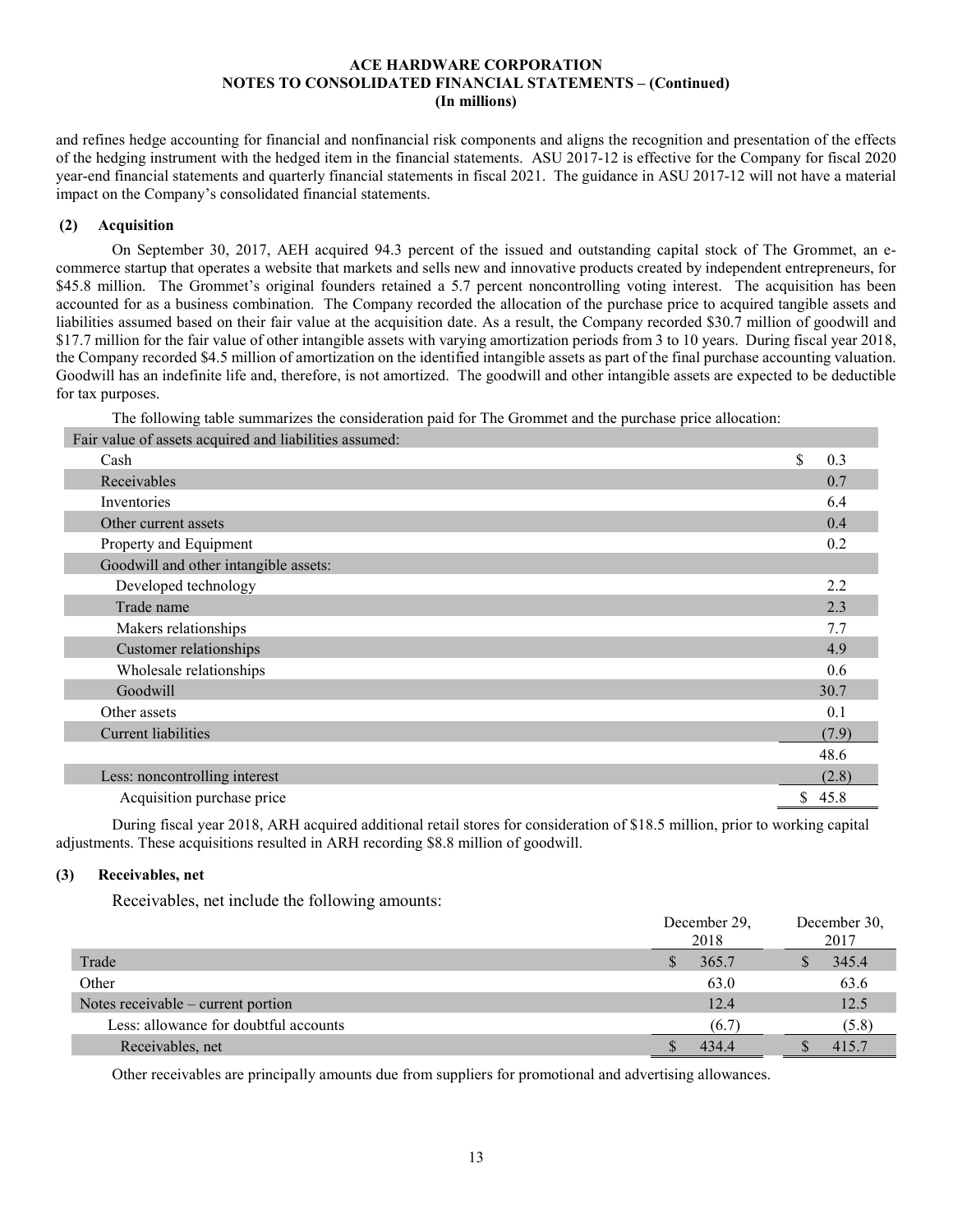#### **(4) Inventories**

Inventories consist of wholesale merchandise inventories held for sale to customers and retail merchandise inventory held for resale at Company-operated retail locations and at AEH's warehouse locations. Substantially all of the Company's wholesale inventories are valued on the LIFO method. The excess of replacement cost over the LIFO value of inventory was \$85.7 million and \$80.7 million at December 29, 2018 and December 30, 2017, respectively. An actual valuation of inventory under the LIFO method can be made only at the end of each year based on the inventory levels and costs at that time. Inventories at retail locations operated by the Company and at AEH's warehouses are valued at the lower of cost or net realizable value. Inventory cost is determined using the moving average method, which approximates the FIFO method. The Company periodically reviews its inventory and establishes a reserve for excess and obsolete inventory based on a number of factors, including historical sales, sales forecasts, obsolescence due to technology changes and defective goods.

Inventories consisted of:

|                                                                                   | December 29, |      | December 30, |  |
|-----------------------------------------------------------------------------------|--------------|------|--------------|--|
|                                                                                   | 2018         | 2017 |              |  |
| Wholesale merchandise inventory (LIFO)                                            | 824.5        |      | 689.3        |  |
| Retail merchandise inventory at Company-operated stores and AEH warehouses (FIFO) | 107.3        |      | 88.2         |  |
| Inventories                                                                       | 931.8        |      |              |  |

#### **(5) Property and Equipment, net**

Property and equipment, net is summarized as follows:

|                                                           |     | December 29,<br>2018 |   | December 30,<br>2017 |
|-----------------------------------------------------------|-----|----------------------|---|----------------------|
| Land                                                      | \$. | 14.7                 | S | 15.9                 |
| Buildings and improvements                                |     | 289.1                |   | 306.4                |
| Warehouse equipment                                       |     | 188.2                |   | 162.9                |
| Computer hardware and software and other office equipment |     | 307.5                |   | 282.7                |
| Transportation equipment                                  |     | 38.9                 |   | 43.0                 |
| Leasehold improvements                                    |     | 48.6                 |   | 45.5                 |
| Construction in progress                                  |     | 6.0                  |   | 17.5                 |
| Property and equipment, gross                             |     | 893.0                |   | 873.9                |
| Accumulated depreciation and amortization                 |     | (540.2)              |   | (517.3)              |
| Assets held for sale, net                                 |     | 15.8                 |   |                      |
| Property and equipment, net                               |     | 368.6                |   | 356.6                |

Depreciation and amortization expense related to property and equipment for fiscal years 2018, 2017 and 2016 was \$50.0 million, \$47.3 million and \$49.4 million, respectively.

As of December 29, 2018, the Company has ceased operations at its Prince George Retail Support Center ("RSC") and in accordance with Accounting Standards Codification ("ASC"), "Property, Plant and Equipment," (Topic 360) has met the criteria to classify the long-lived assets (land and building) as assets held for sale. As of December 29, 2018, the Company evaluated the land and building at Prince George for impairment under ASC 360 for indicators of impairment. Based upon observable market prices of similar properties and bids obtained through its marketing of the property for sale, the Company determined that the carrying value of the property did not exceed the fair value and therefore was not impaired at December 29, 2018.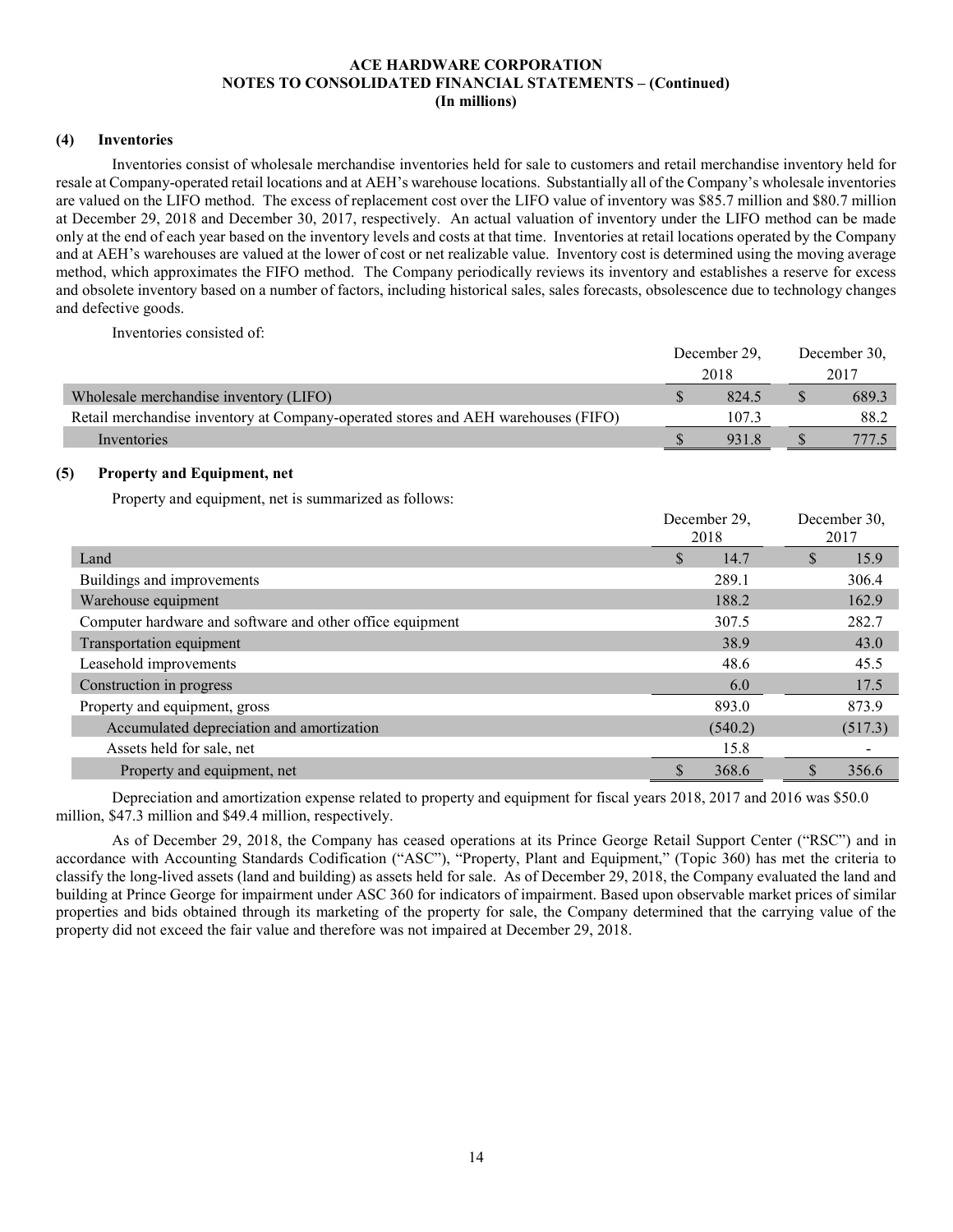#### **(6) Notes Receivable, net**

The Company makes available to its retailers various lending programs whose terms exceed one year. At December 29, 2018 and December 30, 2017, the outstanding balance of the notes was \$27.0 million and \$26.3 million, respectively, of which the current portion of \$12.4 million and \$12.5 million, respectively, was recorded in Receivables, net.

|                                                                         | 2018 | December 29, | December 30,<br>2017 |
|-------------------------------------------------------------------------|------|--------------|----------------------|
| Notes receivable, gross                                                 |      | 38.4         | 37.2                 |
| Less: estimated patronage applications from 2018 and 2017, respectively |      | (11.4)       | (10.9)               |
| <b>Net</b>                                                              |      | 27.0         | 26.3                 |
| Less: current portion                                                   |      | (12.4)       | (12.5)               |
| Less: allowance for doubtful accounts                                   |      | (2.8)        | (5.4)                |
| Notes receivable, net                                                   |      | . I . 8      |                      |

For substantially all of the Company's Notes receivable, the amounts due are generally expected to be collected through the non-cash portion of the patronage distribution. In the event a retailer cancels its membership with the Company, any outstanding loans are transferred from Notes receivable to Accounts receivable and are due immediately. As the non-cash portion of the patronage distribution is used to settle the Notes receivable, there are no loans that are currently past due. The patronage distribution for each retailer can vary from year to year based on the Company's financial performance as well as the volume of patronage-based merchandise that each retailer purchases from the Company. The estimated maturities of the Notes receivable are as follows:

|                                        | December 29,<br>2018 |      |  |
|----------------------------------------|----------------------|------|--|
| $0 - 4$ years                          | Φ                    | 12.9 |  |
| $5 - 8$ years<br>9 - 10 years<br>Total |                      | 13.9 |  |
|                                        |                      | 11.6 |  |
|                                        |                      | 38.4 |  |

Pursuant to the Company's Amended and Restated Certificate of Incorporation and the Company's by-laws, notes receivable (like all obligations owed to the Company by the Company's retailers) are secured by the Company stock owned by the retailers. However, for some retailers, the redemption value of their stock does not fully cover their obligations.

The Company evaluates risk on its loan portfolio by categorizing each loan into an internal risk category. The Company's risk categories include:

Low – The retailer possesses a strong financial position, above average payment record to both Ace and other vendors, and the business is well established.

Medium – The retailer possesses an average financial position, an average payment record to both Ace and other vendors, and the business is somewhat established.

High – The retailer possesses a weak financial position, a substandard payment record to Ace or other vendors, or the business is somewhat new.

Based upon these criteria, the Company has classified its loan portfolio as follows:

|                            | December 29,<br>2018 |   | December 30,<br>2017 |
|----------------------------|----------------------|---|----------------------|
| Corporate Credit Exposure: |                      |   |                      |
| Low risk                   | 19.2                 | D | 17.0                 |
| Moderate risk              | 7.7                  |   | 7.7                  |
| High risk                  | 11.5                 |   | 12.5                 |
| Total                      | 38.4                 |   | 37.2                 |

The Company applies a consistent practice of establishing an allowance for notes that it feels may become uncollectible by monitoring the financial strength of its retailers. The collectability of certain notes is evaluated on an individual basis while the remaining notes are evaluated on a collective basis. The breakdown at December 29, 2018 and December 30, 2017 of notes evaluated individually versus notes evaluated collectively was as follows: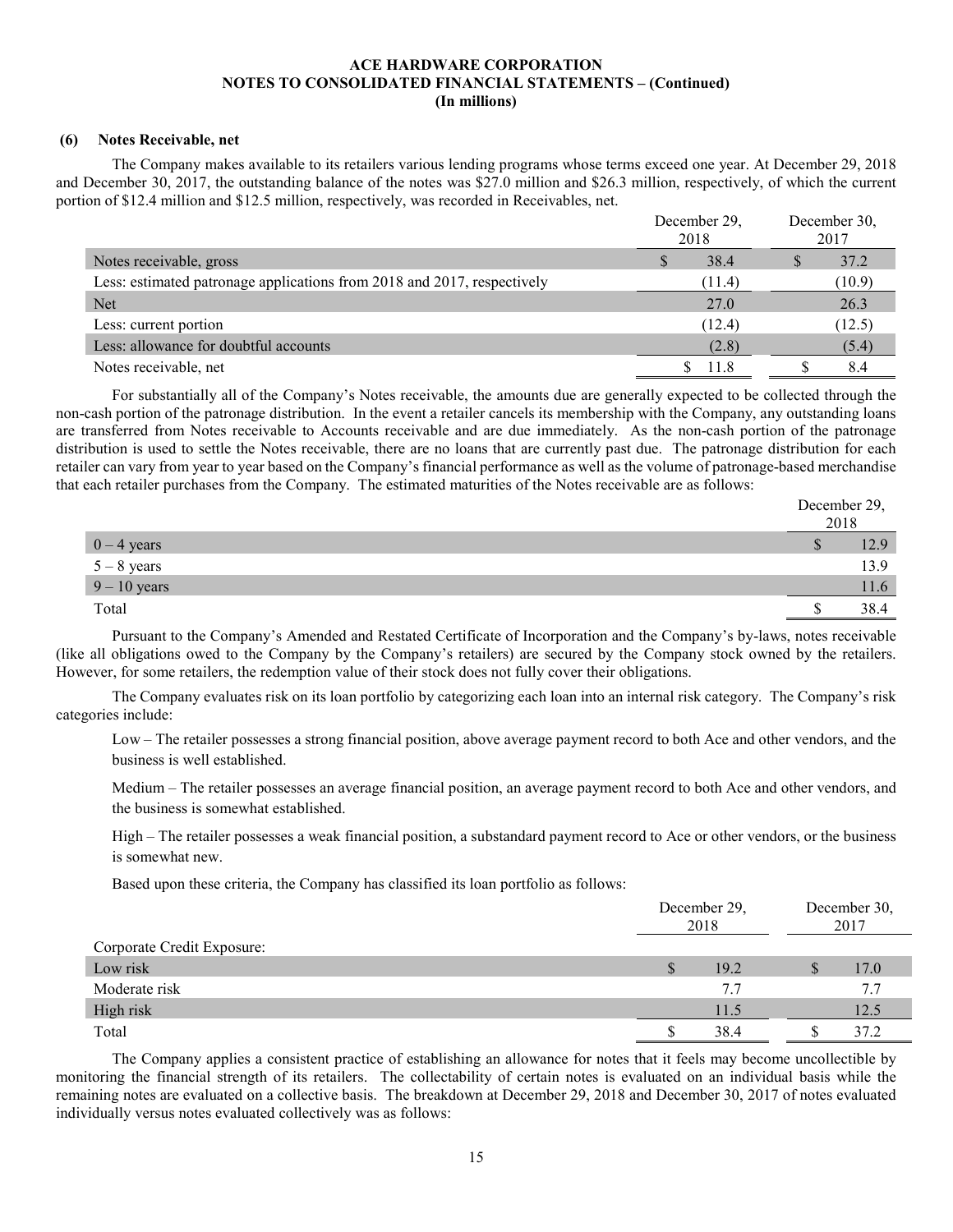|                                                      | December 29,<br>2018 | December 30,<br>2017 |
|------------------------------------------------------|----------------------|----------------------|
| Notes receivable:                                    |                      |                      |
| Ending balance individually evaluated for impairment | 2.8                  | 5.3                  |
| Ending balance collectively evaluated for impairment | 35.6                 | 31.9                 |
| Ending principal balance                             | 38.4                 | 37.2                 |

The Company has evaluated the collectability of the notes and has established an allowance for doubtful accounts of \$2.8 million and \$5.4 million at December 29, 2018 and December 30, 2017, respectively. Management records the allowance for doubtful accounts based on the above information as well as judgments made considering a number of factors, primarily historical collection statistics, current member retailer credit information, the current economic environment and the offsetting amounts due to members for stock, notes, interest and declared and unpaid patronage distributions. The components of changes to the Notes receivable allowance for doubtful accounts for 2018 and 2017 were as follows:

|                                                                            | December 29,<br>2018 | December 30,<br>2017 |
|----------------------------------------------------------------------------|----------------------|----------------------|
| Allowance for doubtful accounts:                                           |                      |                      |
| Beginning balance                                                          | 5.4                  | 7.7                  |
| Provision (Reversal)                                                       | (1.5)                | (1.1)                |
| Reclassifications to accounts receivable allowance for doubtful accounts   | (1.6)                | (1.4)                |
| Reclassifications from accounts receivable allowance for doubtful accounts | 0.5                  | 0.2                  |
| Ending balance                                                             | 2.8                  |                      |

Notes bear interest at various rates based on the retailer's credit quality and are recorded at face value. Interest is recognized over the life of the note based on the outstanding balance and stated interest rate, which approximates the effective interest method. During fiscal years 2018, 2017 and 2016, \$2.0 million, \$1.7 million and \$1.5 million respectively, were recorded as interest income related to the notes.

Generally, in the event a retailer cancels their membership with the Company, any outstanding Notes receivable, and related allowance for doubtful accounts, are transferred to trade receivables and the retailer is billed for any unpaid principal and interest balances. In fiscal 2018 and 2017, \$10.3 million and \$9.3 million, respectively, of Notes receivable were transferred to trade receivables as an event occurred which made the notes due immediately. Upon transfer of the Notes receivable to trade receivables, \$1.6 million and \$1.4 million in fiscal 2018 and 2017, respectively, of the Notes receivable allowance for doubtful accounts was transferred to the Receivables allowance for doubtful accounts to properly match the reserve against the asset on the Consolidated Balance Sheet.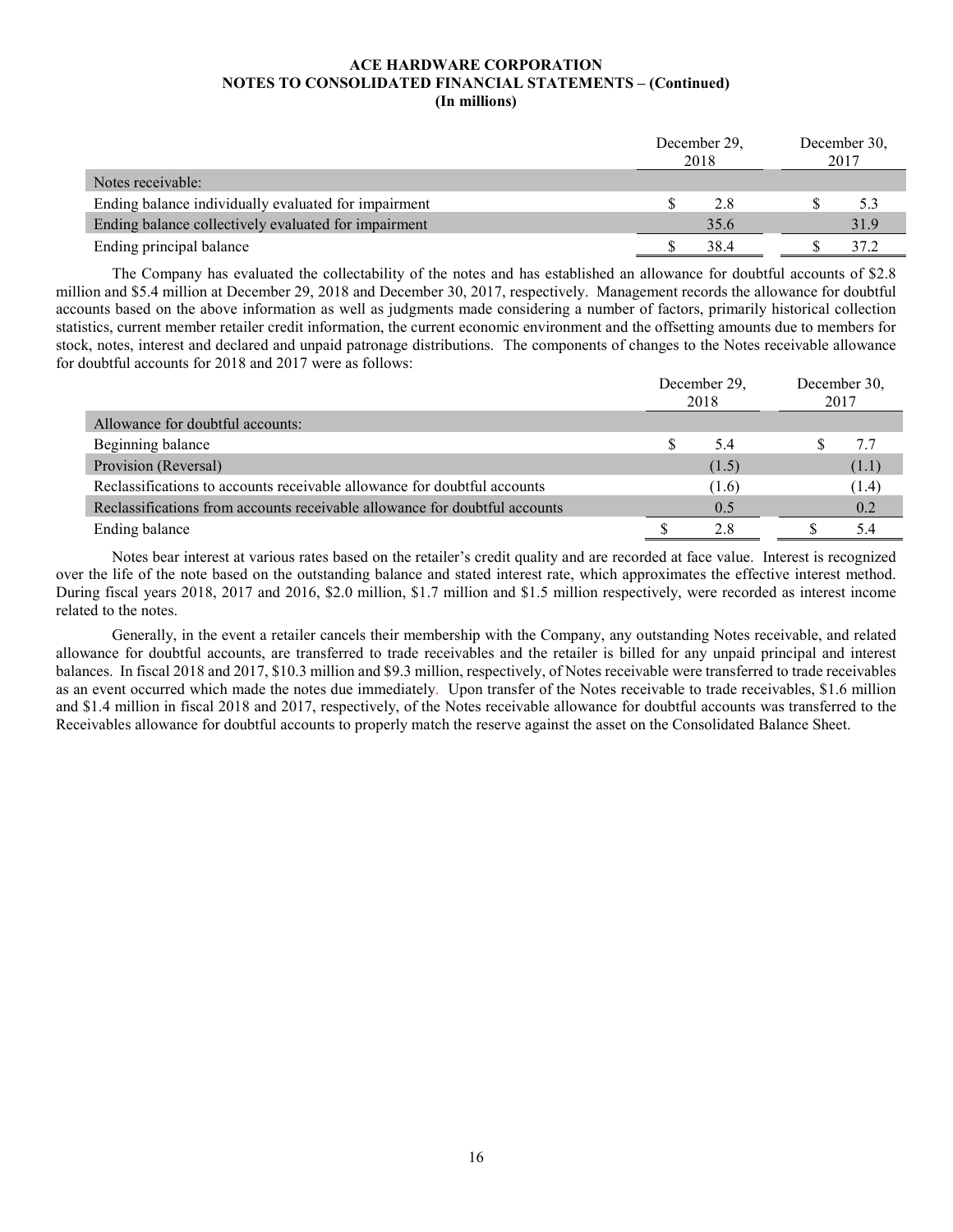## **(7) Goodwill and Other Intangible Assets**

December 29, 2018 December 30, 2017 Intangible assets: Goodwill (1) 5 74.0 \$ 83.0 Trademarks and trade name 6. The state of the state of the state of the state of the state of the state of the state of the state of the state of the state of the state of the state of the state of the state of the state o

The carrying value of Goodwill and other intangible assets as of December 29, 2018 and December 30, 2017 are as follows:

| Customer relationships               | 8.1   | 3.2   |
|--------------------------------------|-------|-------|
| Maker relationships                  | 7.7   |       |
| Developed technology                 | 2.2   |       |
| Wholesale relationships              | 0.6   |       |
| Total intangible assets              | 102.5 | 93.8  |
| Less: accumulated amortization       | (8.3) | (3.1) |
| Goodwill and other intangible assets | 94.2  | 90.7  |

(1) Goodwill as of December 30, 2017 was reclassified based upon the finalization of the purchase accounting valuation for The Grommet.

The trademarks and trade name are being amortized over 10-20 years. The customer and maker relationships are being amortized over 3-10 years. Developed technology and wholesale relationships are being amortized over three years. Net amortization expense related to all intangible assets was \$5.2 million, \$0.7 million and \$0.7 million for fiscal years 2018, 2017 and 2016, respectively. The estimated net amortization expense over the next five fiscal years is \$13.0 million.

## **(8) Patronage Distributions and Refund Certificates Payable**

The Company operates as a cooperative organization and has paid or may pay patronage distributions to member retailers on a portion of patronage-based income derived from business done with such retailers. Patronage distributions are allocated in proportion to the volume of purchases by member retailers during the period. The cash portion of the patronage distribution was approximately 40 percent for all years presented.

The accrued patronage distributions composition is summarized as follows:

|                                                                 | <b>Years Ended</b>   |       |  |       |                      |       |                      |  |
|-----------------------------------------------------------------|----------------------|-------|--|-------|----------------------|-------|----------------------|--|
|                                                                 | December 29,<br>2018 |       |  |       | December 30,<br>2017 |       | December 31,<br>2016 |  |
| Cash portion                                                    |                      | 55.0  |  | 61.5  |                      | 62.2  |                      |  |
| Class C stock                                                   |                      | 44.0  |  | 48.9  |                      | 52.3  |                      |  |
| Patronage refund certificates                                   |                      | 23.7  |  | 27.9  |                      | 27.3  |                      |  |
| Patronage financing deductions                                  |                      | 12.7  |  | 12.3  |                      | 11.0  |                      |  |
| Total patronage distributions accrued for third party retailers |                      | 135.4 |  | 150.6 |                      | 152.8 |                      |  |

Patronage distributions are allocated on a fiscal year basis with issuance in the following year.

In those instances where the maximum Class C stock requirements have been met, the non-cash portion of the patronage distribution is distributed in the form of patronage refund certificates with a five-year term and bearing interest at 4 percent.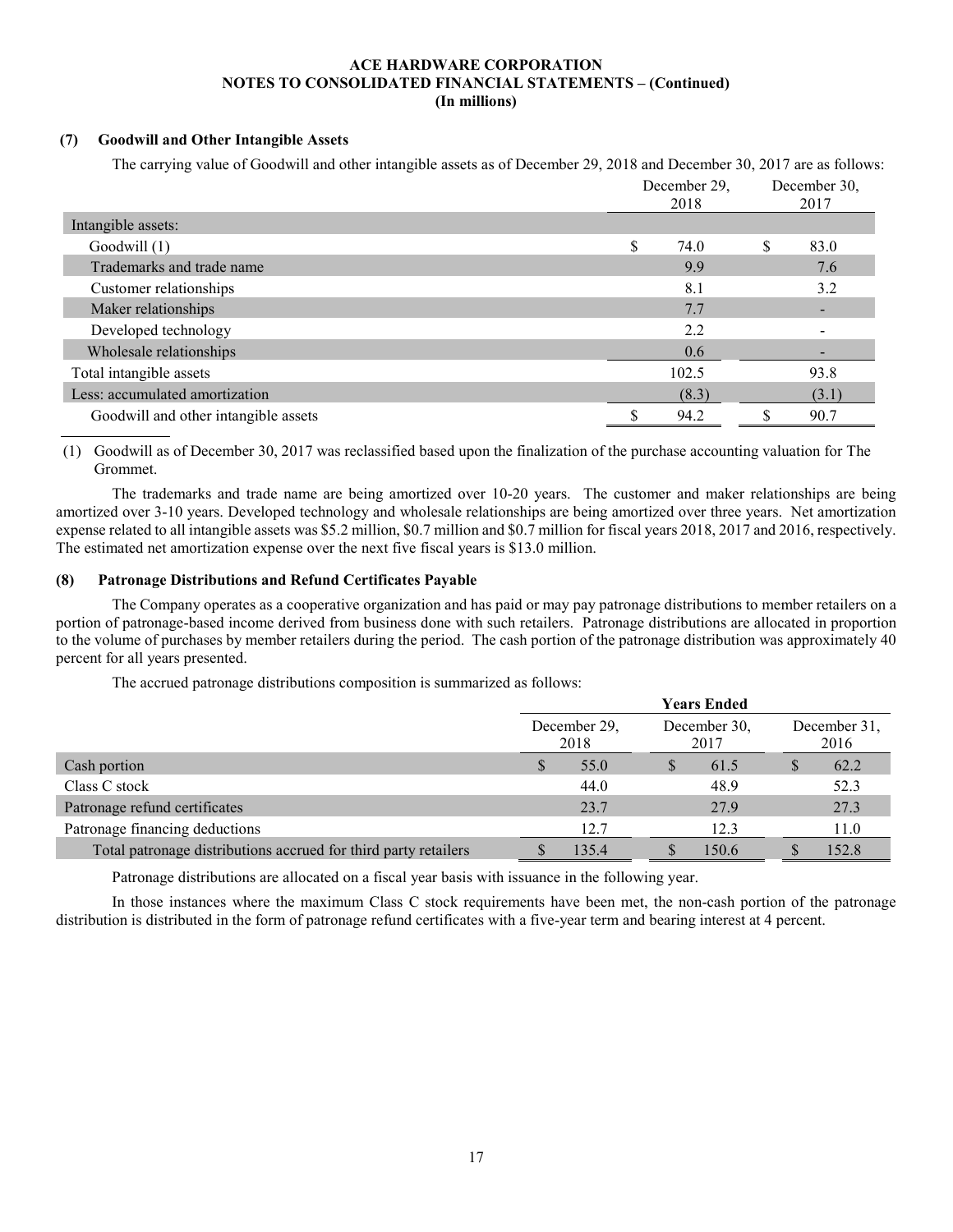The patronage refund certificates outstanding at December 29, 2018 are payable as follows:

|                                             | Amount  | <b>Interest Rate</b> |
|---------------------------------------------|---------|----------------------|
| 2019                                        | 10.2    | $4.00\%$             |
| 2020                                        | 17.6    | 4.00%                |
| 2021                                        | 26.8    | $4.00\%$             |
| 2022                                        | 27.5    | $4.00\%$             |
| 2023                                        | 23.7    | $4.00\%$             |
| Total patronage refund certificates payable | \$105.8 |                      |
| Less current portion                        | (10.2)  |                      |
| Net patronage refund certificates payable   | 95.6    |                      |

#### **(9) Debt**

The Company has a \$600.0 million line of credit that is expandable to \$750.0 million through a \$150.0 million accordion that is exercisable without the consent of existing lenders provided that the Company is not in default of the credit agreement and further provided that none of the existing lenders are required to provide any portion of the increased facility. At the Company's discretion, borrowings under the credit facility bear interest at a rate of either 25 to 100 basis points over the prime rate or 125 to 200 basis points over the London Interbank Offered Rate ("LIBOR") depending on the Company's leverage ratio as defined under the agreement. The credit facility was priced at LIBOR plus 150 basis points at December 29, 2018. The credit facility expires on May 29, 2020 and requires maintenance of certain financial covenants including a maximum allowable average leverage ratio and a minimum fixed charge coverage ratio. As of December 29, 2018, the Company was in compliance with its covenants and \$251.7 million was outstanding under the credit facility.

The credit facility includes a \$175.0 million sublimit for the issuance of standby and commercial letters of credit. As of December 29, 2018, a total of \$13.7 million in commercial letters of credit were outstanding. The credit facility requires the Company to pay fees based on the unused portion of the line of credit at a rate of 15 to 30 basis points per annum depending on the Company's leverage ratio.

The credit facility allows the Company to make revolving loans and other extensions of credit to AIH in an aggregate principal amount not to exceed \$75.0 million at any time. As of December 29, 2018, there were no loans or other extensions of credit provided to AIH.

The Company entered into an interest rate swap derivative agreement to reduce the risk of interest rate volatility for the remaining term of the credit facility. The interest rate swap started on March 13, 2017 and expires on May 13, 2020. The swap agreement fixes the LIBOR rate on \$150.0 million of the revolving credit facility at 2.18 percent, resulting in an effective rate of 3.68 percent after adding the 1.50 percent margin based on the current pricing tier per the credit agreement. The swap arrangement has been designated as a cash flow hedge and has been evaluated to be highly effective. As a result, the after-tax change in the fair value of the swap is recorded in AOCI as a gain or loss on derivative financial instruments.

On February 1, 2019 the Company amended its credit facility. The February 2019 amendment extended the maturity to February 1, 2024, lowered the interest rate credit spread 25 basis points, increased the capacity of the facility by \$100.0 million to \$700.0 million and increased the amount of the accordion feature to \$300.0 million.

The Company's ARH subsidiary has a \$75.0 million asset-based revolving credit facility ("ARH Facility"). The ARH Facility matures on October 23, 2022 and is expandable to \$100.0 million under certain conditions. In addition, the Company's ARH subsidiary has the right to issue letters of credit up to a maximum of \$7.5 million. At the Company's discretion, borrowings under this facility bear interest at a rate of either the prime rate plus an applicable spread of 25 basis points to 50 basis points, or LIBOR plus an applicable spread of 125 basis points to 150 basis points, depending on the Company's average availability under the ARH Facility as measured on a trailing 12 month basis. The ARH Facility was priced at LIBOR plus 125 basis points at December 29, 2018.

The ARH Facility is collateralized by substantially all of ARH's personal property and intangible assets. Borrowings under the facility are subject to a borrowing base calculation consisting of certain advance rates applied to eligible collateral balances (primarily consisting of certain receivables and inventories). This agreement requires maintenance of certain financial covenants including a minimum fixed charge coverage ratio. As of December 29, 2018, ARH was in compliance with its covenants and had \$49.5 million in loans outstanding under the ARH Facility.

The ARH Facility requirements include a lender-controlled cash concentration system that results in all of ARH's daily available cash being applied to the outstanding borrowings under this facility. Pursuant to FASB ASC 470-10-45, "Classification of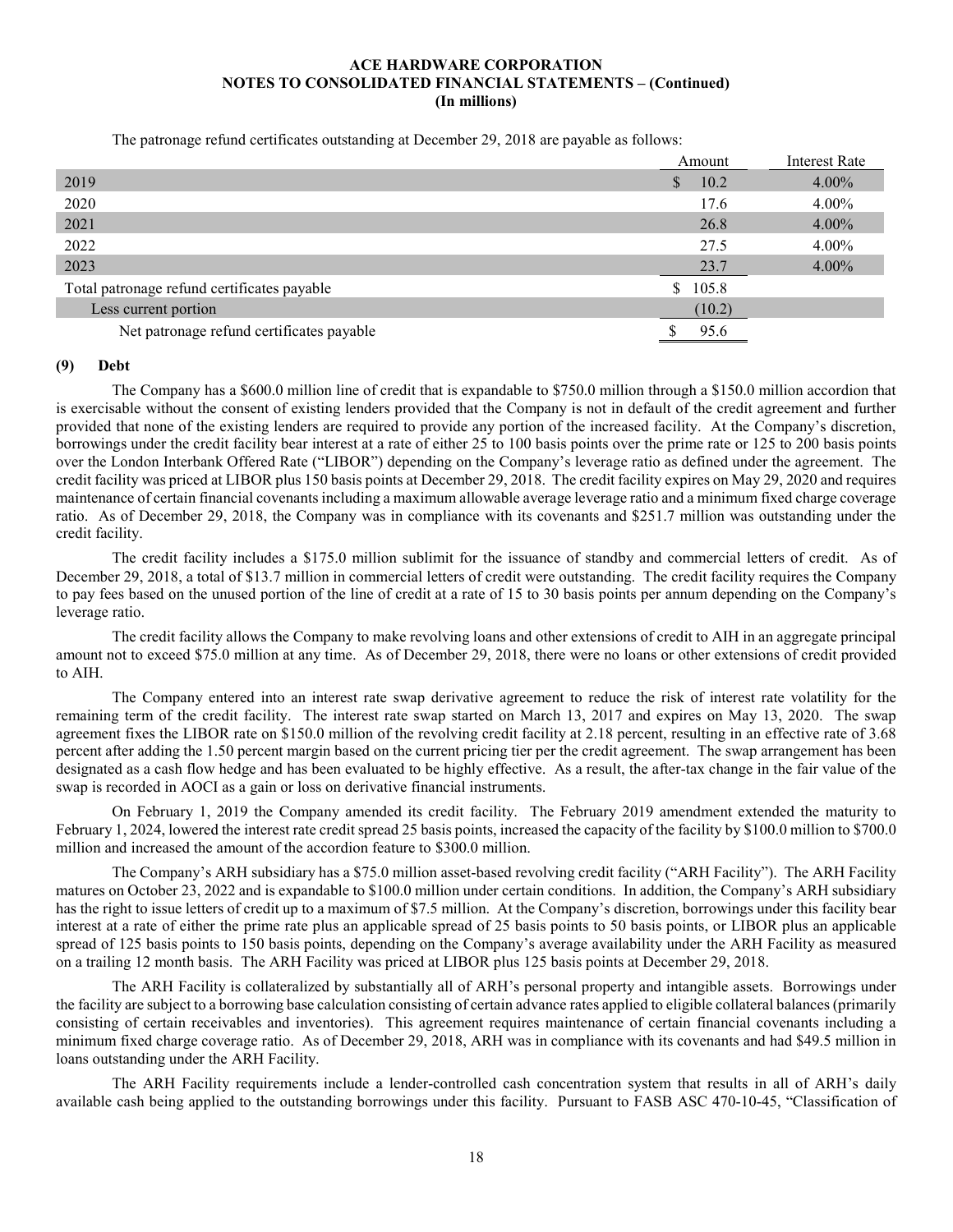Revolving Credit Agreements Subject to Lock-Box Arrangements and Subjective Acceleration Clauses," the borrowings under the ARH Facility have been classified as a Current maturity of long-term debt as of December 29, 2018.

Total debt outstanding is comprised of the following:

|                                                                         | December 29,<br>2018 |        | December 30,<br>2017 |
|-------------------------------------------------------------------------|----------------------|--------|----------------------|
| <b>Revolving Credit Facility</b>                                        |                      | 251.7  | 157.2                |
| <b>ARH</b> Facility                                                     |                      | 49.5   | 39.2                 |
| Installment notes with maturities through 2022 at a fixed rate of 6.00% |                      | 26.5   | 25.6                 |
| Total debt                                                              |                      | 327.7  | 222.0                |
| Less: maturities within one year                                        |                      | (60.6) | (49.0)               |
| Long-term debt                                                          |                      | 267.1  | 173.0                |

The aggregate scheduled maturities of total debt at December 29, 2018 are as follows:

| <b>Fiscal Year</b> | Amount |
|--------------------|--------|
| 2019               | 60.6   |
| 2020               | 258.8  |
| 2021               | 5.7    |
| 2022               | 2.6    |
| Total debt         |        |

## **(10) Retirement Plans**

The Company has healthcare plans under which a limited number of qualified retired employees receive certain health care, dental care, life insurance or related benefits. Amounts expensed under these plans were \$0.1 million or less in each of the fiscal years 2018, 2017 and 2016.

The Company and its subsidiaries maintain profit sharing and 401k retirement plans for substantially all employees. Amounts expensed under these plans totaled \$22.8 million, \$23.7 million and \$23.7 million during fiscal 2018, 2017 and 2016, respectively.

# **(11) Accrued Expenses**

Accrued expenses include the following components:

|                           | December 29,<br>2018 |       |   | December 30,<br>2017 |  |  |
|---------------------------|----------------------|-------|---|----------------------|--|--|
| Salaries and wages        | \$                   | 50.3  | S | 44.9                 |  |  |
| Insurance reserves        |                      | 19.9  |   | 13.1                 |  |  |
| Deferred income           |                      | 3.5   |   | 5.3                  |  |  |
| Vendor funds              |                      | 4.0   |   | 14.2                 |  |  |
| Taxes                     |                      | 15.1  |   | 15.7                 |  |  |
| Profit sharing            |                      | 9.7   |   | 12.6                 |  |  |
| Gift card                 |                      | 10.3  |   | 10.2                 |  |  |
| Interest                  |                      | 4.5   |   | 3.5                  |  |  |
| Advertising and marketing |                      | 17.2  |   | 16.4                 |  |  |
| Other                     |                      | 39.1  |   | 34.8                 |  |  |
| Accrued expenses          |                      | 173.6 | S | 170.7                |  |  |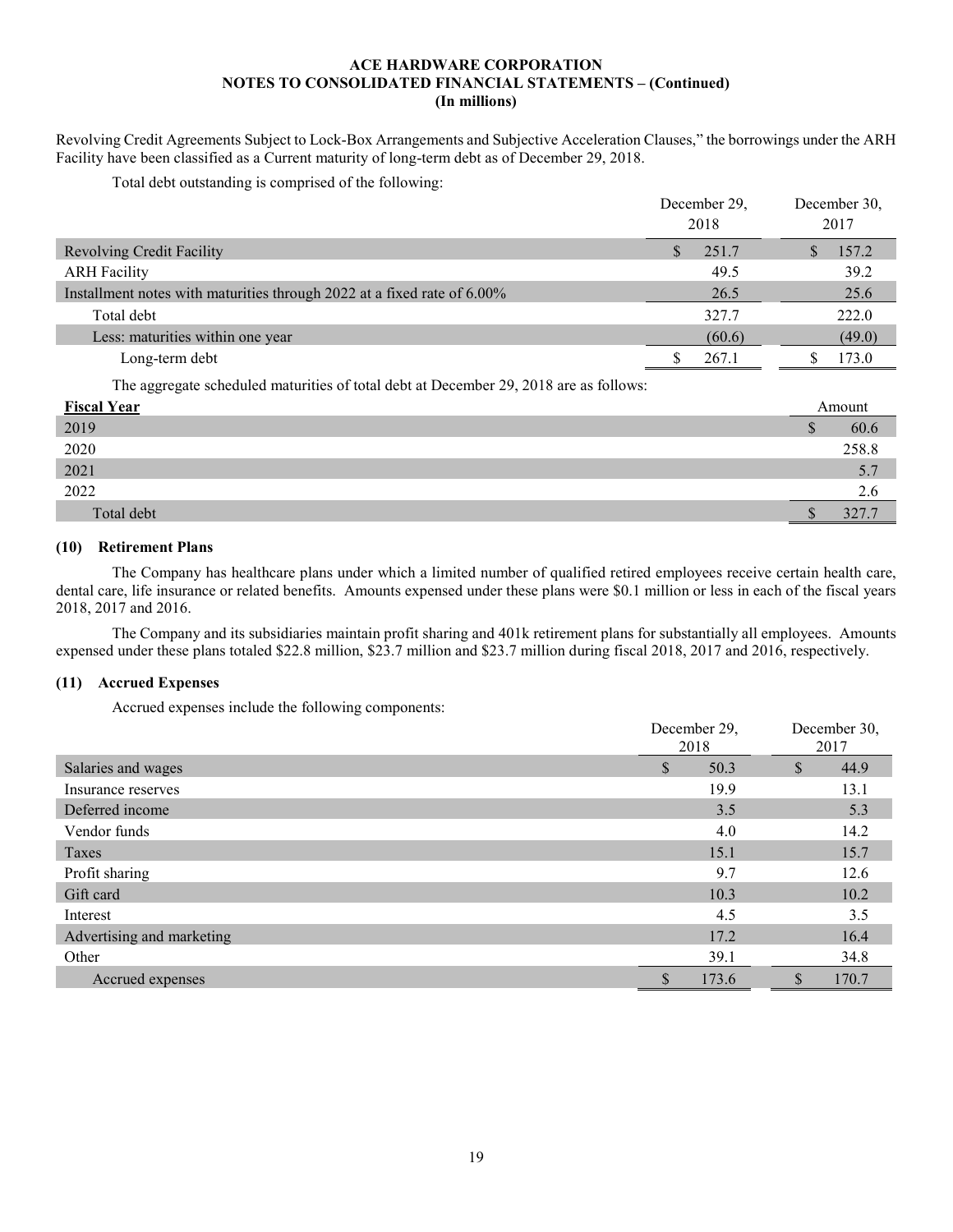#### **(12) Fair Value**

Fair value is defined as the price that would be received to sell an asset or paid to transfer a liability (an exit price) in the principal or most advantageous market for the asset or liability in an orderly transaction between market participants on the measurement date. There is a three-level hierarchy for disclosure to show the extent and level of judgment used to estimate fair value measurements.

Level 1 – Uses unadjusted quoted prices that are available in active markets for the identical assets or liabilities as of the reporting date.

Level 2 – Uses inputs other than Level 1 that are either directly or indirectly observable as of the reporting date through correlation with market data, including quoted prices for similar assets and liabilities in active markets and quoted prices in markets that are not active. Level 2 also includes assets and liabilities that are valued using models or other pricing methodologies that do not require significant judgment since the input assumptions used in the models, such as interest rates and volatility factors, are corroborated by readily observable data.

Level 3 – Uses inputs that are unobservable and are supported by little or no market activity and reflect the use of significant management judgment. These values are generally determined using pricing models for which the assumptions utilize management's estimates of market participant assumptions.

The tables below set forth, by level, the Company's financial assets, liabilities and derivative instruments that were accounted for at fair value as of December 29, 2018 and December 30, 2017. The tables do not include cash on hand and also do not include assets and liabilities that are measured at historical cost or any basis other than fair value. The carrying values for other current financial assets and liabilities, such as accounts receivable and accounts payable, approximate fair value due to the short maturity of such instruments. Long-term notes receivable approximate fair value because the Company charges its retailers an interest rate and a significant portion of the notes have the Company's stock as collateral.

| Carrying Value<br>Measured at Fair<br>Value |      |                   |                          |               |      |              |         |
|---------------------------------------------|------|-------------------|--------------------------|---------------|------|--------------|---------|
|                                             |      |                   |                          |               |      |              |         |
|                                             |      |                   |                          |               |      |              |         |
|                                             |      |                   |                          |               |      |              |         |
| \$                                          | 7.7  | S.                | 7.7                      | $\mathcal{S}$ |      | $\mathbb{S}$ |         |
|                                             |      |                   |                          |               |      |              |         |
|                                             |      |                   |                          |               |      |              |         |
|                                             | 14.1 |                   |                          |               | 14.1 |              |         |
|                                             | 14.5 |                   | 14.5                     |               |      |              |         |
|                                             | 6.5  |                   |                          |               | 6.5  |              |         |
|                                             | 12.4 |                   | 11.8                     |               | 0.6  |              |         |
|                                             | 2.9  |                   | $\overline{\phantom{a}}$ |               | 2.9  |              |         |
|                                             | 50.4 |                   | 26.3                     |               | 24.1 |              |         |
|                                             |      |                   |                          |               |      |              |         |
| \$                                          | 0.8  | \$                |                          | $\mathbb{S}$  | 0.8  | $\mathbb{S}$ |         |
|                                             |      | December 29, 2018 |                          | Level 1       |      | Level 2      | Level 3 |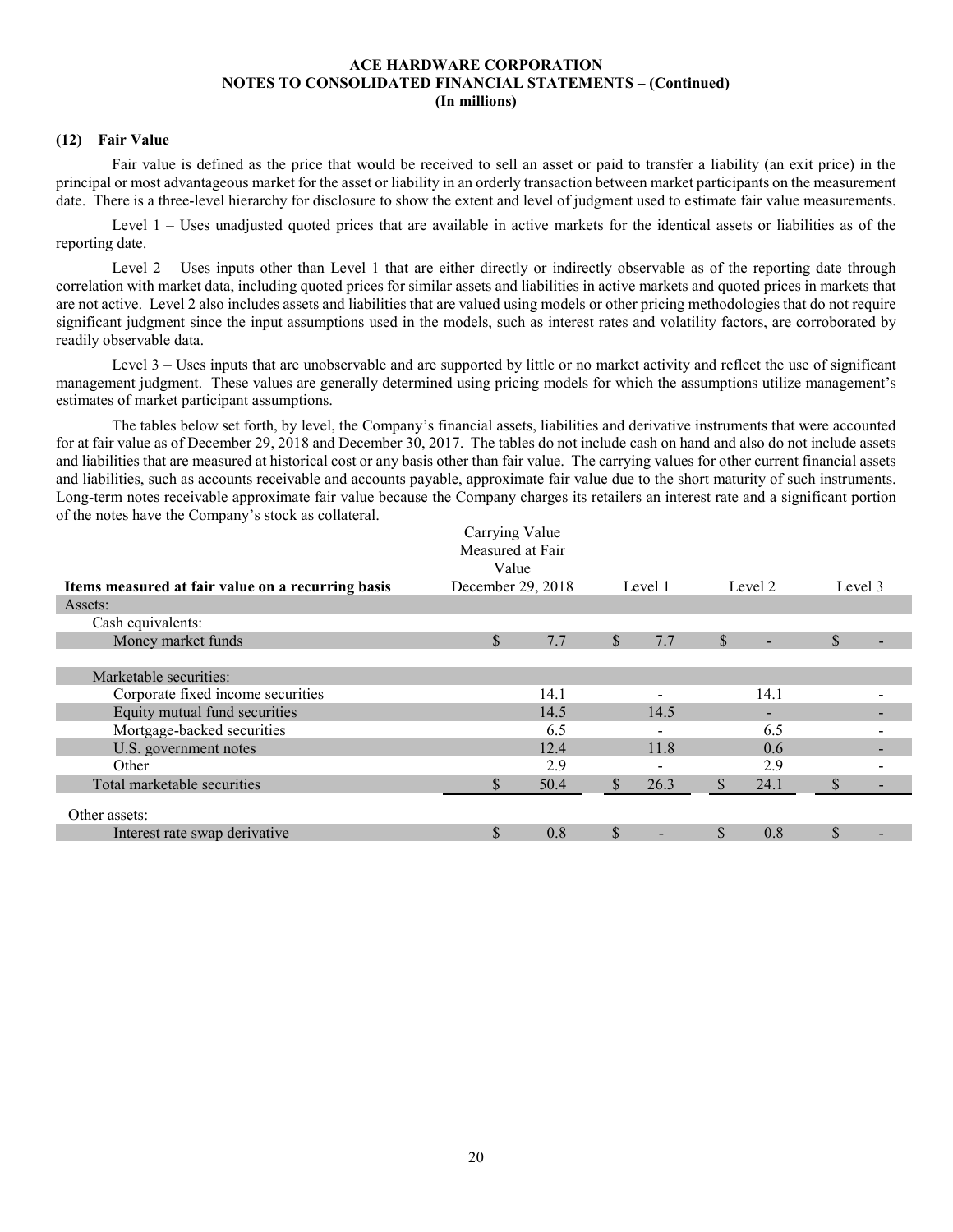| Items measured at fair value on a recurring basis | Carrying Value<br>Measured at Fair<br>Value<br>December 30, 2017<br>Level 1 |      |              |      |               | Level 2 |               | Level 3 |
|---------------------------------------------------|-----------------------------------------------------------------------------|------|--------------|------|---------------|---------|---------------|---------|
| Assets:                                           |                                                                             |      |              |      |               |         |               |         |
| Cash equivalents:                                 |                                                                             |      |              |      |               |         |               |         |
| Money market funds                                | \$                                                                          | 5.7  | $\mathbb{S}$ | 5.7  | $\mathbb{S}$  | -       | $\mathbb{S}$  | -       |
|                                                   |                                                                             |      |              |      |               |         |               |         |
| Marketable securities:                            |                                                                             |      |              |      |               |         |               |         |
| Corporate fixed income securities                 |                                                                             | 15.4 |              |      |               | 15.4    |               |         |
| Equity mutual fund securities                     |                                                                             | 15.1 |              | 15.1 |               |         |               |         |
| Mortgage-backed securities                        |                                                                             | 5.5  |              |      |               | 5.5     |               |         |
| U.S. government notes                             |                                                                             | 11.8 |              | 11.2 |               | 0.6     |               |         |
| Other                                             |                                                                             | 3.3  |              |      |               | 3.3     |               |         |
| Total marketable securities                       |                                                                             | 51.1 |              | 26.3 | $\mathbb{S}$  | 24.8    |               |         |
| Other long-term liabilities:                      |                                                                             |      |              |      |               |         |               |         |
| Interest rate swap derivative                     | \$                                                                          | 0.7  | \$           |      | $\mathcal{S}$ | 0.7     | <sup>\$</sup> |         |

*Money market funds, Equity mutual fund securities and U.S. government notes* – The Company's valuation techniques used to measure the fair values of money market funds, equity mutual fund securities and U.S. government notes, that were classified as Level 1 in the tables above, are derived from quoted market prices for identical instruments, as active markets for these instruments exist.

*Corporate fixed income securities, Mortgage-backed securities and Other* – Other securities primarily consist of taxable municipal bonds, corporate asset-backed securities, and U.S. Agency fixed rate notes and bonds. The Company's valuation techniques used to measure the fair values of corporate fixed income securities, mortgage-backed securities and other securities, that were classified as Level 2 in the tables above, are derived from the following: non-binding market consensus prices that are corroborated by observable market data, quoted market prices for similar instruments, or pricing models, such as discounted cash flow techniques, with all significant inputs derived from or corroborated by observable market data.

The fair value of the Company's marketable securities was less than their cost by \$2.3 million at December 29, 2018 and exceeded the cost by \$6.0 million at December 30, 2017.

Gross proceeds from the sale of marketable securities and the related realized gains and losses for the fiscal years ended December 29, 2018, December 30, 2017 and December 31, 2016 were as follows:

|                       | <b>Years Ended</b>   |  |                      |  |                      |
|-----------------------|----------------------|--|----------------------|--|----------------------|
|                       | December 29,<br>2018 |  | December 30,<br>2017 |  | December 31,<br>2016 |
| Gross proceeds        | 25.4                 |  | 5.4                  |  | 5.1                  |
| Gross realized gains  | 5.6                  |  | 0.7                  |  | 0.1                  |
| Gross realized losses | (0.3)                |  | (0.1)                |  |                      |

Gross realized gains and losses were determined using the specific identification method. For the fiscal year ended December 29, 2018, the Company reclassified \$5.5 million of unrealized gains and \$0.1 million of unrealized losses on marketable securities that were recorded in AOCI as of December 30, 2017 into realized income. These amounts were recorded to Other income, net in the Consolidated Statement of Income.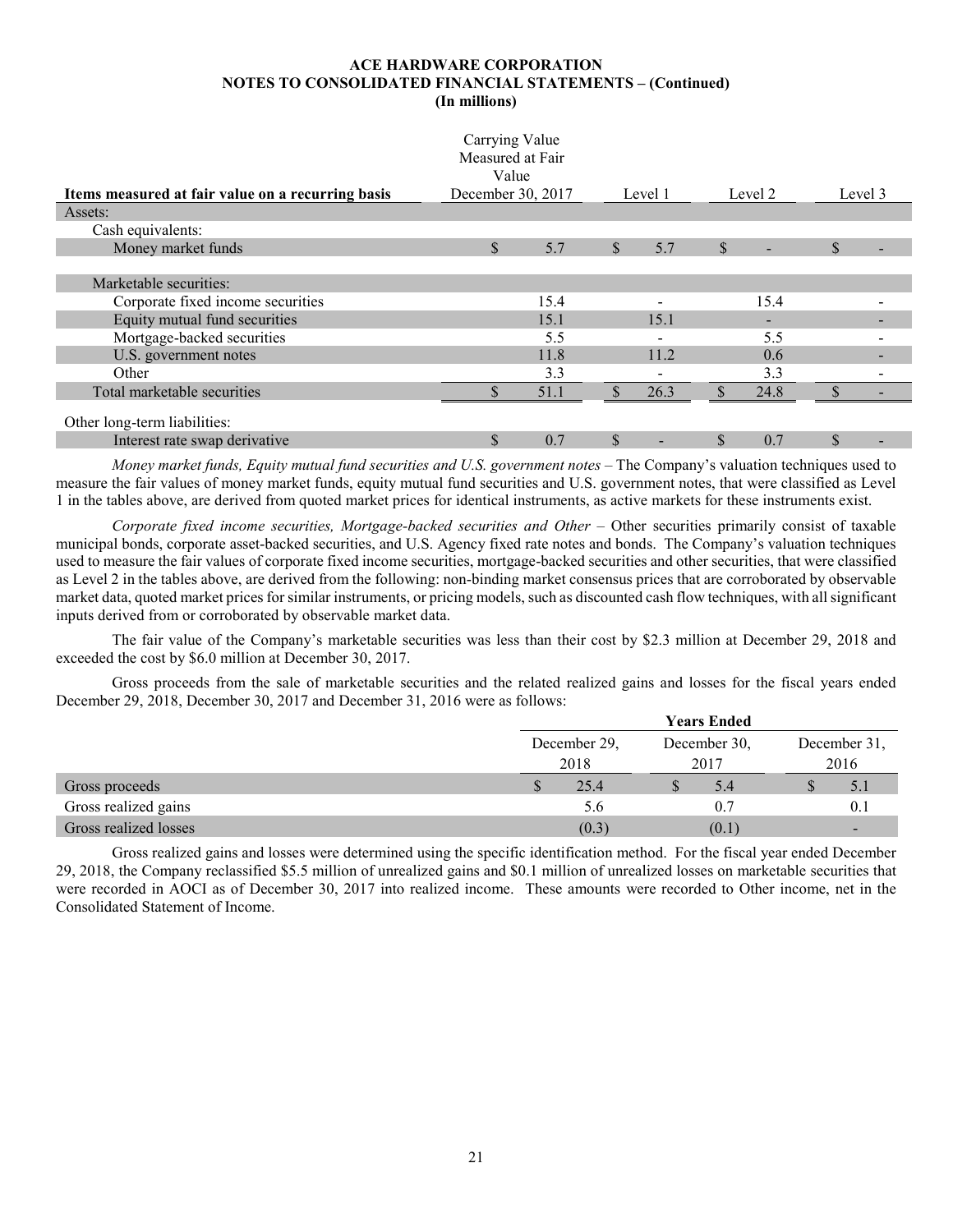The following table summarizes the contractual maturity distributions of the Company's debt securities at December 29, 2018. Actual maturities may differ from the contractual or expected maturities since borrowers may have the right to prepay obligations with or without prepayment penalties.

|                                       |                | Due After |            |           |             |
|---------------------------------------|----------------|-----------|------------|-----------|-------------|
|                                       |                | One Year  | Due After  |           |             |
|                                       | Due in         | through   | Five Years |           |             |
| Fair value of available-for-sale debt | One Year       | Five      | through    | Due After |             |
| securities                            | or Less        | Years     | Ten Years  | Ten Years | Total       |
| Corporate fixed income securities     | 1.5            | 5.4<br>S  | 4.2<br>S   | 3.0<br>S  | 14.1<br>\$. |
| Mortgage-backed securities            | $\blacksquare$ | 0.3       | 1.2        | 5.0       | 6.5         |
| U.S. government notes                 | 1.2            | 4.6       | 4.6        | 2.0       | 12.4        |
| Other                                 | -              | 0.3       | 0.6        | 2.0       | 2.9         |
| Total                                 |                | 10.6      | 10.6       | 12.0      | 35.9        |

The Company uses variable-rate LIBOR debt to finance its operations. These debt obligations expose the Company to interest rate volatility risk. The Company attempts to minimize this risk and fix a portion of its overall borrowing costs through the utilization of interest rate swap derivatives. Variable cash flows from outstanding debt are converted to fixed-rate cash flows by entering into receive-variable, pay-fixed interest rate swaps. The Company does not use derivative instruments for trading or speculative purposes, and all derivative instruments are recognized in the Consolidated Balance Sheet at fair value. Hedge ineffectiveness is eliminated by matching all terms of the hedged item and the hedging derivative at inception and on an ongoing basis. The Company does not exclude any terms from consideration when applying the matched terms method.

The Company entered into an interest rate swap derivative agreement, which started on March 13, 2017 and expires on May 13, 2020. The swap agreement fixes the LIBOR rate on \$150.0 million of the revolving credit facility at 2.18 percent, resulting in an effective rate of 3.68 percent after adding the 1.50 percent margin based on the current pricing tier per the credit agreement – see Note 9 for more information. Prior to this swap arrangement taking effect on March 13, 2017, the Company had a separate swap arrangement that fixed the LIBOR rate on a portion of the debt facility at 1.13 percent.

The fair value of the Company's interest rate swap is estimated using Level 2 inputs, which are based on model-derived valuations in which all significant inputs and significant value drivers are observable in active markets. The Company also considers counterparty credit risk and bilateral or "own" credit risk adjustments in estimating fair value, in accordance with the requirements of GAAP. As of December 29, 2018, the fair value of the interest rate swap was an asset balance of \$0.8 million. As of December 30, 2017, the fair value of the interest rate swap was a liability balance of \$0.7 million. The Company classifies long-term derivative assets as Other assets, current derivative liabilities as Accrued expenses and long-term derivative liabilities as Other long-term liabilities on the Consolidated Balance Sheets.

Because the interest rate swap has been designated as a cash flow hedge and has been evaluated to be highly effective, the change in the fair value is recorded in AOCI as a gain or loss on derivative financial instruments. The amount in AOCI is reclassified to earnings if the derivative instrument is sold, extinguished or terminated, or at the time it becomes expected to be sold, extinguished or terminated. The net of tax amount recorded in AOCI for the fair value adjustment of the interest rate swaps was an unrealized gain of \$0.6 million as of December 29, 2018 and an unrealized loss of \$0.5 million as of December 30, 2017. This unrealized gain is not expected to be reclassified into interest expense within the next 12 months. The impact of any ineffectiveness is recognized in earnings. However, there was no hedge ineffectiveness related to the interest rate swaps for the years ended December 29, 2018 and December 30, 2017.

The Company's debt instruments are recorded at cost on the Consolidated Balance Sheets. The fair value of the Company's debt was approximately \$328.6 million at December 29, 2018, compared to the carrying value, including accrued interest, of \$328.9 million. The estimated fair value of long-term debt is based on estimated rates for similar instruments and discounted cash flow analysis using the Company's weighted-average interest rate and is, therefore, classified as Level 3 within the fair value hierarchy.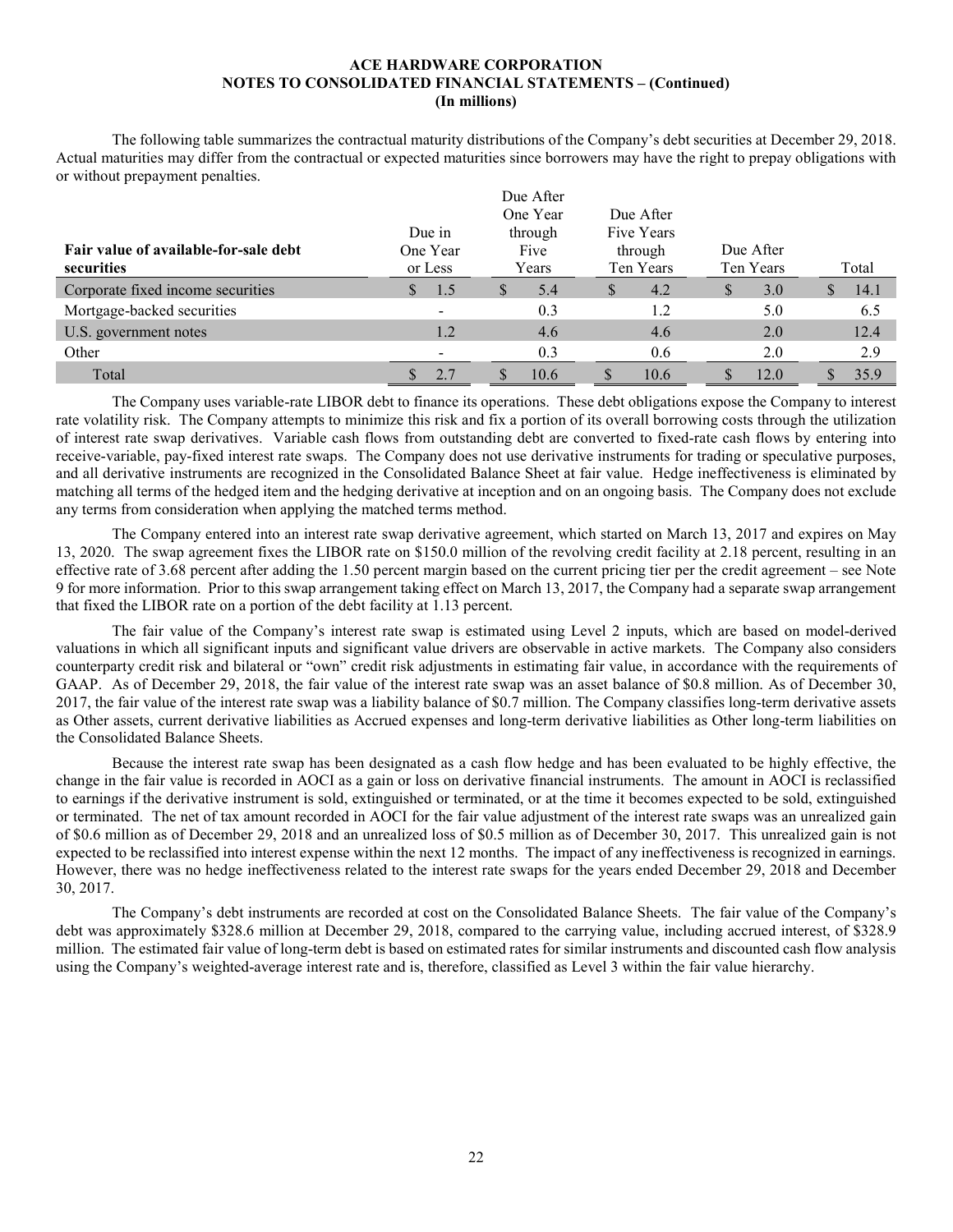# **(13) Income Taxes**

Income tax expense includes the following components:

|                                       | <b>Years Ended</b>       |                      |             |  |  |  |
|---------------------------------------|--------------------------|----------------------|-------------|--|--|--|
| Current:                              | December 29,<br>2018     | December 30,<br>2017 |             |  |  |  |
| Federal                               | <sup>\$</sup><br>1.6     | \$<br>(1.0)          | \$<br>(3.2) |  |  |  |
| <b>State</b>                          | (0.2)                    | (0.4)                | (0.4)       |  |  |  |
| Foreign                               | (1.1)                    | (1.1)                | (0.7)       |  |  |  |
| Current income tax benefit (expense)  | 0.3                      | (2.5)                | (4.3)       |  |  |  |
| Deferred:                             |                          |                      |             |  |  |  |
| Federal                               | 2.2                      | (2.8)                | (0.4)       |  |  |  |
| <b>State</b>                          | $\overline{\phantom{0}}$ | 0.6                  | (0.4)       |  |  |  |
| Foreign                               |                          |                      | (0.3)       |  |  |  |
| Deferred income tax benefit (expense) | 2.2                      | (2.2)                | (1.1)       |  |  |  |
| Total income tax benefit (expense)    | 2.5                      | (4.7)                | (5.4)       |  |  |  |

Income tax differs from the amount computed by applying the statutory U.S. Federal income tax rate of 21 percent, 35 percent and 35 percent for December 29, 2018, December 30, 2017 and December 31, 2016 respectively, to pre-tax income because of the effect of the following items:

|                                              |                      | <b>Years Ended</b>   |                      |  |
|----------------------------------------------|----------------------|----------------------|----------------------|--|
|                                              | December 29,<br>2018 | December 30,<br>2017 | December 31,<br>2016 |  |
| Expected tax at U.S. Federal income tax rate | (26.4)               | (53.2)               | (58.3)               |  |
| Patronage distribution deductions            | 28.4                 | 52.7                 | 53.5                 |  |
| Net deferred tax asset re-measurement        |                      | (4.1)                |                      |  |
| Other, net                                   | 0.5                  | (0.1)                | (0.6)                |  |
| Income tax benefit (expense)                 | 2.5                  | (4.7)                | (5.4)                |  |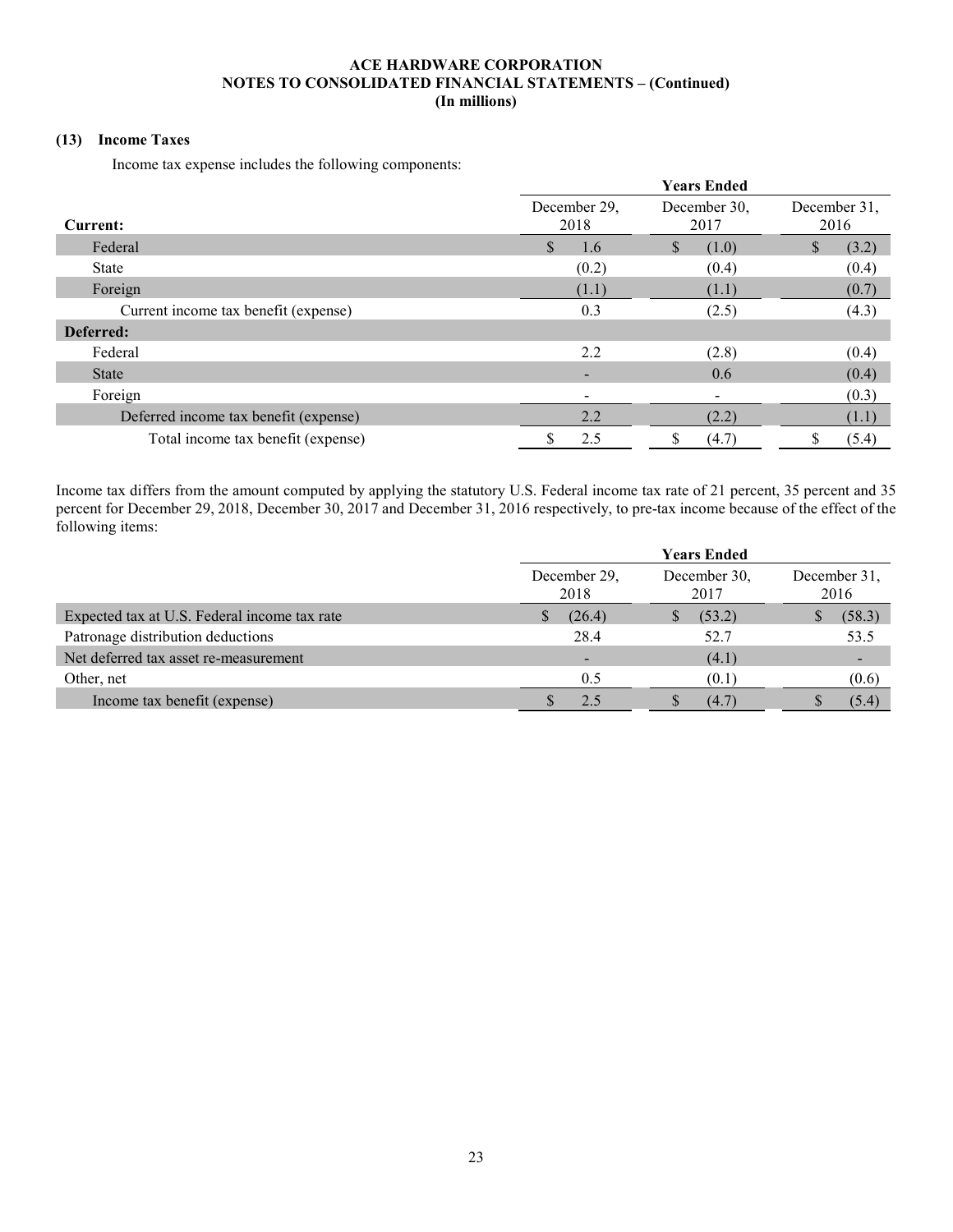Deferred income taxes reflect the tax effects of temporary differences between the carrying amounts of existing assets and liabilities for financial reporting purposes and the amounts used for income tax purposes. Significant components of the Company's deferred tax assets and liabilities are as follows:

| Deferred tax assets:                                      | December 29,<br>2018      | December 30,<br>2017 |
|-----------------------------------------------------------|---------------------------|----------------------|
| AMT and other tax credit carryforwards                    | $\mathbf{\hat{S}}$<br>8.8 | $\mathcal{S}$<br>8.5 |
| Net operating loss carryforwards                          | 9.9                       | 9.4                  |
| Unearned insurance premium and loss reserves              | 0.9                       | 0.6                  |
| Allowance for doubtful accounts                           | 1.8                       | 2.5                  |
| Inventory reserves                                        | 4.9                       | 4.8                  |
| Deferred vendor rebates                                   | 9.2                       | 7.8                  |
| Accrued compensation and benefits expense                 | 11.5                      | 10.2                 |
| Net unrealized losses                                     | 0.5                       |                      |
| Other reserves                                            | 6.9                       | 8.3                  |
| Total deferred tax assets                                 | 54.4                      | 52.1                 |
| Less: valuation allowance                                 | (8.0)                     | (7.7)                |
| Deferred tax assets                                       | 46.4                      | 44.4                 |
| <b>Deferred tax liabilities:</b>                          |                           |                      |
| Depreciation and deferred gains on property and equipment | 10.9                      | 11.1                 |
| Amortization of intangibles                               | 1.8                       | 1.5                  |
| Net unrealized gains                                      |                           | 1.2                  |
| Fair market value of leases                               | 0.5                       | 0.6                  |
| Prepaid expenses and deferred income                      | 5.7                       | 6.2                  |
| Inventory valuation                                       | 16.7                      | 16.7                 |
| Deferred tax liabilities                                  | 35.6                      | 37.3                 |
| Net deferred tax assets                                   | \$<br>10.8                | $\mathbb{S}$<br>7.1  |

Net deferred tax assets are included in Other assets on the Consolidated Balance Sheets.

At December 29, 2018, the Company has federal and state net operating loss carryforwards of \$52.1 million available for offset against future taxable income. The pre-2018 federal and state net operating losses can be carried forward to the tax years 2034 through 2037. The 2018 federal net operating loss can be carried forward indefinitely. For those states not conforming to the indefinite federal carryforward provisions, the 2018 state net operating losses can, generally, be carried forward through the 2038 tax year.

At December 29, 2018, the Company has state tax credit carryforwards of \$8.8 million available to offset future state income tax expense. The state tax credits may be carried forward to tax years 2019 through 2023. A valuation allowance of \$8.0 million has been established against the state tax credits as it is more likely than not that the benefit of the tax credits will not be realized.

The federal income tax returns of the consolidated group are subject to examination by the Internal Revenue Service ("IRS"), generally for three years after the returns are filed. The 2014 through 2018 tax years remain subject to examination by the IRS. For state purposes, the 2013 through 2018 tax years remain subject to examination.

The Company recognizes interest and penalties related to uncertain tax positions in Income tax expense. Accrued interest and penalties included in the reserve for uncertain tax positions were \$0.3 million at December 29, 2018 and December 30, 2017. The Company recognized immaterial amounts related to interest and penalties within Income tax expense for the years ended December 29, 2018, December 30, 2017 and December 31, 2016. It is reasonably possible that the total amount of unrecognized tax benefits will increase or decrease within the next twelve months. The Company currently estimates that such increases and decreases will not be significant.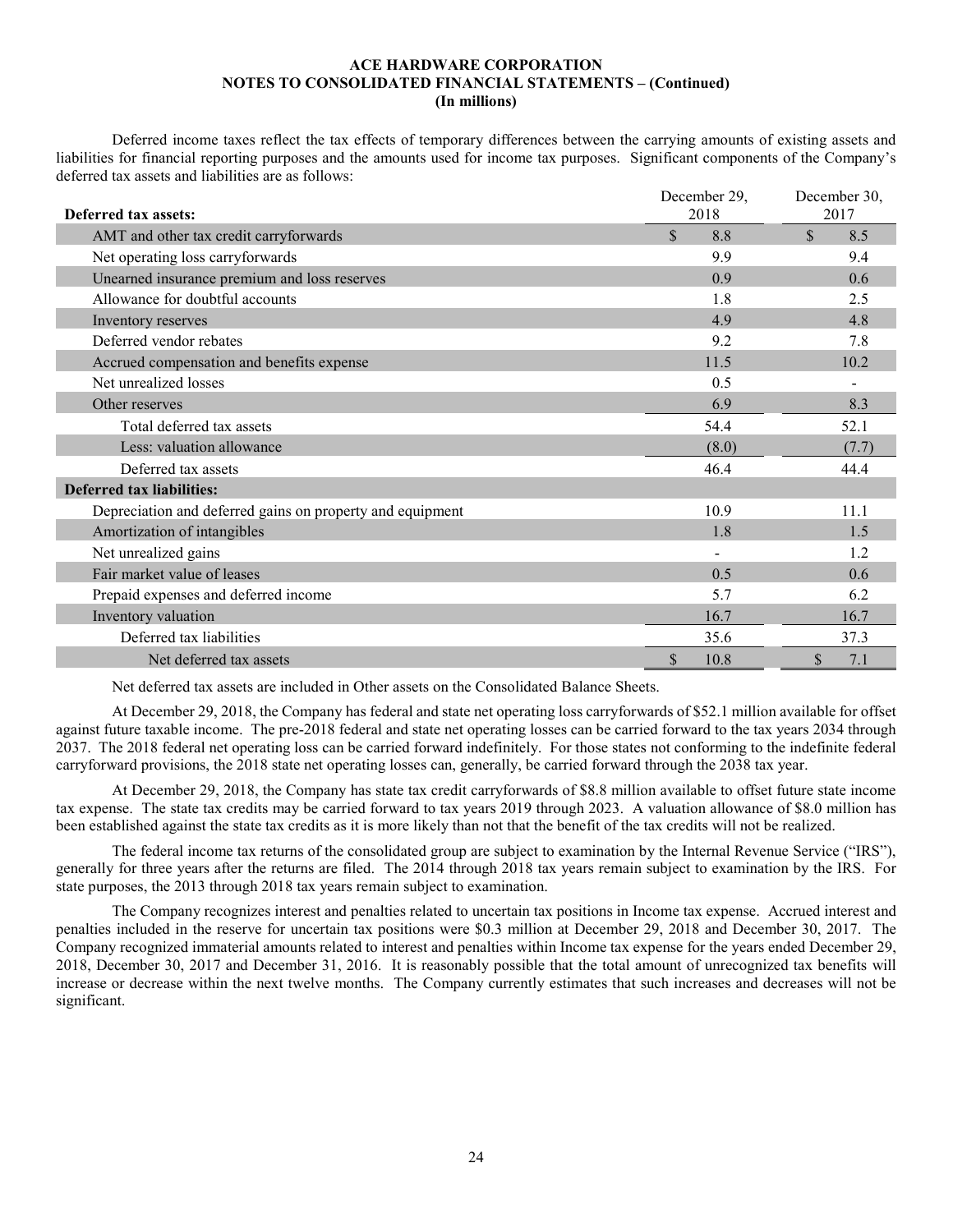## **(14) Capital Stock**

The Company's classes of stock are described below (not in millions):

|                                                                  |              | <b>Number of Shares at</b> |
|------------------------------------------------------------------|--------------|----------------------------|
|                                                                  | December 29, | December 30,               |
|                                                                  | 2018         | 2017                       |
| Class A stock, voting, redeemable at par value:                  |              |                            |
| Authorized                                                       | 10.000       | 10,000                     |
| Issued and outstanding                                           | 2,719        | 2,722                      |
| Class C stock, nonvoting, redeemable at not less than par value: |              |                            |
| Authorized                                                       | 6,000,000    | 6,000,000                  |
| Issued and outstanding                                           | 4,648,554    | 4,412,989                  |
| Issuable as patronage distributions                              | 439,591      | 488,858                    |

No dividends can be declared on any shares of any class of the Company's stock.

Upon termination of the Company's membership agreement with any retail outlet, all shares of stock of the Company held by the retailer owning or controlling such outlet must be sold back to the Company, unless a transfer of such shares is made to another party accepted by the Company as a member retailer with respect to the same outlet. A single Class A share is issued to a member retailer only when the share subscribed has been fully paid and Class C shares are issued only when all shares subscribed with respect to a retail outlet have been fully paid. Additional stock subscribed in the accompanying consolidated financial statements represents the paid portion of stock subscribed for stores that have not opened. All shares of stock are currently issued and repurchased at par value.

## **(15) Commitments and Contingencies**

#### *Lease commitments*

The Company rents certain warehouse and distribution space, office space, retail locations, equipment and vehicles under operating leases. At December 29, 2018, annual minimum rental commitments under leases that have initial or remaining noncancelable terms in excess of one year, net of sublease income, are as follows:

| <b>Fiscal Year</b>     | Amount     |
|------------------------|------------|
| 2019                   | 67.5<br>\$ |
| 2020                   | 63.3       |
| 2021                   | 50.4       |
| 2022                   | 40.1       |
| 2023                   | 36.4       |
| Thereafter             | 145.6      |
| Minimum lease payments | 403.3      |

Minimum lease payments include \$1.8 million of minimum lease payments for store leases that the Company has assigned to member retailers. As a condition of the sale of the former Company-owned stores, the Company remains contingently liable for payment under two lease arrangements. The leases have varying terms, the latest of which expires in 2023. The Company believes that due to the nature of the agreements, the possibility of payment on these leases is remote.

All other leases expire prior to the end of 2033. Under certain leases, the Company pays real estate taxes, insurance and maintenance expenses in addition to rental expense. ARH rents a majority of its retail store location properties, as well as its corporate headquarters, under long-term operating leases that generally provide for payment of minimum annual rent payments, real estate taxes, insurance and maintenance and, in some cases, contingent rent (calculated as a percentage of sales) in excess of minimum rent. The amount of contingent rent paid by ARH during 2018 was not material. With the exception of store leases assigned to member retailers, management expects that in the normal course of business, leases that expire will be renewed or replaced by other leases. Rent expense was \$79.6 million, \$69.4 million and \$68.8 million in fiscal 2018, 2017 and 2016, respectively.

AIH has entered into service agreements for the receipt, handling, warehousing and re-dispatch of all shipments of merchandise for its Colon, Panama, Ningbo, China and Dubai, United Arab Emirates operations. Annual minimum service payments under these agreements are not significant.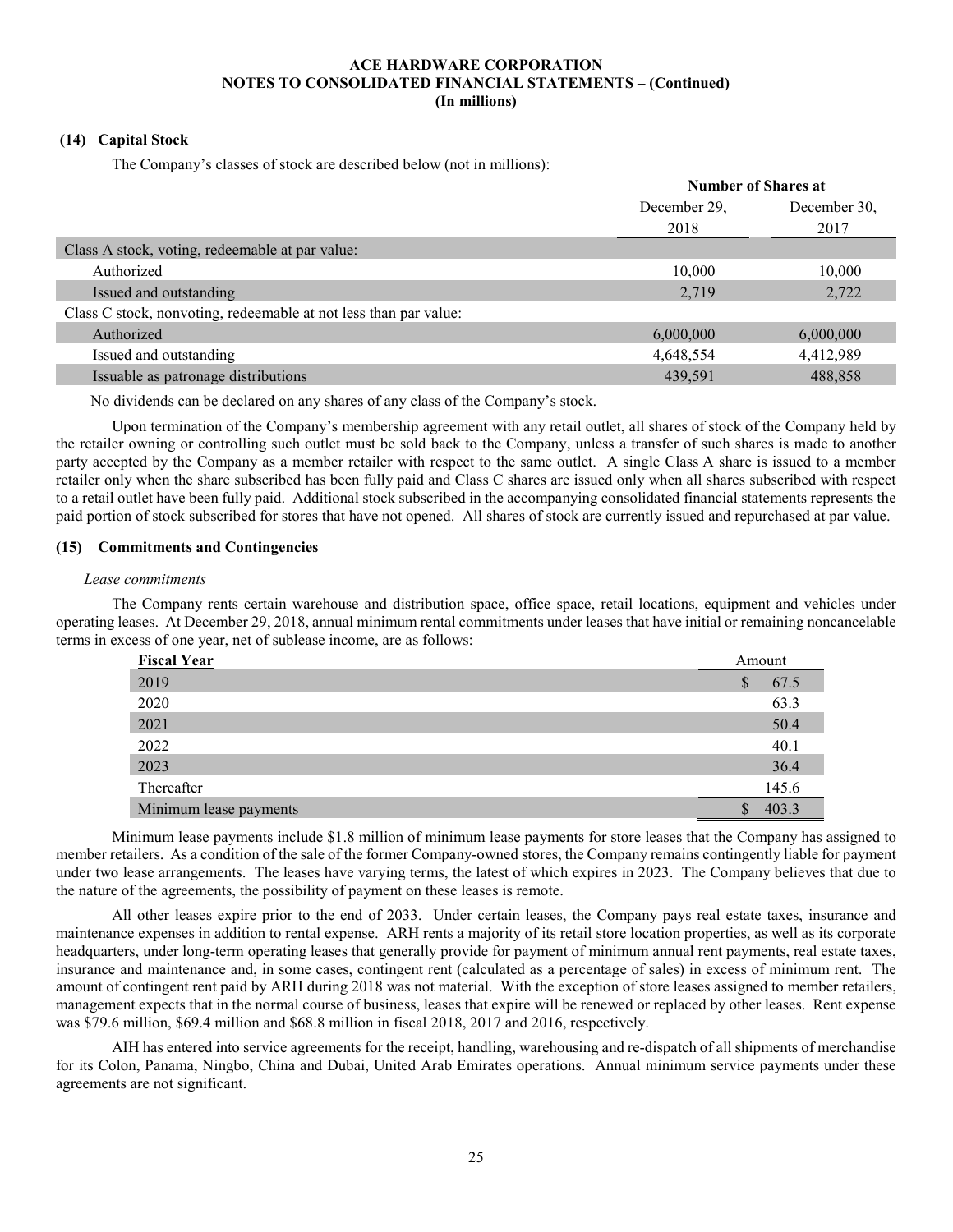#### *Contingencies*

The Company has certain contingent liabilities resulting from litigation and claims incident to the ordinary course of business. Management believes that the probable resolution of such contingencies will not materially affect the financial position, results of operations, or liquidity of the Company. The Company expenses legal fees as they are incurred.

## *Other guarantees*

In the normal course of business, the Company enters into commercial commitments including standby letters of credit and guarantees that could become contractual obligations. Letters of credit are issued generally to insurance agencies and financial institutions in direct support of the Company's corporate and retailer insurance programs as well as to international vendors for imported inventory purchases. As of December 29, 2018, the Company had outstanding standby letters of credit of \$11.7 million and commercial letters of credit of \$13.7 million.

## **(16) Warehouse Facility Closure Costs**

The Company closed its crossdock operation near Baltimore, Maryland, ceased operations at its Prince George, Virginia RSC and intends to close the Emery wholesale distribution warehouses in Portland, Maine and Pittston, Pennsylvania. For the twelve months ended December 30, 2017, the Company recorded \$4.0 million of net Warehouse facility closure costs primarily for post-employment benefits. In connection with these actions, the Company reduced the remaining liability for post-employment benefits by \$0.7 million during the twelve months ended December 29, 2018 to reflect the updated estimated liability. The Company also recorded \$2.4 million of expense in Wholesale cost of revenues during the twelve months ended December 30, 2017 for inventory markdowns the Company believes will be required to dispose of the inventory in these facilities. In 2018, \$1.4 million was applied to offset these markdowns when they occurred. Additionally, in 2018, the Company paid \$0.5 million to terminate the Pittston, Pennsylvania lease in order to exit the facility earlier than the original term of the lease.

The Company has ceased using the ARH distribution center in Lenexa, Kansas and recorded an additional \$0.3 million of charges in 2018 related to the true-up of the remaining net lease liability based on expected sublease income. Accrued warehouse facility closure costs activity for the twelve months ended December 29, 2018 is as follows:

|                                    | Post-<br>employment<br><b>Benefits</b> | Inventory<br>Markdown<br>Reserves | Lease<br>Termination<br>Fee | Remaining<br>Net Lease<br>Liability | Total |
|------------------------------------|----------------------------------------|-----------------------------------|-----------------------------|-------------------------------------|-------|
| Balance at December 30, 2017       | 3.6                                    | $\frac{1}{2}$ 2.4                 |                             | 2.3                                 | 8.3   |
| Warehouse facility closure charges | (0.7)                                  |                                   | 0.5                         | 0.3                                 | 0.1   |
| Wholesale cost of revenues         |                                        | (1.4)                             |                             | $\overline{\phantom{0}}$            | (1.4) |
| Payments                           | (1.4)                                  |                                   | (0.5)                       | (0.5)                               | (2.4) |
| Balance at December 29, 2018       | 1.5                                    | 1.0                               |                             | 2.1                                 | 4.6   |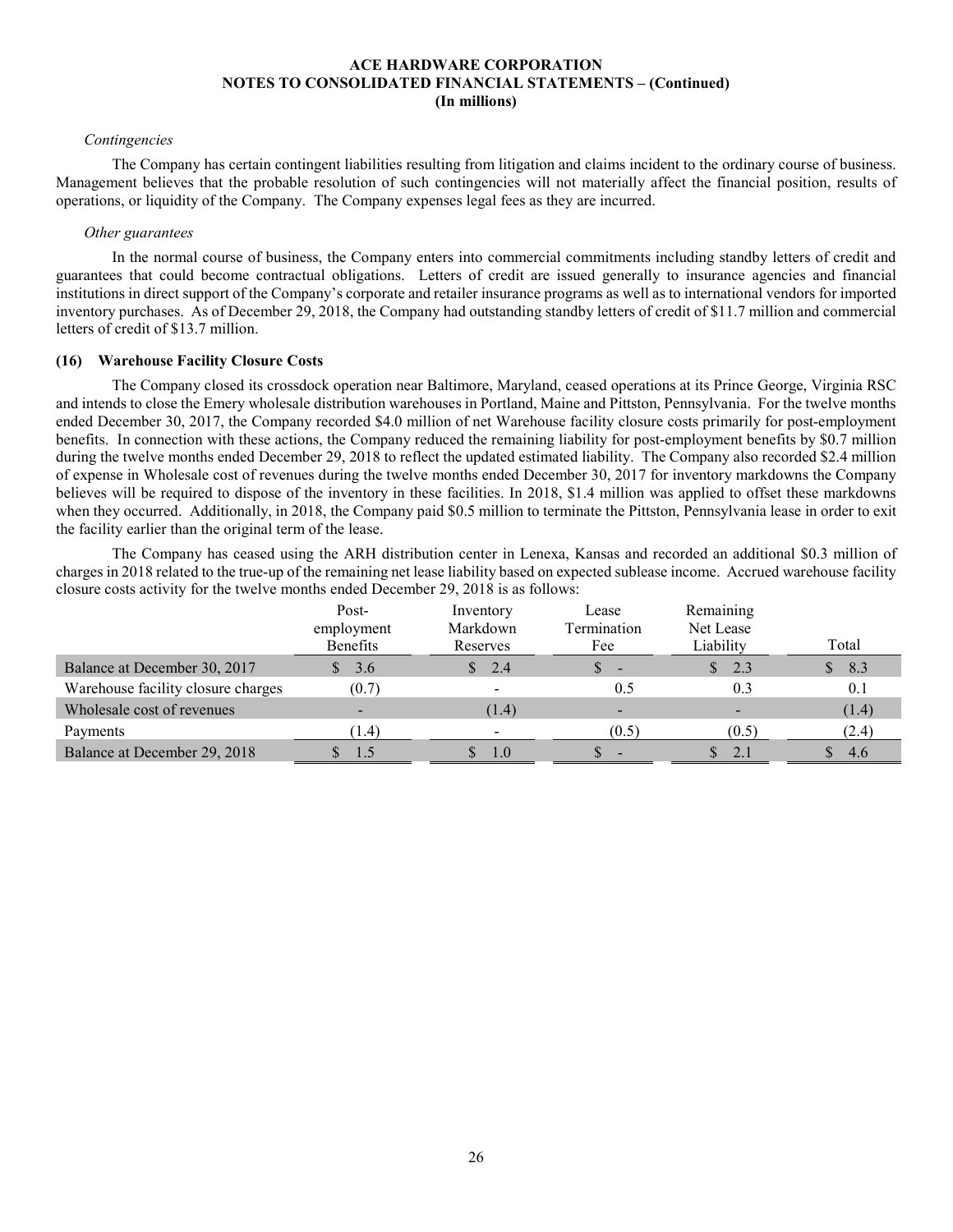## **(17) Summary of Quarterly Results**

The following table provides a summary of quarterly results (unaudited) for the eight quarters prior to and including the quarter ended December 29, 2018:

|                                                     | 2018              |                         |                          |                  |  |  |
|-----------------------------------------------------|-------------------|-------------------------|--------------------------|------------------|--|--|
|                                                     | Fourth<br>Ouarter | Third<br><b>Ouarter</b> | Second<br><b>Ouarter</b> | First<br>Quarter |  |  |
| Revenues                                            | 1,390.0           | 1,427.2                 | 1,587.7                  | 1,312.1          |  |  |
| Gross profit                                        | 192.4             | 204.9                   | 229.1                    | 168.7            |  |  |
| Operating expenses                                  | 171.9             | 169.2                   | 171.9                    | 153.6            |  |  |
| Net income attributable to Ace Hardware Corporation | 25.1              | 36.3                    | 54.5                     | 11.8             |  |  |

|                                                     | 2017              |                         |                          |                  |  |  |
|-----------------------------------------------------|-------------------|-------------------------|--------------------------|------------------|--|--|
|                                                     | Fourth<br>Quarter | Third<br><b>Ouarter</b> | Second<br><b>Ouarter</b> | First<br>Quarter |  |  |
| Revenues                                            | 1,315.6           | 1,342.4                 | 1,492.2                  | 1,238.2          |  |  |
| Gross profit                                        | 172.5             | 197.2                   | 213.3                    | 171.3            |  |  |
| Operating expenses                                  | 155.9             | 142.6                   | 159.7                    | 140.1            |  |  |
| Net income attributable to Ace Hardware Corporation | 14.0              | 53.6                    | 50.9                     | 28.1             |  |  |

#### **(18) Supplemental Disclosures of Cash Flow Information**

During fiscal 2018, 2017 and 2016, accrued patronage distributions of \$13.6 million, \$13.3 million and \$10.5 million, respectively, were offset against trade receivables and notes receivable owed to the Company by its member retailers with no net impact in the Consolidated Statements of Cash Flows. In addition, the Company had \$5.2 million in patronage refund certificates which were included in Accounts payable pending payment in Fiscal 2019 as of December 29, 2018 and had no net impact in the Consolidated Statements of Cash Flows.

During fiscal 2018, 2017 and 2016, non-cash repurchases of stock from retailers of \$23.1 million, \$23.1 million and \$17.1 million, respectively, were offset against trade receivables of \$5.2 million, \$3.7 million and \$5.0 million, respectively, and notes receivable of \$6.0 million, \$5.6 million and \$2.2 million, respectively. The remaining \$11.9 million, \$13.8 million and \$9.9 million, respectively, were primarily issued as notes payable with no net impact in the Consolidated Statements of Cash Flows.

In June 2015, the Company entered into a forward interest rate swap derivative agreement, which started on March 13, 2017 and expires on May 13, 2020. The fair value adjustments for the interest rate swap derivatives were recorded as Other assets of \$0.8 million in fiscal 2018, Other long-term liabilities of \$0.7 million in fiscal 2017, and Accrued expenses and Other long-term liabilities of \$2.8 million in fiscal 2016. The Company offsets these adjustments in fair value, net of tax, against AOCI with no net impact in the Consolidated Statements of Cash Flows.

During fiscal 2018, the Company received \$2.5 million of property and equipment prior to year-end and accrued for these items as no cash payments were made. These capital expenditures were not included in the Purchases of property and equipment in the Consolidated Statement of Cash Flows for fiscal year 2018. During fiscal 2018, the Company paid \$2.2 million for property and equipment that was purchased and accrued during the year ended December 30, 2017. These capital expenditures were included in the Purchases of property and equipment in the Consolidated Statement of Cash Flows for fiscal year 2018.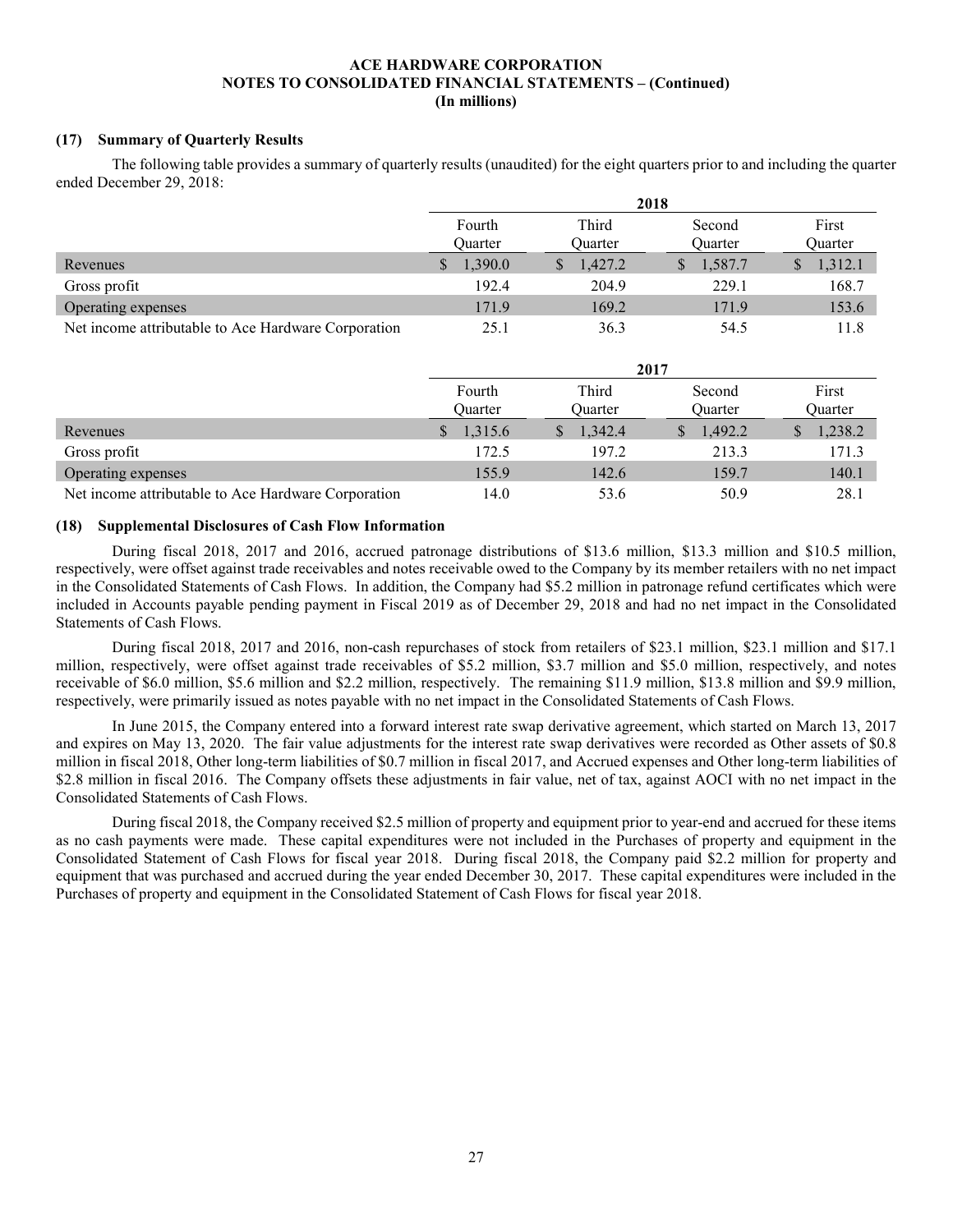## **MANAGEMENT'S DISCUSSION AND ANALYSIS OF FINANCIAL CONDITION AND RESULTS OF OPERATIONS**

The following discussion and analysis summarizes the significant factors affecting the Company's consolidated operating results and financial condition during the three-year period ended December 29, 2018 (the Company's fiscal years 2018, 2017 and 2016). Fiscal years 2018, 2017 and 2016 each contain 52 weeks of operating results. Unless otherwise noted, all references herein for the years 2018, 2017 and 2016 represent fiscal years ended December 29, 2018, December 30, 2017 and December 31, 2016, respectively. This discussion and analysis should be read in conjunction with the consolidated financial statements and the related notes included in this annual report that have been prepared in accordance with U.S. generally accepted accounting principles ("GAAP").

## **Company Overview**

The Company is a wholesaler of hardware and other related products and provides services and best practices for retail operations. The overall home improvement industry is estimated to be almost \$400 billion and consists of a broad range of products and services, including lawn and garden products, paint and sundries, certain building supplies and general merchandise typically used in connection with home and property improvement, remodeling, repair and maintenance. The industry is fragmented and competition exists between the large home improvement centers, retail hardware stores and other chains offering hardware merchandise. In addition, we face growing competition from online and multichannel retailers.

The Company's retailers generally compete in the \$51 billion "convenience hardware" segment which is characterized by purchases primarily of products related to home improvement and repair, including paint and related products, lawn and garden equipment, and those products less focused on large-scale building, renovation and remodeling projects. The Company believes that the following competitive strengths distinguish it from its peers and contribute to its success in the convenience hardware market: (1) strong consumer recognition of the Ace Brand; (2) well-regarded for exceptional customer service and convenience; (3) strength of distribution operations; (4) consolidated purchasing power; (5) differentiated and localized product and service offerings; and (6) a diversified network of independent retailers.

The Company strives to be the best provider of products, services and operating methods for convenience hardware retailers. The four main drivers that support that goal and the Company's efforts to grow the business are improving the store model, accelerating new store openings, increasing store projects that drive store sales and profitability and reducing the number of store closings.

In September 2017, the Company formed the Ace Ecommerce Holdings LLC ("AEH") legal entity. On September 30, 2017, AEH acquired 94.3 percent of the issued and outstanding capital stock of The Daily Grommet Inc. ("The Grommet"), an e-commerce startup company. See Note 2 for additional details of this acquisition. The Company began a collaboration in 2016 with The Grommet to bring new, unique and otherwise undiscovered products from independent entrepreneurs into select Ace stores.

The Company's Ace Wholesale Holdings LLC ("AWH") legal entity was created to pursue sales to non-member retailers. Through acquisition, AWH has become a distributor of hardlines products for independent lumber, paint, industrial and hardware outlets throughout the country. The Company believes that AWH will serve as a catalyst to further leverage wholesale purchasing power and advance the Company's strategic plans to be a leader in the wholesale distribution industry.

Ace Retail Holdings LLC ("ARH") is the owner of the 123 store Westlake Ace Hardware retail chain. As a result, the Company is also a retailer of hardware, paint and other related products.

Ace Hardware International Holdings, Ltd. ("AIH") is a majority-owned and controlled subsidiary of the Company with a 20.5% noncontrolling interest owned by its international retailers. AIH has wholesale distribution capabilities in Ningbo, China; Colon, Panama; and Dubai, United Arab Emirates. AIH customers operate approximately 800 stores located in approximately 68 countries.

#### **Worldwide Store Count**

The number of worldwide Ace retail outlets during the past three fiscal years is summarized as follows:

|                                       | <b>Fiscal Years</b> |       |       |  |
|---------------------------------------|---------------------|-------|-------|--|
|                                       | 2018                | 2017  | 2016  |  |
| Retail outlets at beginning of period | 5,121               | 4,994 | 4,890 |  |
| New retail outlets                    | 257                 | 236   | 207   |  |
| Retail outlet cancellations           | (125)               | (109) | (103) |  |
| Retail outlets at end of period       | 5.253               | 5.121 | 4.994 |  |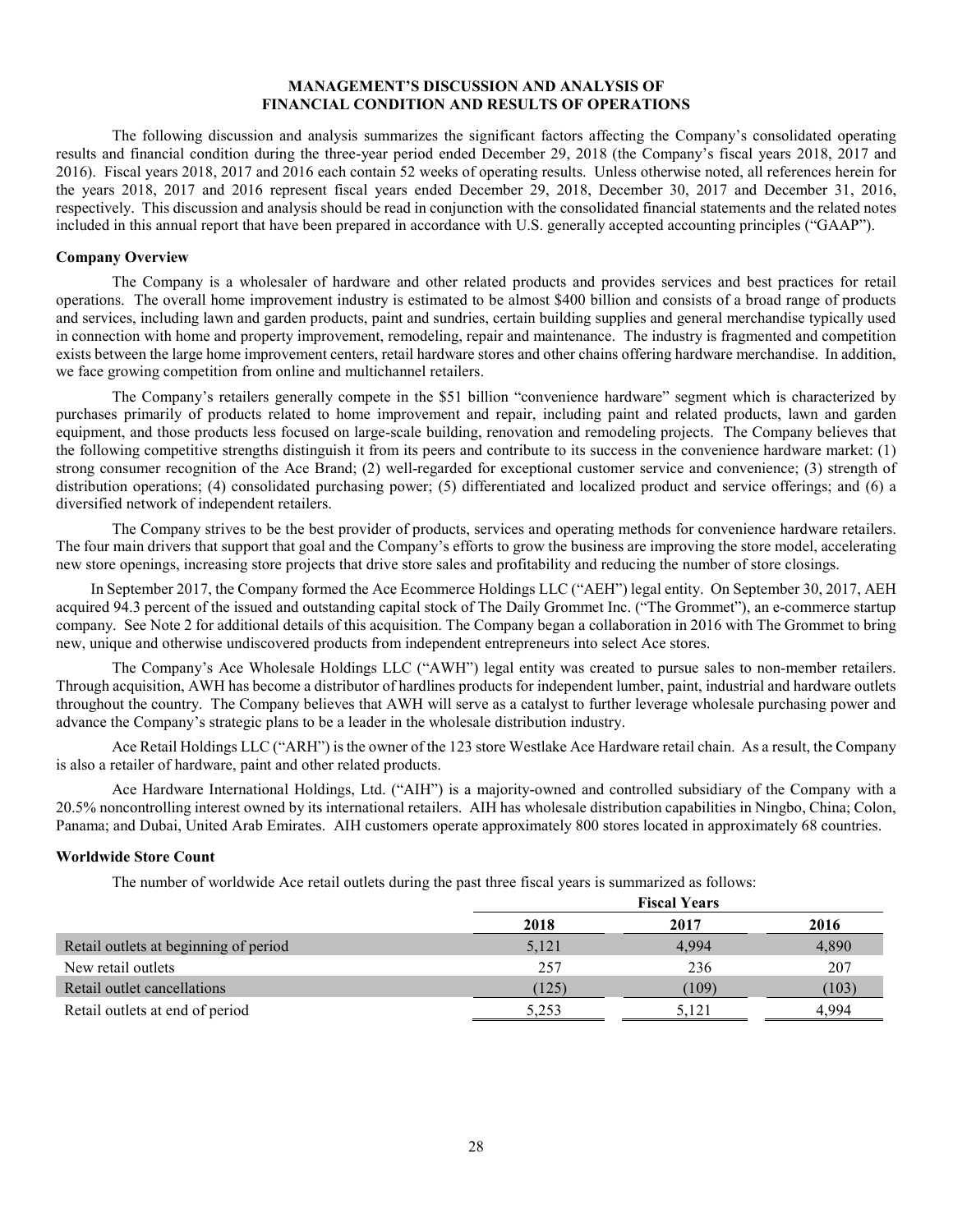# **Results of Operations**

# *Comparison of the Year Ended December 29, 2018 to the Year Ended December 30, 2017*

The following data summarizes the Company's performance in 2018 as compared to 2017 (in millions):

|                                         |         |           |         |                          | Favorable/ |               |
|-----------------------------------------|---------|-----------|---------|--------------------------|------------|---------------|
|                                         |         | 2018      |         | 2017                     |            | (Unfavorable) |
|                                         |         | $%$ of    |         | $%$ of                   |            |               |
|                                         | \$      | Revenues* | \$      | Revenues*                | \$         | $\frac{0}{0}$ |
| <b>Revenues:</b>                        |         |           |         |                          |            |               |
| Wholesale revenues                      | 5,341.6 | 93.4%     | 5,091.2 | 94.5%                    | 250.4      | 4.9%          |
| Retail revenues                         | 375.4   | 6.6%      | 297.2   | 5.5%                     | 78.2       | 26.3%         |
| <b>Total revenues</b>                   | 5,717.0 | 100.0%    | 5,388.4 | 100.0%                   | 328.6      | 6.1%          |
|                                         |         |           |         |                          |            |               |
| <b>Gross profit:</b>                    |         |           |         |                          |            |               |
| Wholesale gross profit                  | 634.2   | 11.9%     | 624.3   | 12.3%                    | 9.9        | $1.6\%$       |
| Retail gross profit                     | 160.9   | 42.9%     | 130.0   | 43.7%                    | 30.9       | 23.8%         |
| <b>Total gross profit</b>               | 795.1   | 13.9%     | 754.3   | 14.0%                    | 40.8       | 5.4%          |
| <b>Operating expenses:</b>              |         |           |         |                          |            |               |
| Wholesale operating expenses            | 510.4   | $9.6\%$   | 479.2   | $9.4\%$                  | (31.2)     | $(6.5\%)$     |
| Retail operating expenses               | 156.1   | 41.6%     | 115.1   | 38.7%                    | (41.0)     | $(35.6\%)$    |
| Warehouse facility closure costs        | 0.1     |           | 4.0     | $0.1\%$                  | 3.9        | 97.5%         |
| Total operating expenses                | 666.6   | 11.7%     | 598.3   | 11.1%                    | (68.3)     | $(11.4\%)$    |
| Operating income                        | 128.5   | $2.2\%$   | 156.0   | 2.9%                     | (27.5)     | $(17.6\%)$    |
| Interest expense                        | (20.4)  | $(0.4\%)$ | (14.6)  | $(0.2\%)$                | (5.8)      | $(39.7\%)$    |
| Other income, net                       | 19.6    | $0.4\%$   | 5.2     | $\overline{\phantom{a}}$ | 14.4       | 276.9%        |
| Net income attributable to Ace Hardware |         |           |         |                          |            |               |
| Corporation                             | 127.7   | $2.2\%$   | 146.6   | 2.7%                     | (18.9)     | $(12.9\%)$    |
|                                         |         |           |         |                          |            |               |

\*Wholesale gross profit and expenses are shown as a percentage of wholesale revenues. Retail gross profit and expenses are shown as a percentage of retail revenues. Non-operating items are shown as a percentage of total revenues.

A reconciliation of consolidated revenues follows (in millions):

|                                                                                   |           | % Change  |
|-----------------------------------------------------------------------------------|-----------|-----------|
|                                                                                   | Amount    | vs. 2017  |
| <b>2017 Revenues</b>                                                              | \$5,388.4 |           |
| Wholesale Merchandise Revenues change based on new and cancelled domestic stores: |           |           |
| Revenues increase from new stores added since January 2017                        | 154.4     | $2.9\%$   |
| Revenues decrease from stores cancelled since January 2017                        | (40.9)    | $(0.8\%)$ |
| Increase in wholesale merchandise revenues to comparable domestic stores          | 115.3     | 2.1%      |
| Increase in AWH revenues                                                          | 13.8      | $0.3\%$   |
| Increase in AIH revenues                                                          | 4.5       | $0.1\%$   |
| Increase in ARH revenues                                                          | 54.1      | $1.0\%$   |
| Increase in AEH retail revenues                                                   | 24.1      | $0.4\%$   |
| Other revenue changes, net                                                        | 3.3       | $0.1\%$   |
| 2018 Revenues                                                                     | 5,717.0   | $6.1\%$   |

Consolidated revenues for the year ended December 29, 2018 totaled \$5.7 billion, an increase of \$328.6 million, or 6.1 percent, as compared to the prior year. Total wholesale revenues were \$5.3 billion for fiscal 2018, an increase of \$250.4 million, or 4.9 percent, as compared to the prior year. The categories with the largest revenue gains were paint, grilling, power tools, lawn and garden and electrical. New stores are defined as stores that were activated from January 2017 through December 2018. In 2018, the Company had an increase in wholesale merchandise revenues from new domestic stores of \$154.4 million. This increase was partially offset by a decrease in wholesale merchandise revenues due to domestic store cancellations of \$40.9 million. As a result, the Company realized a net increase in wholesale merchandise revenues of \$113.5 million related to the impact of both new stores affiliated with the Company and from stores that cancelled their membership in 2017 and 2018. Wholesale merchandise revenues to comparable domestic stores increased \$115.3 million. Warehouse sales represented 79.2 percent of wholesale merchandise revenue in 2018 compared to 79.7 percent in 2017, while direct ship sales were 20.8 percent, up from 20.3 percent in 2017.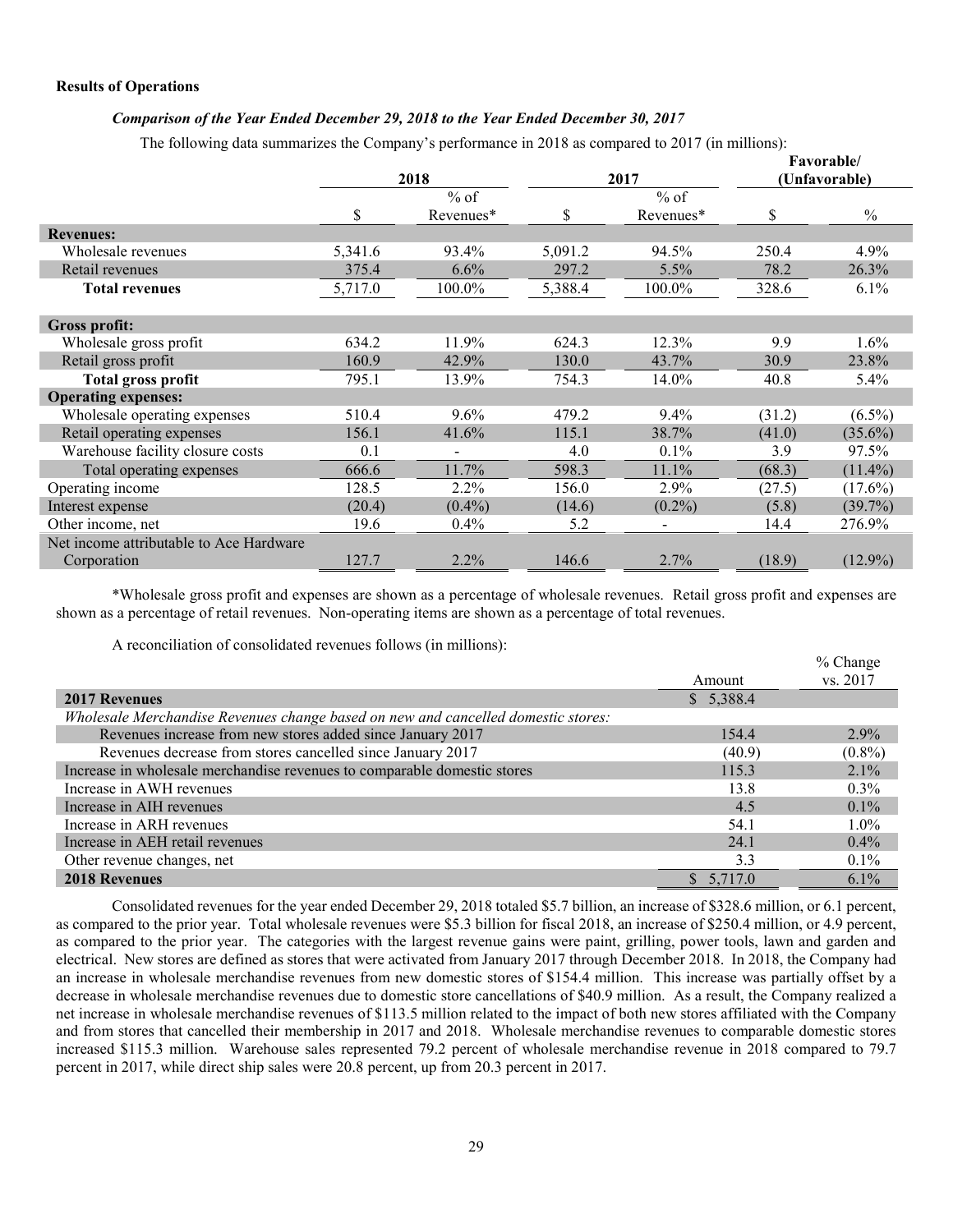AWH revenues were \$402.7 million during fiscal 2018. This is an increase of \$13.8 million from fiscal 2017 and was primarily driven by higher direct ship revenues and increased warehouse revenues in the plumbing, heating and lawn and garden departments.

AIH revenues were \$259.5 million during fiscal 2018. This is an increase of \$4.5 million from fiscal 2017 and was primarily driven by higher direct ship and service revenues.

Total retail revenues were \$375.4 million, an increase of \$78.2 million, or 26.3 percent, as compared to the prior year. Retail revenues from ARH were \$329.7 million during fiscal 2018, an increase of \$54.1 million or 19.6 percent. The increase was primarily the result of new retail stores added during 2018. Retail revenues from AEH, which was formed in the third quarter of 2017 to acquire The Grommet, were \$45.7 million during fiscal 2018.

Wholesale gross profit for fiscal 2018 was \$634.2 million, an increase of \$9.9 million from fiscal 2017. The wholesale gross margin percentage was 11.9 percent of wholesale revenues in fiscal 2018, a decrease from the fiscal 2017 gross margin percentage of 12.3 percent. This decrease in the wholesale gross margin percentage was primarily the result of higher receiving costs due to lower Retail Support Center ("RSC") productivity as well as unfavorable inventory reserve adjustments and LIFO expense. These decreases were partially offset by an increase in vendor funds earned.

Retail gross profit for fiscal 2018 was \$160.9 million, an increase of \$30.9 million from fiscal 2017. The retail gross margin percentage was 42.9 percent of retail revenues in fiscal 2018, down from 43.7 percent in fiscal 2017. The decline in margin was primarily the result of the inclusion of lower margin revenues realized by AEH for all of 2018 versus only in the fourth quarter of 2017. Excluding the impact of The Grommet, the retail gross margin as a percentage of retail revenues was 44.3 percent in fiscal 2018 compared to 44.6 percent in fiscal 2017. Retail gross profit as reported in the Ace financial statements is based on the Ace wholesale acquisition cost of product rather than the ARH acquisition cost which includes Ace's normal markup from cost.

Wholesale operating expenses increased \$31.2 million, or 6.5 percent in fiscal 2018, as compared to fiscal 2017. As a percentage of wholesale revenues, wholesale operating expenses increased to 9.6 percent in fiscal 2018 from 9.4 percent in fiscal 2017. The increase includes higher payroll expenses than the prior year to support higher revenues, lower RSC productivity due to high employee turnover and increased labor costs incurred to setup the new Fredericksburg RSC while shutting-down the Prince George RSC. In addition, marketing and advertising expenses increased from prior year to support the Ace U.S. business.

Retail operating expenses increased \$41.0 million, or 35.6 percent in fiscal 2018, as compared to fiscal 2017. ARH's retail operating expenses of \$120.3 million increased \$19.6 million, or 19.4 percent, in fiscal 2018 as compared to fiscal 2017. This increase was primarily driven by expenses from new retail stores added in 2018. The remainder of the increase was due to the inclusion of retail operating expenses from AEH for a full twelve months which was an increase of \$21.4 million. Included in AEH's operating expenses was \$4.5 million of amortization of intangible assets identified as part of the final purchase accounting valuation. Retail operating expenses as a percentage of retail revenue increased to 41.6 percent in fiscal 2018 from 38.7 percent in fiscal 2017. Excluding the impact of The Grommet, retail operating expenses as a percentage of retail revenues was 38.6 percent in fiscal 2018 compared to 39.0 percent in fiscal 2017.

During fiscal 2018, the Company recorded a \$0.1 million charge for warehouse facility closure costs to update its estimates from fiscal 2017. During fiscal 2017, the Company recorded warehouse facility closure costs of \$4.0 million related to the future closing of certain warehouse and distribution facilities.

Interest expense increased \$5.8 million or 39.7 percent compared to fiscal 2017 primarily due to an increase in the Company's revolver balance to support growth in inventories and receivables as well as higher rates. In addition, an increase in patronage refund certificates outstanding throughout the year contributed to the increase.

Other income, net increased \$14.4 million primarily due to a tax benefit in the current year compared to tax expense in fiscal 2017 caused by the new tax legislation enacted in 2017. In addition, interest income increased due to a realized gain on the sale of investments in fiscal 2018.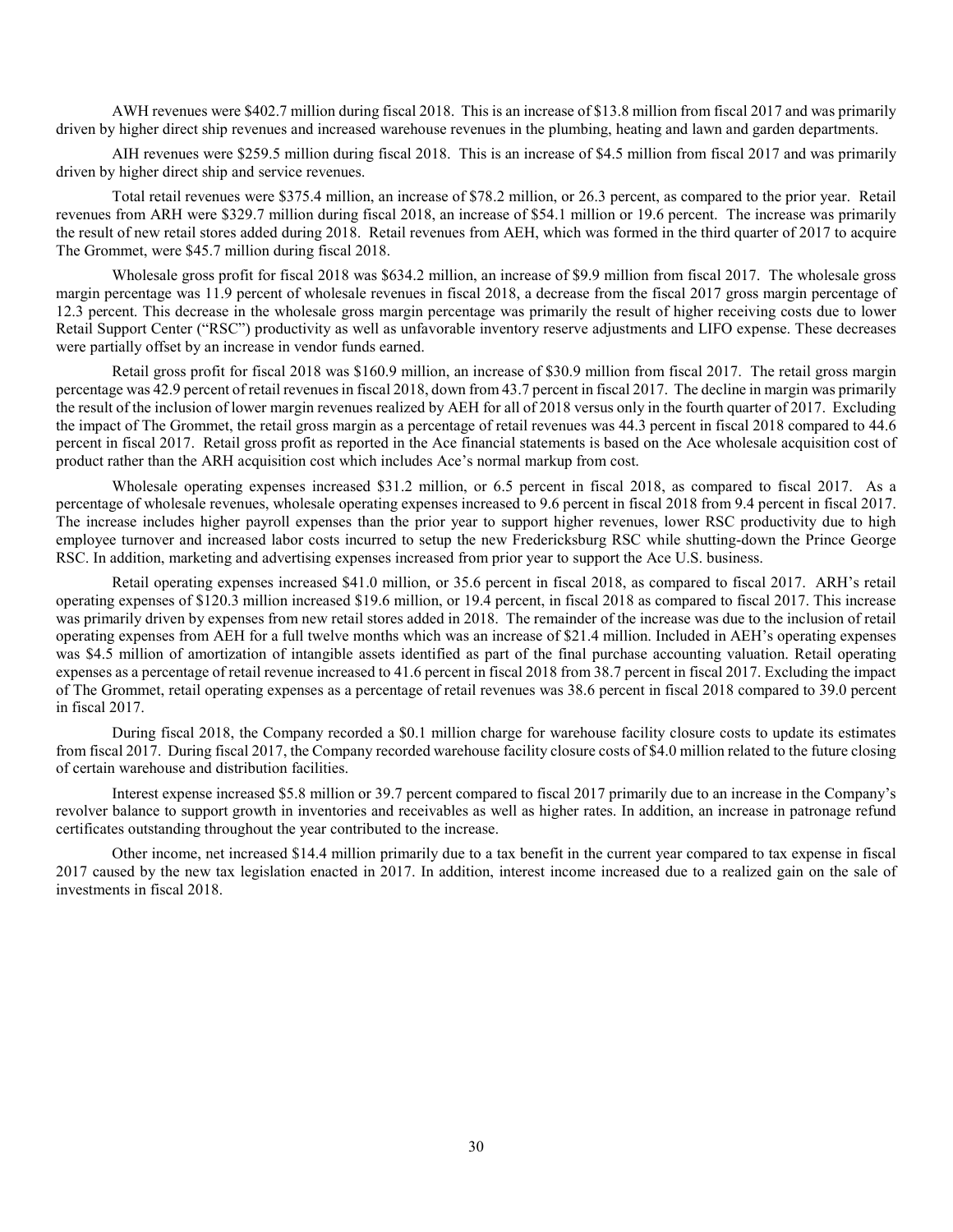# *Comparison of the Year Ended December 30, 2017 to the Year Ended December 31, 2016*

The following data summarizes the Company's performance in 2017 as compared to 2016 (in millions):

|                                         |         |           |         |                | Favorable/    |               |  |  |  |
|-----------------------------------------|---------|-----------|---------|----------------|---------------|---------------|--|--|--|
|                                         |         | 2017      |         | 2016           | (Unfavorable) |               |  |  |  |
|                                         | $%$ of  |           |         | $%$ of         |               |               |  |  |  |
|                                         | \$      | Revenues* | \$      | Revenues*      | \$            | $\frac{0}{0}$ |  |  |  |
| <b>Revenues:</b>                        |         |           |         |                |               |               |  |  |  |
| Wholesale revenues                      | 5,091.2 | 94.5%     | 4,863.2 | 94.9%          | 228.0         | 4.7%          |  |  |  |
| Retail revenues                         | 297.2   | 5.5%      | 262.3   | 5.1%           | 34.9          | 13.3%         |  |  |  |
| <b>Total revenues</b>                   | 5,388.4 | 100.0%    | 5,125.5 | 100.0%         | 262.9         | 5.1%          |  |  |  |
| <b>Gross profit:</b>                    |         |           |         |                |               |               |  |  |  |
| Wholesale gross profit                  | 624.3   | 12.3%     | 595.0   | 12.2%          | 29.3          | 4.9%          |  |  |  |
| Retail gross profit                     | 130.0   | 43.7%     | 117.8   | 44.9%          | 12.2          | $10.4\%$      |  |  |  |
| <b>Total gross profit</b>               | 754.3   | 14.0%     | 712.8   | 13.9%          | 41.5          | 5.8%          |  |  |  |
| <b>Operating expenses:</b>              |         |           |         |                |               |               |  |  |  |
| Wholesale operating expenses            | 479.2   | $9.4\%$   | 440.2   | $9.0\%$        | (39.0)        | $(8.9\%)$     |  |  |  |
| Retail operating expenses               | 115.1   | 38.7%     | 99.0    | 37.7%          | (16.1)        | $(16.3\%)$    |  |  |  |
| Warehouse facility closure costs        | 4.0     | $0.1\%$   | 3.3     | 0.1%           | (0.7)         | $(21.2\%)$    |  |  |  |
| Total operating expenses                | 598.3   | 11.1%     | 542.5   | 10.6%          | (55.8)        | $(10.3\%)$    |  |  |  |
| Operating income                        | 156.0   | 2.9%      | 170.3   | 3.3%           | (14.3)        | $(8.4\%)$     |  |  |  |
| Interest expense                        | (14.6)  | $(0.2\%)$ | (12.8)  | $(0.2\%)$      | (1.8)         | $(14.1\%)$    |  |  |  |
| Other income, net                       | 5.2     |           | 3.4     | $\blacksquare$ | 1.8           | 52.9%         |  |  |  |
| Net income attributable to Ace Hardware |         |           |         |                |               |               |  |  |  |
| Corporation                             | 146.6   | 2.7%      | 160.9   | 3.1%           | (14.3)        | $(8.9\%)$     |  |  |  |
|                                         |         |           |         |                |               |               |  |  |  |

\*Wholesale gross profit and expenses are shown as a percentage of wholesale revenues. Retail gross profit and expenses are shown as a percentage of retail revenues. Non-operating items are shown as a percentage of total revenues.

A reconciliation of consolidated revenues follows (in millions):

|                                                                                   |           | % Change  |
|-----------------------------------------------------------------------------------|-----------|-----------|
|                                                                                   | Amount    | vs. 2016  |
| 2016 Revenues                                                                     | \$5,125.5 |           |
| Wholesale Merchandise Revenues change based on new and cancelled domestic stores: |           |           |
| Revenues increase from new stores added since January 2016                        | 96.3      | $1.9\%$   |
| Revenues decrease from stores cancelled since January 2016                        | (40.6)    | $(0.8\%)$ |
| Increase in wholesale merchandise revenues to comparable domestic stores          | 98.0      | 1.9%      |
| Increase in AWH revenues                                                          | 23.7      | $0.5\%$   |
| Increase in AIH revenues                                                          | 24.0      | $0.5\%$   |
| Increase in ARH revenues                                                          | 13.3      | $0.2\%$   |
| Increase in AEH retail revenues                                                   | 21.6      | 0.4%      |
| Other revenue changes, net                                                        | 26.6      | $0.5\%$   |
| <b>2017 Revenues</b>                                                              | 5.388.4   | $5.1\%$   |

Consolidated revenues for the year ended December 30, 2017 totaled \$5.4 billion, an increase of \$262.9 million, or 5.1 percent, as compared to the prior year. Total wholesale revenues were \$5.1 billion for fiscal 2017, an increase of \$228.0 million, or 4.7 percent, as compared to the prior year. The categories with the largest revenue gains were outdoor living, power tools, and lawn and garden. New stores are defined as stores that were activated from January 2016 through December 2017. In 2017, the Company had an increase in wholesale merchandise revenues from new domestic stores of \$96.3 million. This increase was partially offset by a decrease in wholesale merchandise revenues due to domestic store cancellations of \$40.6 million. As a result, the Company realized a net increase in wholesale merchandise revenues of \$55.7 million related to the impact of both new stores affiliated with the Company and from stores that cancelled their membership in 2016 and 2017. Wholesale merchandise revenues to comparable domestic stores increased \$98.0 million. Warehouse sales represented 79.7 percent of wholesale merchandise revenue in 2017 compared to 80.6 percent in 2016, while direct ship sales were 20.3 percent, up from 19.4 percent in 2016.

AWH revenues were \$388.9 million during fiscal 2017. This is an increase of \$23.7 million from fiscal 2016 and was primarily caused by increased warehouse revenues in the paint, power tools, electrical and seasonal departments.

AIH revenues were \$255.0 million during fiscal 2017. This is an increase of \$24.0 million from fiscal 2016 and was primarily driven by higher sales to key retailers in Saudi Arabia, Ecuador, Puerto Rico, Israel and New Zealand.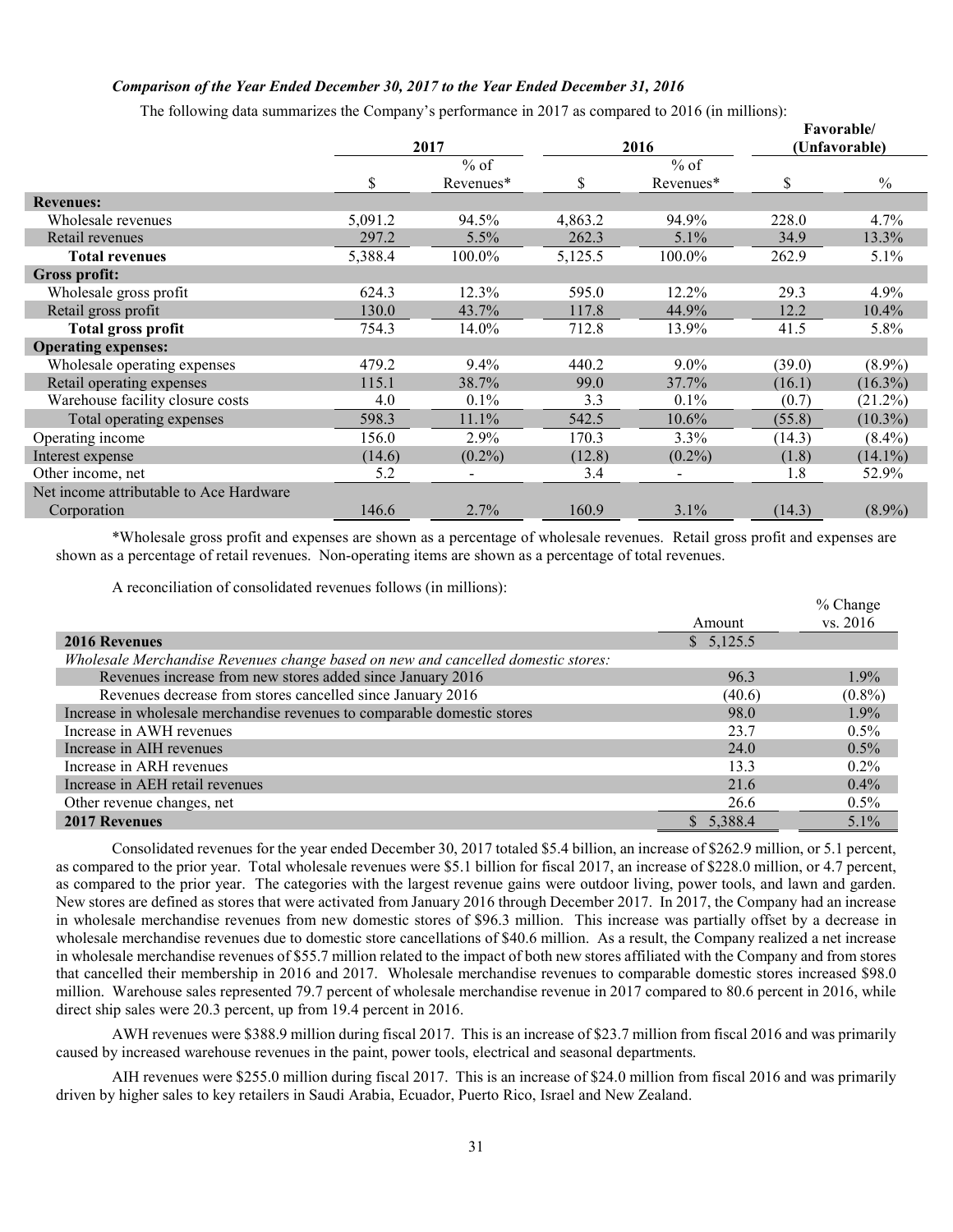Total retail revenues were \$297.2 million, an increase of \$34.9 million, or 13.3 percent, as compared to the prior year. Retail revenues from ARH were \$275.6 million during fiscal 2017, an increase of \$13.3 million or 5.1 percent. The increase was primarily the result of new retail stores added since January 2016. Retail revenues from AEH, which was formed in the third quarter of 2017 to acquire The Grommet, were \$21.6 million during fiscal 2017.

Wholesale gross profit for fiscal 2017 was \$624.3 million, an increase of \$29.3 million from fiscal 2016. The wholesale gross margin percentage was 12.3 percent of wholesale revenues in fiscal 2017, a slight increase from the fiscal 2016 gross margin percentage of 12.2 percent.

Retail gross profit for fiscal 2017 was \$130.0 million, an increase of \$12.2 million from fiscal 2016. The retail gross margin percentage was 43.7 percent of retail revenues in fiscal 2017, down from 44.9 percent in fiscal 2016. The decline in margin was primarily the result of the inclusion of lower margin revenues realized by AEH. Excluding the impact of The Grommet, the retail gross margin as a percentage of retail revenues was 44.6 percent in fiscal 2017. Retail gross profit as reported in the Ace financial statements is based on the Ace wholesale acquisition cost of product rather than the ARH acquisition cost which includes Ace's normal markup from cost.

Wholesale operating expenses increased \$39.0 million, or 8.9 percent in fiscal 2017, as compared to fiscal 2016. As a percentage of wholesale revenues, wholesale operating expenses increased to 9.4 percent in fiscal 2017 from 9.0 percent in fiscal 2016. The increase includes higher payroll expenses from prior year changes to Company benefit policies, a higher incentive accrual in fiscal 2017 and increased marketing and advertising expenses to support the Ace U.S. business.

Retail operating expenses increased \$16.1 million, or 16.3 percent in fiscal 2017, as compared to fiscal 2016. ARH's retail operating expenses of \$107.6 million increased \$8.6 million, or 8.7 percent, in fiscal 2017 as compared to fiscal 2016. The increase was primarily driven by expenses from new retail stores added in 2016 and 2017. The remainder of the increase was due to the inclusion of \$7.5 million of retail operating expenses from The Grommet. Retail operating expenses as a percentage of retail revenue increased to 38.7 percent in fiscal 2017 from 37.7 percent in fiscal 2016. Excluding the impact of The Grommet, retail operating expenses as a percentage of retail revenues was 39.0 percent in fiscal 2017.

In fiscal 2017 and fiscal 2016, the Company recorded warehouse facility closure charges of \$4.0 million and \$3.3 million, respectively, related to the future closing of certain warehouse and distribution facilities.

Interest expense increased \$1.8 million or 14.1 percent compared to fiscal 2016 primarily due to increased patronage refund certificates outstanding throughout the year.

Other income, net increased \$1.8 million primarily due to lower current tax expense caused by lower subsidiary earnings and a gain from the sale of marketable securities, partially offset by an increased deferred tax expense of \$4.1 million as a result of the new tax legislation enacted in 2017.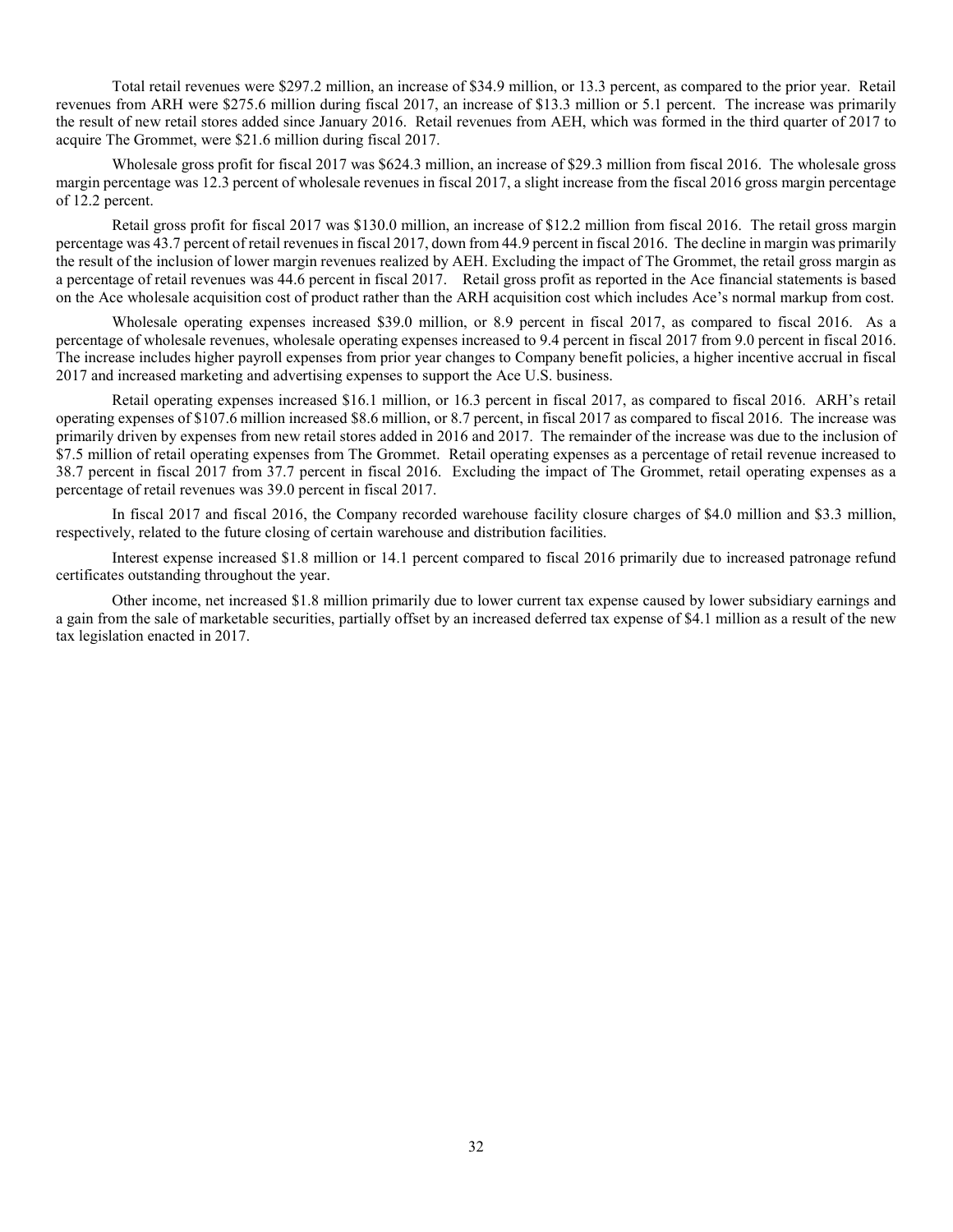#### **Liquidity and Capital Resources**

The Company believes that existing cash balances, along with the existing lines of credit and long-term financing, will be sufficient to finance the Company's working capital requirements, debt service, patronage distributions, capital expenditures, share redemptions from retailer cancellations and growth initiatives for at least the next 12 months.

The Company's borrowing requirements have historically arisen from, and are expected to continue to arise from, seasonal working capital needs, debt service, capital improvements and acquisitions, patronage distributions and other general corporate purposes. In the past, the Company has met its operational cash needs using cash flows from operating activities and funds from its revolving credit facilities. The Company currently estimates that its cash flows from operating activities and working capital, together with its lines of credit, will be sufficient to fund its short-term liquidity needs. Actual liquidity and capital funding requirements depend on numerous factors, including operating results, general economic conditions and the cost of capital.

The Company has a \$600.0 million line of credit that is expandable to \$750.0 million through a \$150.0 million accordion that is exercisable without the consent of existing lenders provided that the Company is not in default of the credit agreement and further provided that none of the existing lenders are required to provide any portion of the increased facility. At the Company's discretion, borrowings under the credit facility bear interest at a rate of either 25 to 100 basis points over the prime rate or 125 to 200 basis points over the London Interbank Offered Rate ("LIBOR") depending on the Company's leverage ratio as defined under the agreement. The credit facility was priced at LIBOR plus 150 basis points at December 29, 2018. The credit facility expires on May 29, 2020 and requires maintenance of certain financial covenants including a maximum allowable average leverage ratio and a minimum fixed charge coverage ratio. As of December 29, 2018, the Company was in compliance with its covenants and \$251.7 million was outstanding under the credit facility.

The credit facility includes a \$175.0 million sublimit for the issuance of standby and commercial letters of credit. As of December 29, 2018, a total of \$13.7 million in commercial letters of credit were outstanding. The credit facility requires the Company to pay fees based on the unused portion of the line of credit at a rate of 15 to 30 basis points per annum depending on the Company's leverage ratio.

The credit facility allows the Company to make revolving loans and other extensions of credit to AIH in an aggregate principal amount not to exceed \$75.0 million at any time. As of December 29, 2018, there were no loans or other extensions of credit provided to AIH.

The Company entered into an interest rate swap derivative agreement to reduce the risk of interest rate volatility for the remaining term of the credit facility. The interest rate swap started on March 13, 2017 and expires on May 13, 2020. The swap agreement fixes the LIBOR rate on \$150.0 million of the revolving credit facility at 2.18 percent, resulting in an effective rate of 3.68 percent after adding the 1.50 percent margin based on the current pricing tier per the credit agreement. The swap arrangement has been designated as a cash flow hedge and has been evaluated to be highly effective. As a result, the after-tax change in the fair value of the swap is recorded in accumulated other comprehensive income ("AOCI") as a gain or loss on derivative financial instruments.

On February 1, 2019 the Company amended its credit facility. The February 2019 amendment extended the maturity to February 1, 2024, lowered the interest rate credit spread 25 basis points, increased the capacity of the facility by \$100.0 million to \$700.0 million and increased the amount of the accordion feature to \$300.0 million.

The Company's ARH subsidiary has a \$75.0 million asset-based revolving credit facility ("ARH Facility"). The ARH Facility matures on October 23, 2022 and is expandable to \$100.0 million under certain conditions. In addition, the Company's ARH subsidiary has the right to issue letters of credit up to a maximum of \$7.5 million. At the Company's discretion, borrowings under this facility bear interest at a rate of either the prime rate plus an applicable spread of 25 basis points to 50 basis points or LIBOR plus an applicable spread of 125 basis points to 150 basis points, depending on the Company's average availability under the ARH Facility as measured on a trailing 12 month basis. The ARH Facility was priced at LIBOR plus 125 basis points at December 29, 2018.

The ARH Facility is collateralized by substantially all of ARH's personal property and intangible assets. Borrowings under the facility are subject to a borrowing base calculation consisting of certain advance rates applied to eligible collateral balances (primarily consisting of certain receivables and inventories). This agreement requires maintenance of certain financial covenants including a minimum fixed charge coverage ratio. As of December 29, 2018, ARH was in compliance with its covenants and had \$49.5 million in loans outstanding under the ARH Facility.

The ARH Facility requirements include a lender-controlled cash concentration system that results in all of ARH's daily available cash being applied to the outstanding borrowings under this facility. Pursuant to Financial Accounting Standards Board ("FASB") Accounting Standards Codification Section 470-10-45, "Classification of Revolving Credit Agreements Subject to Lock-Box Arrangements and Subjective Acceleration Clauses," the borrowings under the ARH Facility have been classified as a Current maturity of long-term debt as of December 29, 2018.

Total debt, the majority of which is comprised of the \$301.2 million borrowed on lines of credit, was \$327.7 million as of December 29, 2018, compared to \$222.0 million as of December 30, 2017.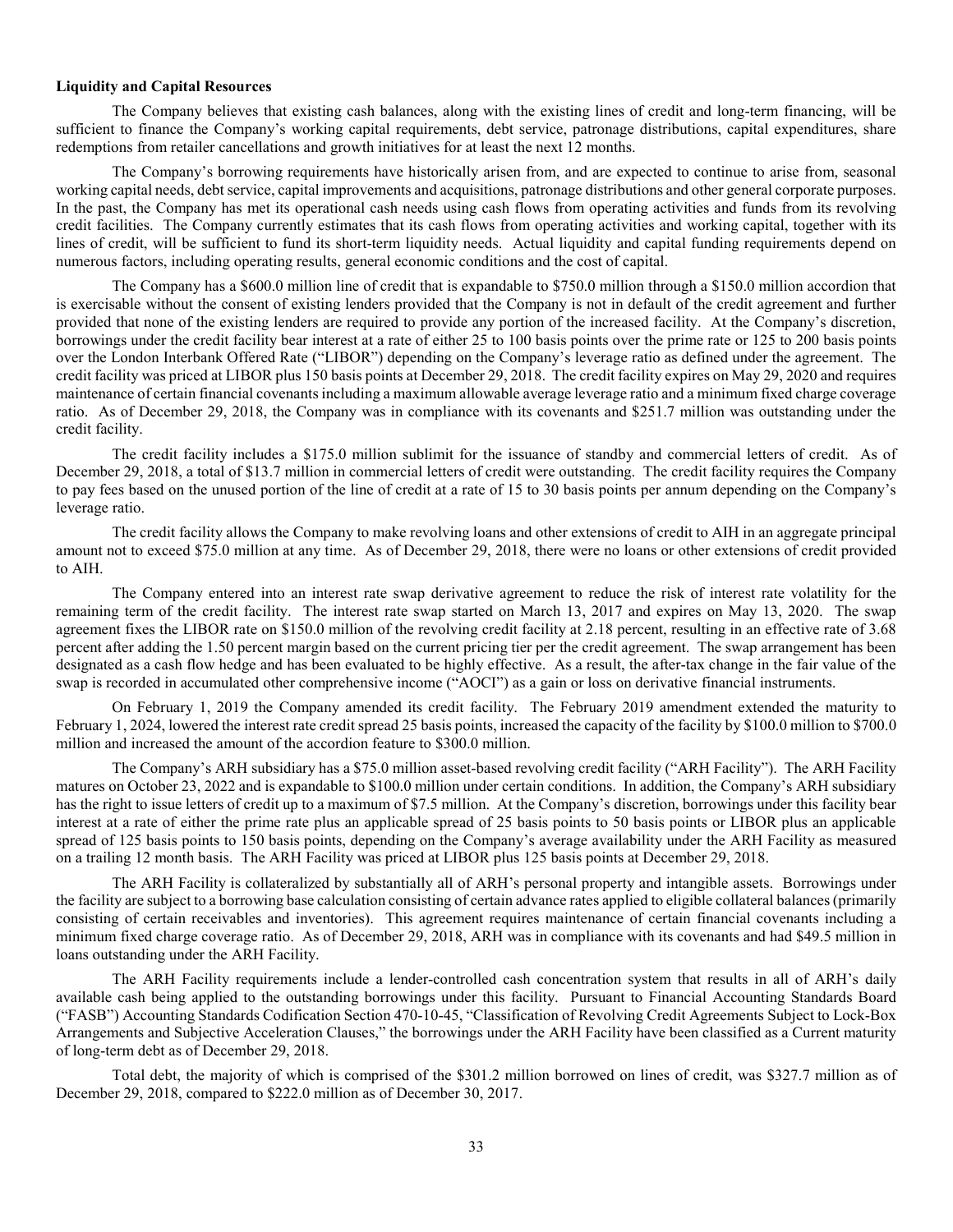#### **Cash Flows**

The Company had \$25.6 million and \$23.0 million of cash and cash equivalents at December 29, 2018 and December 30, 2017, respectively. Following is a summary of the Company's cash flows from operating, investing and financing activities for fiscal years 2018 and 2017, respectively (in millions):

|                                                                                | 2018    | 2017    |
|--------------------------------------------------------------------------------|---------|---------|
| Cash provided by operating activities before changes in assets and liabilities | 180.3   | 195.5   |
| Net changes in assets and liabilities                                          | (116.6) | 8.7     |
| Net cash provided by operating activities                                      | 63.7    | 204.2   |
| Net cash used in investing activities                                          | (88.9)  | (131.8) |
| Net cash provided by (used) in financing activities                            | 27.8    | (66.2)  |
| Net change in cash and cash equivalents                                        |         | 6.2     |
|                                                                                |         |         |

The Company's operating activities generated \$63.7 million of cash in fiscal 2018 compared to \$204.2 million in fiscal 2017. Excluding the impact of net changes in assets and liabilities, cash provided by operating activities decreased from \$195.5 million in fiscal 2017 to \$180.3 million in fiscal 2018. This \$15.2 million decrease was the result of lower net income in 2018.

The net change in assets and liabilities used \$116.6 million of cash in fiscal 2018 compared to providing \$8.7 million in fiscal 2017. This \$125.3 million decrease in net working capital was the result of higher revenues, which drove a \$13.9 million larger increase in receivables. The increase in inventory was \$118.3 million larger than the increase in the prior year. The Company invested approximately \$54.0 million in additional inventory in 2018 to mitigate longer lead times and transportation delays and approximately \$25.0 million for inventory to support the warehouse reconfiguration. The remainder of the increase was due to higher revenues. These increases in receivables and inventory were partially funded by an \$11.5 million increase in accounts payable and accrued expenses.

Net cash used for investing activities was \$88.9 million in 2018 compared to \$131.8 million in fiscal 2017. Investing activities in 2018 consisted of \$61.1 million in capital expenditures, including \$13.7 million for the new Fredericksburg RSC, and \$18.5 million paid for the acquisition of retail stores by ARH. Investing activities in 2017 consisted of \$64.6 million in capital expenditures, including \$18.3 million spent on expanding the Wilton, NY RSC and constructing the new Fredericksburg, PA RSC, \$45.5 million for the acquisition of The Grommet, and \$12.0 million paid for the acquisition of retail stores by ARH.

Net cash provided by financing activities was \$27.8 million in fiscal 2018 compared to using \$66.2 million in fiscal 2017. During 2018, the Company had \$104.8 million of net borrowings under the revolving lines of credit, paid \$58.0 million for the cash portion of the 2017 patronage distributions, and had \$11.0 million in payments on long-term debt. During 2017, the Company paid \$58.7 million for the cash portion of the 2016 patronage distributions, and had \$9.2 million in payments on long-term debt.

#### **Off-balance sheet arrangements**

In accordance with GAAP, operating leases for the Company's real estate and other assets are not reflected in the Consolidated Balance Sheets. In addition, the Company has certain other guarantees, as further described in the Notes to the Consolidated Financial Statements – Note 15 – Commitments and Contingencies. The Company believes the likelihood of any such payment under these guarantees is remote.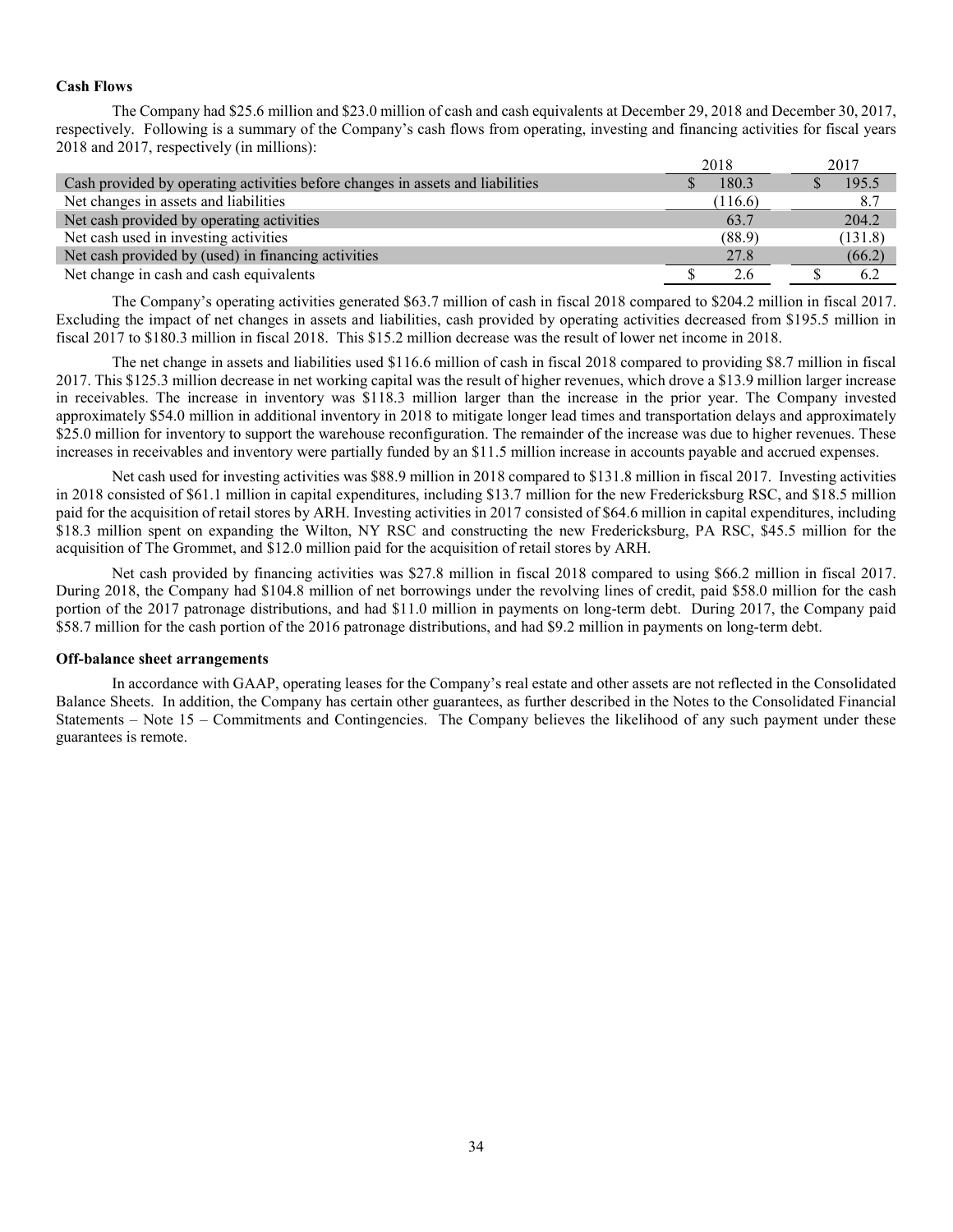# **Contractual Obligations and Commitments**

|                                         | <b>Payments Due by Period</b> |             |  |      |       |           |  |           |  |             |  |       |
|-----------------------------------------|-------------------------------|-------------|--|------|-------|-----------|--|-----------|--|-------------|--|-------|
|                                         |                               | Less than 1 |  |      |       |           |  |           |  | More than 5 |  |       |
|                                         |                               | Total       |  | Year |       | 1-3 Years |  | 3-5 Years |  | Years       |  |       |
| Long-term debt $(1)$                    | D                             | 327.7       |  |      | 60.6  |           |  | 264.5     |  | 2.6         |  |       |
| Interest payments on long-term debt (2) |                               | 22.8        |  |      | 11.8  |           |  | 9.1       |  | 1.9         |  |       |
| Patronage refund certificates payable   |                               | 105.8       |  |      | 10.2  |           |  | 44.4      |  | 51.2        |  |       |
| Operating leases (3)                    |                               | 403.3       |  |      | 67.5  |           |  | 113.7     |  | 76.5        |  | 145.6 |
| Purchase commitments (4)                |                               | 49.5        |  |      | 21.4  |           |  | 19.2      |  | 5.9         |  | 3.0   |
| Total                                   |                               | 909.1       |  |      | .71.5 |           |  | 450.9     |  | 138.1       |  | 148.6 |

Contractual obligations and commitments at December 29, 2018 are as follows (in millions):

(1) Reflects principal payments.

(2) Reflects interest that would be paid if LIBOR rates and interest rate spreads remain unchanged from the December 29, 2018 rates and assumes consistent outstanding revolving line of credit balances until the expiration of the facilities in 2020 and 2022

- (3) Total operating lease payments include \$1.8 million of minimum lease payments for store leases that the Company has assigned to member retailers.
- (4) Represents minimum purchase commitments pursuant to contracts.

The table above does not include any reserves for uncertain tax positions (including penalties and interest) as the Company is unable to make a reasonably reliable estimate of the timing of payments due to uncertainties in the timing of the effective settlement of tax positions.

#### **Application of Critical Accounting Policies and Estimates**

The preparation of financial statements in conformity with GAAP requires management to make estimates and assumptions that affect the reported amounts of assets, liabilities, revenues and expenses in the consolidated financial statements. On an ongoing basis, the Company evaluates its estimates and judgments based on historical experience and various other factors that are believed to be reasonable under the circumstances. Actual results may differ from these estimates, and these estimates would vary under different assumptions or conditions. Management believes these estimates and assumptions are reasonable.

The Company annually reviews its financial reporting and disclosure practices and accounting policies to ensure that they provide accurate and comprehensive information relative to the current economic and business environment. The Company's significant accounting policies are described in the Notes to the Consolidated Financial Statements. The following represents those critical accounting policies which involve a relatively higher degree of judgment, estimation and complexity and where materially different amounts could be reported under different conditions or using different assumptions.

*Valuation of Inventories* When necessary, the Company provides allowances to adjust the carrying value of inventories to the lower of cost or market, including costs to sell or dispose of surplus or damaged/obsolete inventory, and for estimated shrinkage. Estimates of the future demand for the Company's products are key factors used by management in assessing the net realizable value of the inventories. While management believes that the estimates used are appropriate, an unanticipated decline in revenues at retail outlets or a significant decline in demand for products in selected product categories could result in valuation adjustments.

*Vendor Funds* The Company receives funds from vendors in the normal course of business principally as a result of purchase volumes, revenues or promotions of vendors' products. Based on the provisions of the vendor agreements in place, management develops accrual rates by estimating the point at which the Company will have completed its performance under the agreement and the amount agreed upon will be earned. Due to the complexity and diversity of the individual vendor agreements, the Company performs analyses and reviews of historical trends throughout the year to ensure the amounts earned are appropriately recorded. As part of these analyses, the Company validates its accrual rates based on actual purchase trends and applies those rates to actual purchase volumes to determine the amount of funds that should be accrued by the Company and receivable from the vendor. Amounts accrued throughout the year could be impacted if actual purchase volumes differ from projected annual purchase volumes, especially in the case of programs that provide for increased funding when graduated purchase volumes are met. At year-end, the accrual reflects actual purchases made throughout the year.

Vendor funds are treated as a reduction of inventory cost, unless they represent a reimbursement of specific, incremental and identifiable costs incurred by the customer to sell the vendor's product, in which case the costs would be netted. The majority of the vendor funds that the Company receives do not meet the specific, incremental and identifiable criteria. Therefore, the Company treats a majority of these funds as a reduction in the cost of inventory as the amounts are accrued and recognized as a reduction of cost of revenues when the inventory is sold.

*Allowance for Doubtful Accounts* The allowance for doubtful accounts reflects management's estimate of the future amount of accounts and notes receivable that will not be collected. Management records allowances for doubtful accounts based on judgments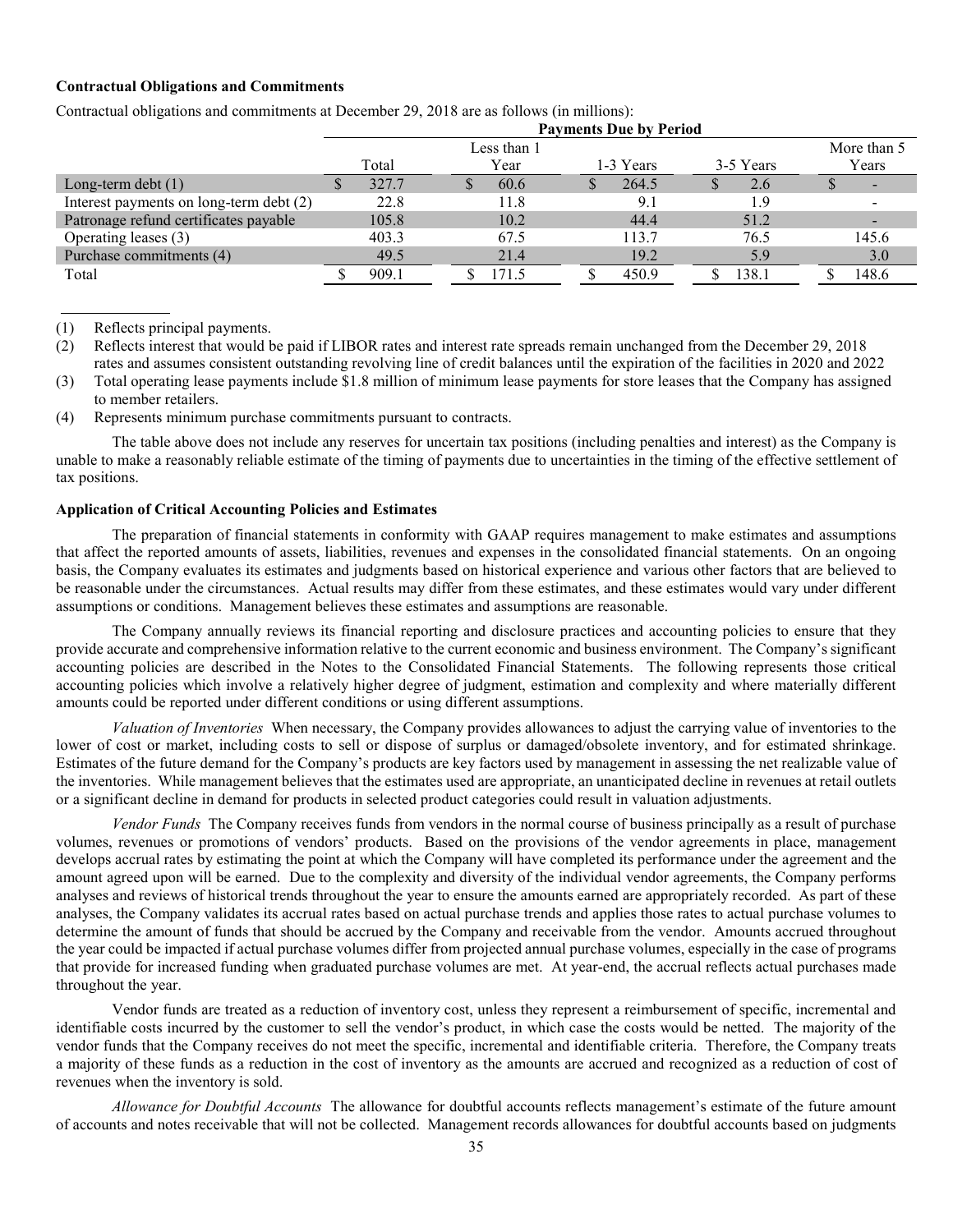made considering a number of factors, primarily historical collection statistics, current member retailer credit information, the current economic environment, the aging of receivables, the evaluation of compliance with lending covenants and the offsetting amounts due to members for stock, notes, interest and anticipated but unpaid patronage distributions. While the Company believes it has appropriately considered known or expected outcomes, its customers' ability to pay their obligations, including those to the Company, could be adversely affected by declining revenues at retail resulting from such factors as contraction in the economy or competitive conditions in the wholesale and retail industry including increased competition from omni-channel retailers, discount stores, chain stores and other mass merchandisers.

The Company's allowance for doubtful accounts at December 29, 2018 and December 30, 2017 was \$9.5 million and \$11.2 million, respectively. Actual credit losses could vary materially from the Company's estimates.

*Insurance Reserves* Insurance reserves for claims related to the Company's self-insured property, general liability, workers' compensation and auto liability insurance programs are dependent on assumptions used in calculating such amounts. These assumptions include projected ultimate losses and confidence levels of the reserve requirement and consider historical loss levels and other factors. While management believes that the assumptions used are appropriate, differences in actual claims experience or changes in assumptions may affect the Company's insurance reserves.

*Goodwill* Goodwill represents the excess of the cost of an acquired business over the fair value of net tangible assets acquired and identified intangible assets. Goodwill is not amortized but is tested for impairment at a reporting unit level on an annual basis or more frequently, if circumstances change or an event occurs that would more likely than not reduce the fair value of a reporting unit below its carrying amount.

Qualitative factors may be assessed to determine whether it is more likely than not that the fair value of the reporting unit is less than its carrying amount. If an election is made to not perform the qualitative assessment, or the qualitative assessment indicates that the carrying amount is more likely than not higher than the fair value, goodwill is tested for impairment. If the fair value of a reporting unit exceeds its carrying amount, goodwill of the reporting unit is considered not impaired. If the carrying amount of a reporting unit exceeds its fair value, an impairment loss shall be recognized in an amount equal to that excess.

Significant judgment is applied when goodwill is assessed for impairment. This judgment includes developing cash flow projections, selecting appropriate discount rates, identifying relevant market comparables, incorporating general economic and market conditions and selecting an appropriate control premium. The income approach is based on discounted cash flows, which are derived from internal forecasts and economic expectations for each respective reporting unit. In 2018, the Company did not recognize any goodwill impairments. The balance of goodwill was \$74.0 million at December 29, 2018. Significant adverse changes to the Company's business environment and future cash flows could cause the Company to record impairment charges in future periods.

#### **Impact of New Accounting Standards**

#### *New Accounting Pronouncements – Adopted*

In August 2018, the FASB issued Accounting Standards Update ("ASU") No. 2018-15, "Intangibles—Goodwill and Other— Internal-Use Software (Subtopic 350-40): Customer's Accounting for Implementation Costs Incurred in a Cloud Computing Arrangement That Is a Service Contract". ASU 2018-15 requires an entity to capitalize the implementation costs incurred in a hosting arrangement that is a service contract. ASU 2018-15 is effective for the Company for fiscal 2021 year-end financial statements and quarterly financial statements in fiscal 2022. The Company adopted ASU 2018-15 prospectively in the third quarter of 2018 as early adoption is permitted and the Company has previously accounted for these costs in this manner. There was no impact on the Company's consolidated financial statements.

In August 2018, the FASB issued ASU No. 2018-13, "Fair Value Measurement (Topic 820): Disclosure Framework—Changes to the Disclosure Requirements for Fair Value Measurement". ASU 2018-13 removes the disclosure requirements for transfers between Level 1 and Level 2 instruments, the policy for the timing of transfers between levels, the valuation processes for Level 3 fair value measurements, and the changes in unrealized gains and losses for the period included in earnings for recurring Level 3 fair value measurements held at the end of the period. Under ASU 2018-13, the Company is required to disclose transfers into and out of Level 3 of the fair value hierarchy, and purchases and issuances of Level 3 assets and liabilities, but is no longer required to reconcile the opening balances to the closing balances of recurring Level 3 fair value measurements. ASU 2018-13 is effective for the Company for fiscal 2020 quarterly and year-end financial statements. The Company adopted ASU 2018-13 prospectively in the third quarter of 2018 as early adoption is permitted. There was no impact on the Company's consolidated financial statements or footnotes.

In February 2018, the FASB issued ASU No. 2018-02, "Income Statement—Reporting Comprehensive Income (Topic 220)". ASU 2018-02 allows for the reclassification from AOCI to retained earnings for the stranded tax effects resulting from the change in the U.S. federal statutory income tax rate to 21 percent from 35 percent. ASU 2018-02 is effective for the Company for fiscal 2019 quarterly and year-end financial statements. The Company adopted ASU 2018-02 prospectively in the first quarter of 2018 as early adoption is permitted and elected to make the reclassification. This resulted in a reclassification adjustment of a \$0.7 million net loss from AOCI to retained earnings and is related to the unrealized gains and losses on the Company's investments, postretirement benefits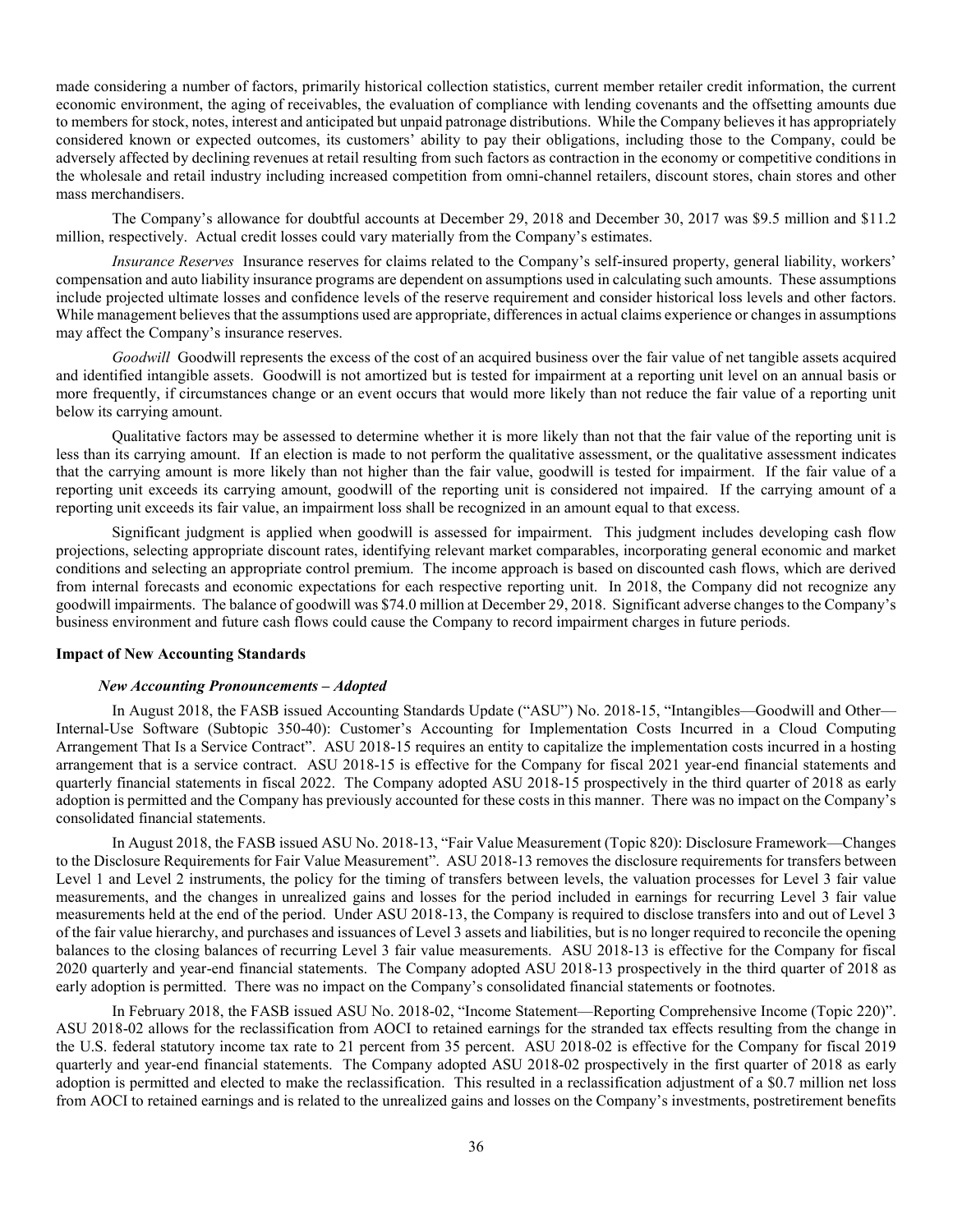and derivative financial instruments. The Company's policy for releasing income tax effects from AOCI is to utilize a portfolio approach.

## *New Accounting Pronouncements - Issued*

In May 2014, the FASB issued ASU No. 2014-09, "Revenue from Contracts with Customers (Topic 606)" along with amendments issued in 2015 and 2016. The purpose of the new guidance is to develop a common revenue recognition standard for GAAP and International Financial Reporting Standards. The guidance affects any entity that either enters into contracts with customers to transfer goods or services or enters into contracts for the transfer of nonfinancial assets unless those contracts are within the scope of other standards. The core principle of the guidance is that an entity should recognize revenue to depict the transfer of promised goods or services to customers in an amount that reflects the consideration to which the entity expects to be entitled in exchange for those goods or services. ASU 2014-09 allows either full retrospective adoption, meaning the standard is applied to all periods presented, or modified retrospective adoption, meaning the standard is applied only to the most current period presented in the financial statements. This guidance is effective for the Company for fiscal 2019 year-end financial statements and quarterly financial statements in fiscal 2020. The Company plans to adopt this standard for fiscal 2019 quarterly and year-end financial statements using the modified retrospective method. The Company's adoption assessment included a detailed review of each material revenue stream and a comparison of historical accounting policies to the new standard. Based on the assessment, the Company believes the impact of adopting the new standard will be immaterial to the consolidated financial statements. However, the Company will have expanded revenue recognition disclosures based on the new qualitative and quantitative disclosure requirements in the first quarter of 2019.

In January 2016, the FASB issued ASU No. 2016-01, "Financial Instruments—Overall (Subtopic 825-10), Recognition and Measurement of Financial Assets and Financial Liabilities." ASU 2016-01 requires the change in fair value measurement for certain equity investments to be recognized in net income, simplifies the impairment assessment for equity investments without readily determinable fair values, eliminates disclosure requirements related to fair value of financial instruments measured at amortized cost for non-public entities, eliminates the requirement to disclose methods and assumptions used to estimate fair value of financial instruments measured at amortized cost for public entities and requires public entities to use the exit price notion when measuring the fair value of financial instruments for disclosure purposes. Additionally, ASU 2016-01 provides disclosure presentation guidance and clarification related to valuations allowances on deferred tax assets related to available-for-sale securities. ASU 2016-01 is effective for the Company for fiscal 2019 year-end financial statements and quarterly financial statements in fiscal 2020, with early adoption permitted in fiscal 2018. The Company is evaluating the impact that ASU 2016-01 will have on its consolidated financial statements.

In February 2016, the FASB issued ASU No. 2016-02, "Leases (Topic 842)" along with amendments issued in 2018. The guidance requires that lessees recognize assets and liabilities for leases with lease terms greater than twelve months in the statement of financial position. The guidance also requires improved disclosures to help users of financial statements better understand the amount, timing and uncertainty of cash flows arising from leases. ASU 2016-02 is effective for the Company for fiscal 2020 year-end financial statements and quarterly financial statements in fiscal 2021. The Company has begun evaluating its contracts under this guidance to determine the impact ASU 2016-02 will have on its consolidated financial statements and believes the standard will have a material impact to the Company's balance sheet.

In June 2016, the FASB issued ASU No. 2016-13, "Financial Instruments—Credit Losses (Topic 326): Measurement of Credit Losses on Financial Instruments" along with amendments issued in 2018. The guidance requires financial assets measured at amortized cost basis to be presented at the net amount expected to be collected. The amortized cost basis of financial assets should be reduced by expected credit losses to present the net carrying value in the financial statements at the amount expected to be collected. The measurement of expected credit losses is based on past events, historical experience, current conditions and forecasts that affect the collectability of the financial assets. Additionally, credit losses relating to available-for-sale debt securities should be recorded through an allowance for credit losses. ASU 2016-13 is effective for the Company for year-end financial statements and quarterly financial statements in fiscal 2022. The Company is evaluating the impact that ASU 2016-13 will have on the Company's consolidated financial statements.

In August 2017, the FASB issued ASU No. 2017-12, "Derivatives and Hedging (Topic 815)." ASU 2017-12 changes the designation and measurement guidance for qualifying hedging relationships and the presentation of hedge results. The guidance expands and refines hedge accounting for financial and nonfinancial risk components and aligns the recognition and presentation of the effects of the hedging instrument with the hedged item in the financial statements. ASU 2017-12 is effective for the Company for fiscal 2020 year-end financial statements and quarterly financial statements in fiscal 2021. The guidance in ASU 2017-12 will not have a material impact on the Company's consolidated financial statements.

#### **Qualitative and Quantitative Disclosure About Market Risk**

*Inflation and Changes in Prices* The Company's business is not generally governed by contracts that establish prices substantially in advance of the receipt of goods or services. As vendors increase or decrease their prices for merchandise supplied to the Company, the Company generally increases or decreases the price to its customers in an equal amount plus the normal handling charge on such amounts. In the past, these increases and decreases have provided adequate gross profit to offset the impact of inflation.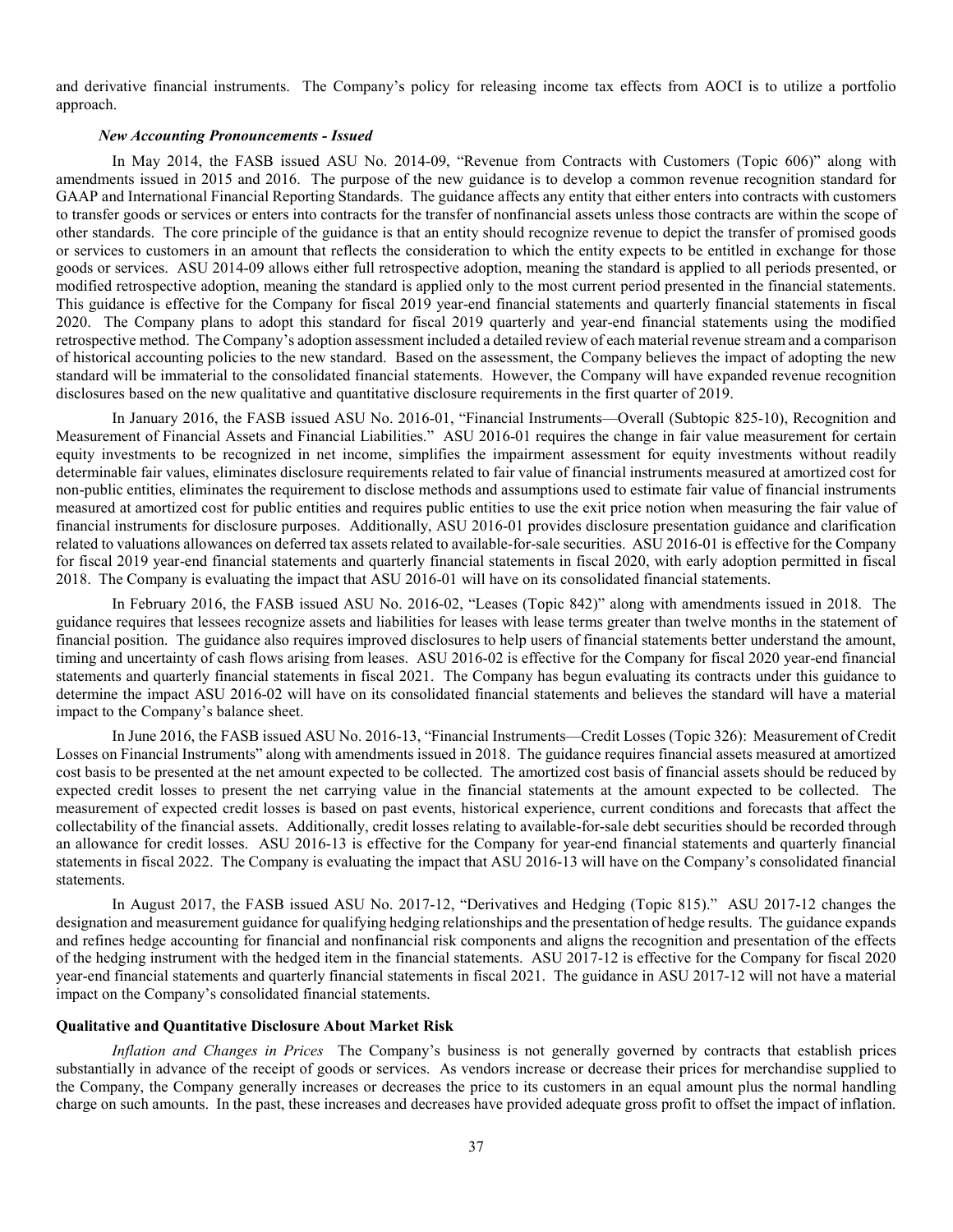*Foreign Currency* Although the Company has international operating entities, its exposure to foreign currency rate fluctuations is not significant to its financial condition and results of operations.

*Customer Credit Risk* The Company is exposed to the risk of financial non-performance by customers. The Company's ability to collect on sales to its customers is dependent on the liquidity of its customer base. Volatility in credit markets may reduce the liquidity of the Company's customer base. To manage customer credit risk, the Company monitors historical collection statistics, current member retailer credit information, the current economic environment, the aging of receivables, the evaluation of compliance with lending covenants and the offsetting amounts due to members for stock, notes, interest and anticipated but unpaid patronage distributions. From certain customers, the Company also obtains collateral as considered necessary to reduce risk of loss. The Company does not believe the loss of any single customer would have a material adverse effect on its results of operations.

*Interest Rate Volatility* The Company has exposure to fluctuations in interest rates on its floating rate debt. In order to reduce the risk of interest rate volatility, the Company has entered into interest rate swap agreements to fix the LIBOR rate on a portion of its revolving credit facility. As a result of the interest rate swap agreements, the Company's exposure to interest rate fluctuations is not significant to its financial condition and results of operations.

#### **Disclosure Regarding Forward-Looking Statements**

This document includes certain forward-looking statements about the expectations of the Company. Although the Company believes these statements are based on reasonable assumptions, actual results may vary materially from stated expectations. Such forward-looking statements may be identified by the use of forward-looking words or phrases such as "anticipate," "believe," "expect," "intend," "may," "planned," "potential," "should," "will," "would," "project," "estimate," "ultimate," or similar phrases. Actual results may differ materially from those indicated in the Company's forward-looking statements and undue reliance should not be placed on such statements.

Factors that could cause materially different results include, but are not limited to, weather conditions; natural disasters; fair value accounting adjustments; inventory valuation; health care costs; insurance costs or recoveries; legal costs; borrowing needs; interest rates; credit conditions; economic and market conditions; accidents, leaks, equipment failures, service interruptions, and other operating risks; legislative actions; tax rulings or audit results; asset sales; significant unplanned capital needs; changes in accounting principles, interpretations, methods, judgments or estimates; performance of major customers, transporters, suppliers and contractors; labor relations; and acts of terrorism.

Readers are cautioned not to place undue reliance on these forward-looking statements, which speak only as of the date of this report. The Company undertakes no obligation to publicly release any revision to these forward-looking statements to reflect events or circumstances after the date of this report.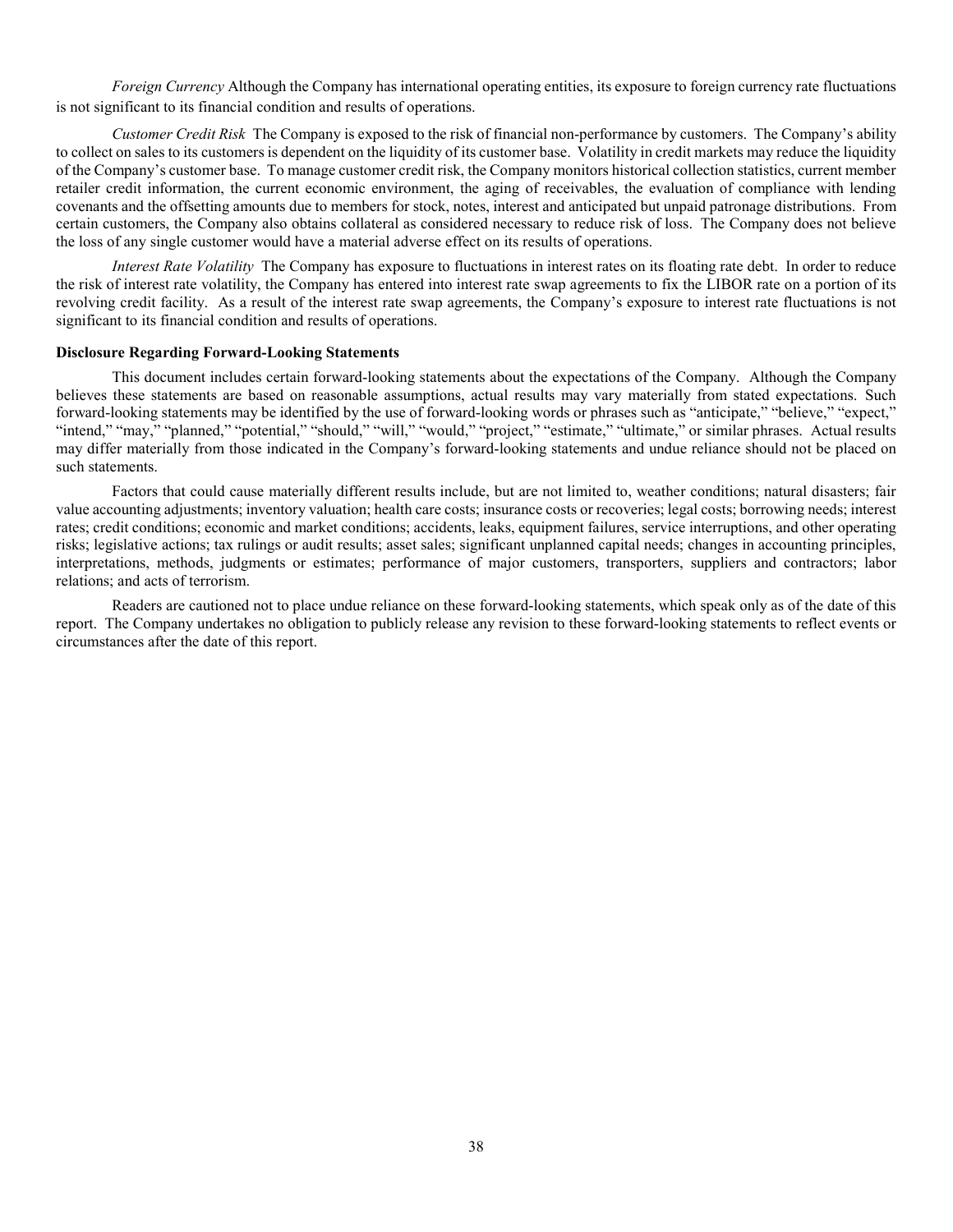# **FIVE YEAR SUMMARY OF EARNINGS AND DISTRIBUTIONS**

|                                                        | <b>Years Ended</b> |                                              |               |                          |                      |                      |               |                    |               |                    |
|--------------------------------------------------------|--------------------|----------------------------------------------|---------------|--------------------------|----------------------|----------------------|---------------|--------------------|---------------|--------------------|
|                                                        |                    | December 29,<br>December 30,<br>2018<br>2017 |               |                          | December 31,<br>2016 |                      |               | January 2,<br>2016 |               | January 3,<br>2015 |
|                                                        |                    | (52 Weeks)                                   |               | (52 Weeks)<br>(52 Weeks) |                      | $(52 \text{ weeks})$ |               | (53 Weeks)         |               |                    |
| Revenues                                               | <sup>S</sup>       | 5,717.0                                      | $\mathcal{S}$ | 5,388.4                  | $\mathcal{S}$        | 5,125.5              | $\mathcal{S}$ | 5,045.0            | $\mathcal{S}$ | 4,700.5            |
| Cost of revenues                                       |                    | 4,921.9                                      |               | 4,634.1                  |                      | 4,412.7              |               | 4,343.3            |               | 4,048.3            |
| Gross profit                                           |                    | 795.1                                        |               | 754.3                    |                      | 712.8                |               | 701.7              |               | 652.2              |
| Total operating and other expenses, net                |                    | 667.4                                        |               | 607.7                    |                      | 551.9                |               | 547.5              |               | 511.3              |
| Net income attributable to Ace Hardware<br>Corporation | S                  | 127.7                                        | S             | 146.6                    | $\mathbb{S}$         | 160.9                | <sup>S</sup>  | 154.2              | <b>S</b>      | 140.9              |
| Distribution of net income:                            |                    |                                              |               |                          |                      |                      |               |                    |               |                    |
| Patronage distributions to third party<br>retailers    | \$.                | 135.4                                        | $\mathcal{S}$ | 150.6                    | $\mathbb{S}$         | 152.8                | $\mathbb{S}$  | 141.3              | \$            | 131.7              |
| Net income (loss) of non-patronage<br>activities       |                    | (7.0)                                        |               | (4.0)                    |                      | 8.1                  |               | 12.9               |               | 9.2                |
| Adoption of accounting standard                        |                    | (0.7)                                        |               |                          |                      |                      |               |                    |               |                    |
| Net income attributable to Ace Hardware<br>Corporation | S                  | 127.7                                        | S             | 146.6                    | \$                   | 160.9                | S             | 154.2              | S             | 140.9              |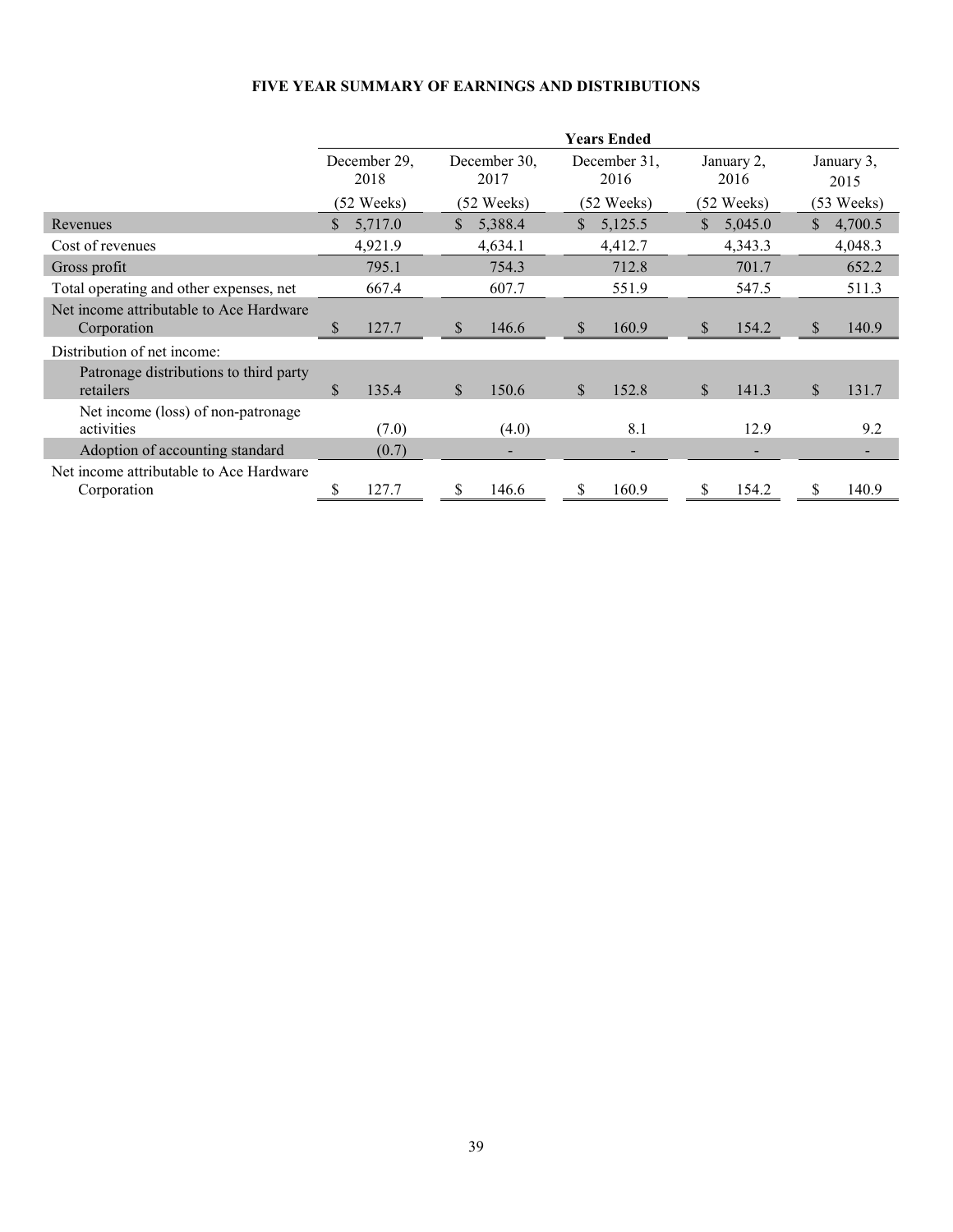## **MANAGEMENT'S RESPONSIBILITY FOR FINANCIAL STATEMENTS**

The consolidated financial statements presented in this Annual Report have been prepared with integrity and objectivity and are the responsibility of the management of Ace Hardware Corporation. These consolidated financial statements have been prepared in conformity with U.S. generally accepted accounting principles and properly reflect certain estimates and judgments based upon the best available information.

The Company maintains a system of internal accounting controls, which is supported by an internal audit program and is designed to provide reasonable assurance, at an appropriate cost, that the Company's assets are safeguarded and transactions are properly recorded. This system is continually reviewed and modified in response to changing business conditions and operations and as a result of recommendations by the internal and external auditors. In addition, the Company has distributed to employees its policies for conducting business affairs in a lawful and ethical manner.

The consolidated financial statements of the Company have been audited by Ernst & Young LLP, independent accountants. Their accompanying report is based upon audits conducted in accordance with auditing standards generally accepted in the United States of America.

The Audit Committee of the Board of Directors meets periodically with the independent auditors and with the Company's internal auditors, both privately and with management present, to review accounting, auditing, internal control and financial reporting matters. The Audit Committee recommends to the full Board of Directors the selection of the independent auditors and regularly reviews the internal accounting controls, the activities of the outside auditors and internal auditors and the financial condition of the Company. Both the Company's independent auditors and the internal auditors have free access to the Audit Committee.

February 13, 2019

/s/ John Venhuizen John Venhuizen President and Chief Executive Officer

/s/ William M. Guzik William M. Guzik Executive Vice President and Chief Financial Officer and Chief Risk Officer

/s/ Steven G. Locanto Steven G. Locanto Corporate Controller